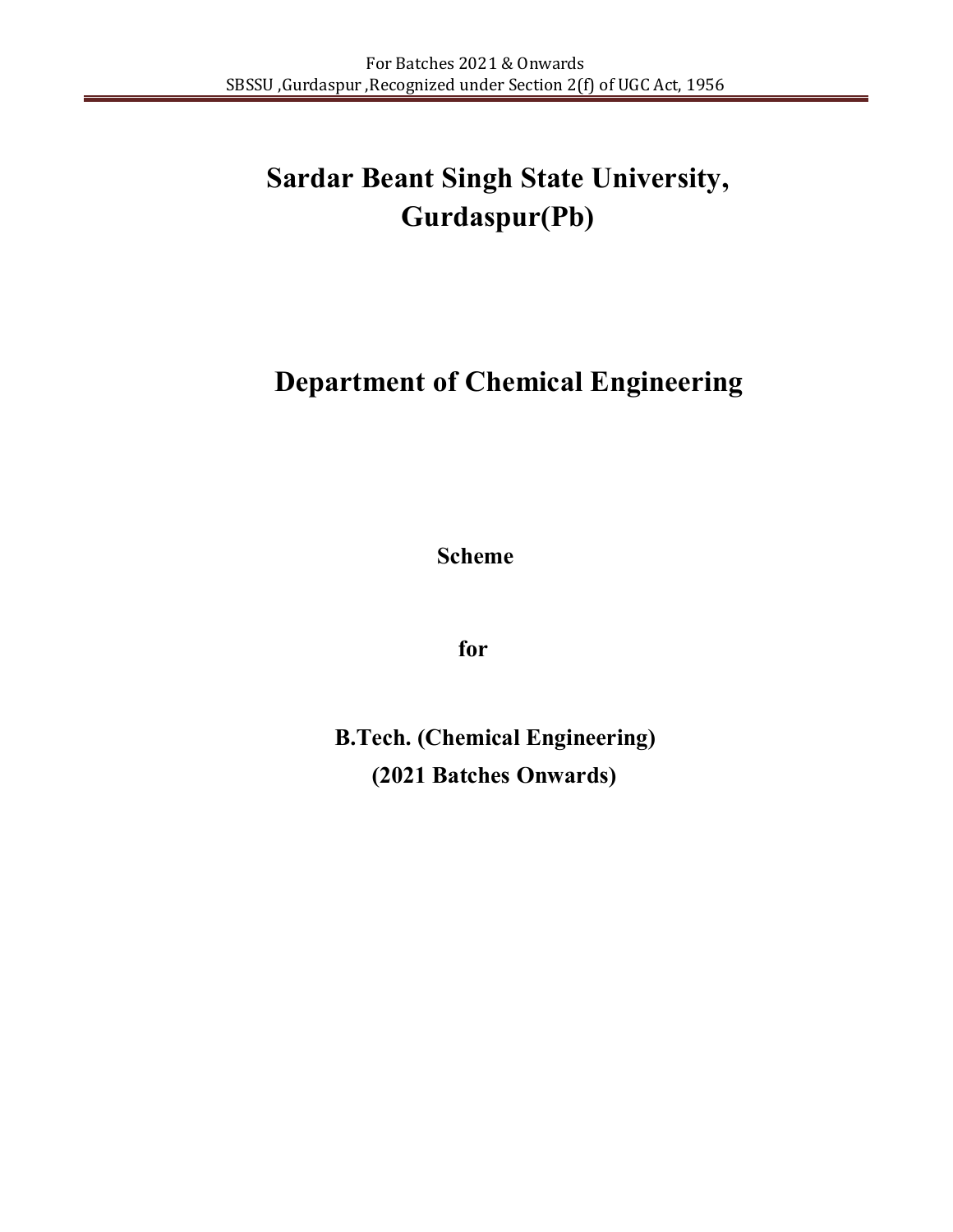**Department of Chemical Engineering Scheme of Syllabi (2021 Onwards ) B.Tech. Chemical Engineering 3rd Semester (Second Year)**

| Sr.<br>No. | <b>Course Code</b> | <b>Course Title</b>                                 |                | Hours per week          |                          | <b>Marks Distribution</b> |          | <b>Total</b><br><b>Marks</b> | Credit         |
|------------|--------------------|-----------------------------------------------------|----------------|-------------------------|--------------------------|---------------------------|----------|------------------------------|----------------|
|            |                    |                                                     | $\overline{L}$ | $\overline{\mathbf{T}}$ | $\overline{P}$           | <b>Internal</b>           | External |                              |                |
| 1.         | <b>BTME-21309</b>  | Strength of<br>Materials                            | 3              | $\mathbf{1}$            | $\boldsymbol{0}$         | 40                        | 60       | 100                          | $\overline{4}$ |
| 2.         | <b>BTAC-21302</b>  | Chemistry-II                                        | 3              | $\mathbf{1}$            | $\boldsymbol{0}$         | 40                        | 60       | 100                          | $\overline{4}$ |
| 3.         | <b>BTCH-21303</b>  | Material & Energy<br><b>Balance</b><br>Computations | 3              | $\mathbf{1}$            | $\mathbf{0}$             | 40                        | 60       | 100                          | $\overline{4}$ |
| 4.         | BTBS-21305         | Biology                                             | 3              | $\mathbf{0}$            | $\boldsymbol{0}$         | 40                        | 60       | 100                          | 3              |
| 5.         | BTCH-21304         | Thermodynamics-I                                    | $\mathfrak{Z}$ | $\mathbf{1}$            | $\boldsymbol{0}$         | 40                        | 60       | 100                          | $\overline{4}$ |
| 6.         | BTCH-21305         | <b>Fluid Mechanics</b>                              | 3              | $\mathbf{1}$            | $\boldsymbol{0}$         | 40                        | 60       | 100                          | $\overline{4}$ |
| 7.         | <b>BTCH-21306</b>  | Chemical<br>Engineering Lab-I                       | $\mathbf{0}$   | $\mathbf{0}$            | 3                        | 30                        | 20       | 50                           | $\mathbf{1}$   |
| 8.         | CHMC-I             | Environmental<br>Sciences                           | $\overline{a}$ |                         | $\overline{\phantom{m}}$ |                           | -        | $\overline{\phantom{a}}$     |                |
|            |                    | <b>TOTAL</b>                                        | 18             | 05                      | 03                       | 270                       | 380      | 650                          | 24             |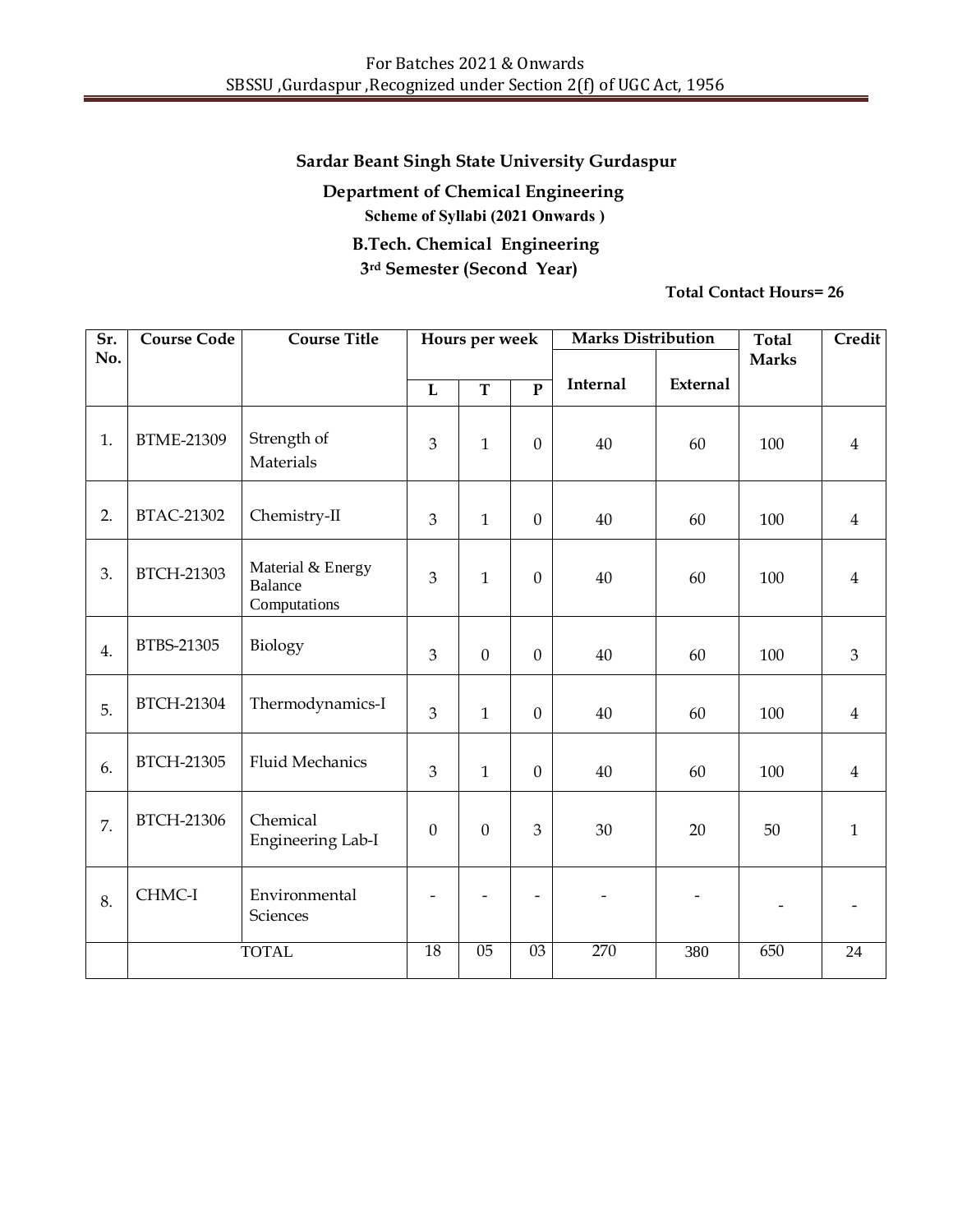# **Department of Chemical Engineering**

**Scheme of Syllabi (2021 Onwards )**

# **B.Tech. Chemical Engineering 4th Semester (Second Year) -Scheme**

| $\overline{\text{Sr.}}$ | Course            | <b>Course Title</b>                 |                | Hours per week   |                         |                 | <b>Marks Distribution</b> | <b>Total</b> | Credit         |
|-------------------------|-------------------|-------------------------------------|----------------|------------------|-------------------------|-----------------|---------------------------|--------------|----------------|
| No.                     | Code              |                                     |                |                  |                         |                 |                           | <b>Mark</b>  |                |
|                         |                   |                                     | $\overline{L}$ | $\overline{T}$   | $\overline{\mathbf{P}}$ | <b>Internal</b> | <b>External</b>           | ${\bf S}$    |                |
|                         | <b>BTCH-21401</b> | <b>Heat Transfer</b>                |                |                  |                         |                 |                           |              |                |
| 1.                      |                   |                                     | 3              | $\mathbf{1}$     | $\boldsymbol{0}$        | 40              | 60                        | 100          | $\overline{4}$ |
|                         |                   |                                     |                |                  |                         |                 |                           |              |                |
|                         | BTCH-21402        | Mass Transfer-I                     |                |                  |                         |                 |                           |              |                |
| 2.                      |                   |                                     | $\overline{3}$ | $\mathbf{1}$     | $\mathbf{0}$            | 40              | 60                        | 100          | $\overline{4}$ |
|                         |                   |                                     |                |                  |                         |                 |                           |              |                |
|                         | BTCH-21403        | Thermodynamics-II                   |                |                  |                         |                 |                           |              |                |
| 3.                      |                   |                                     | 3              | $\mathbf{1}$     | $\boldsymbol{0}$        | 40              | 60                        | 100          | $\overline{4}$ |
|                         | BTCH-21404        | Materials Science                   |                |                  |                         |                 |                           |              |                |
|                         |                   |                                     | $\overline{3}$ | $\mathbf{0}$     | $\boldsymbol{0}$        | 40              | 60                        | 100          | $\mathfrak{Z}$ |
| 4.                      |                   |                                     |                |                  |                         |                 |                           |              |                |
|                         | BTHS-21901        | Fundamental                         |                |                  |                         |                 |                           |              |                |
| 5.                      |                   | of                                  | $\overline{3}$ | $\mathbf{0}$     | $\mathbf{0}$            | 40              | 60                        | 100          | $\overline{3}$ |
|                         |                   | Management                          |                |                  |                         |                 |                           |              |                |
|                         |                   | for Engineers                       |                |                  |                         |                 |                           |              |                |
|                         | <b>BTCH-21405</b> | Numerical                           |                |                  |                         |                 |                           |              |                |
| 6.                      |                   | Methods in                          | 3              | $\boldsymbol{0}$ | $\mathbf{0}$            | 40              | 60                        | 100          | $\mathfrak{Z}$ |
|                         |                   | Chemical                            |                |                  |                         |                 |                           |              |                |
|                         | <b>BTCH-21406</b> | Engineering<br>Numerical Methods in |                |                  |                         |                 |                           |              |                |
|                         |                   | Chemical Engineering                | $\mathbf{0}$   | $\boldsymbol{0}$ | $\overline{2}$          | 30              | 20                        | 50           | $\mathbf{1}$   |
| 7.                      |                   | Lab                                 |                |                  |                         |                 |                           |              |                |
|                         |                   |                                     |                |                  |                         |                 |                           |              |                |
|                         | BTCH-21407        | Chemical                            |                |                  |                         |                 |                           |              |                |
| 8.                      |                   | Engineering Lab-II                  | $\theta$       | $\boldsymbol{0}$ | 3                       | 30              | 20                        | 50           | $\mathbf{1}$   |
|                         |                   |                                     |                |                  |                         |                 |                           |              |                |
| <b>Total</b>            |                   |                                     |                |                  |                         |                 |                           |              |                |
|                         |                   |                                     | 18             | 3                | 5                       | 300             | 400                       | 700          | 23             |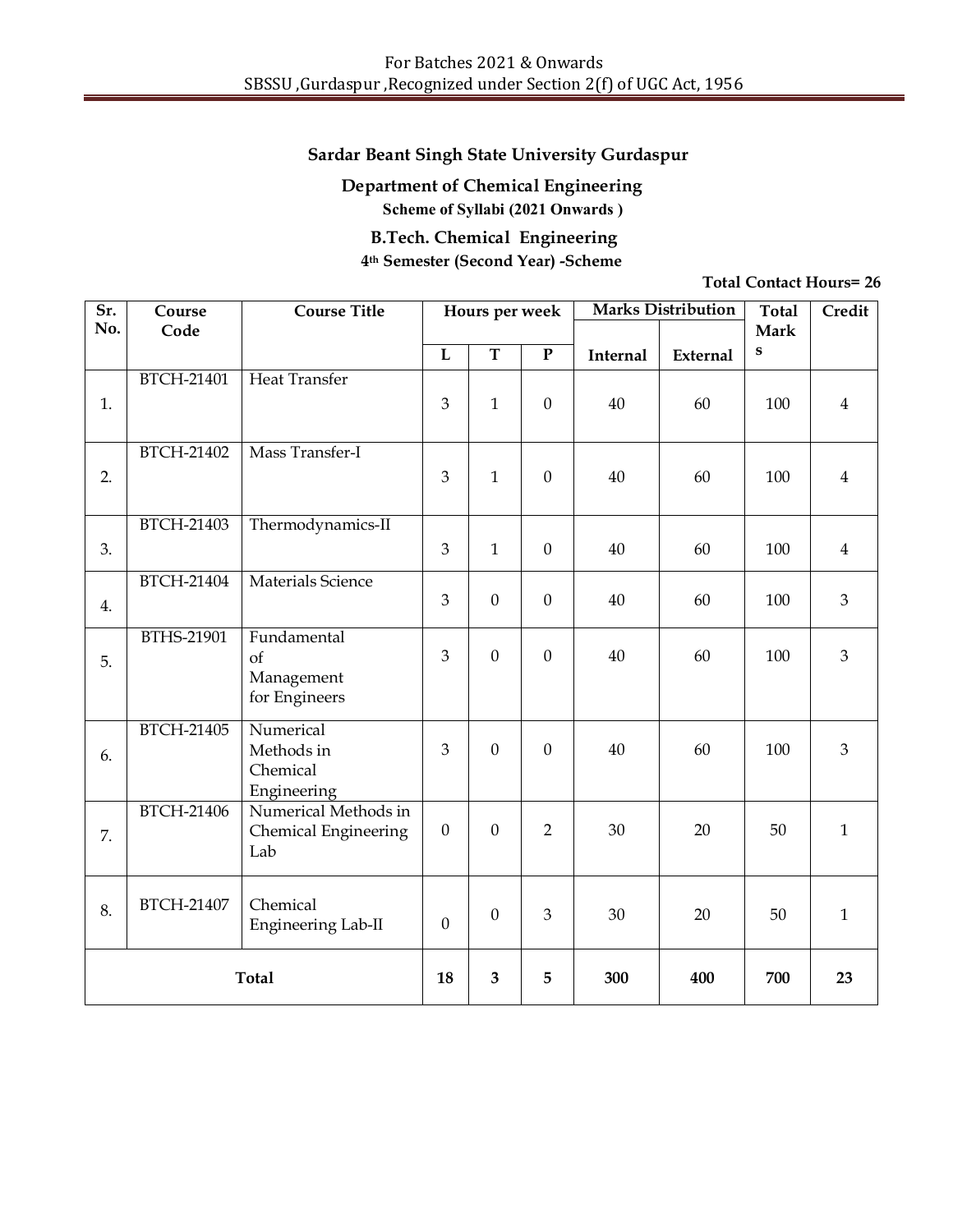**Department of Chemical Engineering**

**Scheme of Syllabi (2021 Onwards )**

**B.Tech. Chemical Engineering**

**5th Semester (Third Year) -Scheme**

| Sr. | <b>Course Code</b> | Course Title                                                                  |                  | Hours per week        |                  |          | <b>Marks Distribution</b> | <b>Total</b> | Credit         |
|-----|--------------------|-------------------------------------------------------------------------------|------------------|-----------------------|------------------|----------|---------------------------|--------------|----------------|
| No. |                    |                                                                               |                  |                       |                  |          |                           | <b>Mark</b>  |                |
|     |                    |                                                                               | $\mathbf L$      | $\overline{\text{T}}$ | ${\bf P}$        | Internal | External                  | ${\bf S}$    |                |
| 1.  | BTCH-21501         | Chemical<br>Reaction<br>Engineering-I                                         | 3                | $\mathbf{1}$          | $\mathbf{0}$     | 40       | 60                        | 100          | $\overline{4}$ |
| 2.  | BTCH-21502         | Mass Transfer-II                                                              | 3                | $\mathbf{1}$          | $\mathbf{0}$     | 40       | 60                        | 100          | $\overline{4}$ |
| 3.  | BTCH-21XXX         | $DE-I$                                                                        | 3                | $\boldsymbol{0}$      | $\boldsymbol{0}$ | 40       | 60                        | 100          | $\mathfrak{Z}$ |
| 4.  | BTXX-21XXX         | OE-I                                                                          | 3                | $\mathbf{0}$          | $\mathbf{0}$     | 40       | 60                        | 100          | 3              |
| 5.  | BT HS-21902        | Entrepreneurship<br>and Project<br>Management                                 | 3                | $\mathbf{0}$          | $\mathbf{0}$     | 40       | 60                        | 100          | 3              |
| 6.  | <b>BTCH-21506</b>  | Chemical<br>Engineering Lab-III                                               | $\boldsymbol{0}$ | $\mathbf{0}$          | 3                | 30       | 20                        | 50           | $\mathbf{1}$   |
| 7.  | BTCH-21507         | Particle & Fluid<br>Particle<br>Processing                                    | 3                | $\mathbf{0}$          | $\mathbf{0}$     | 40       | 60                        | 100          | $\mathfrak{Z}$ |
| 8.  | CHMC-II            | Constitution of<br>India/Essence of<br><b>Indian Traditional</b><br>Knowledge |                  |                       |                  |          |                           |              |                |
|     | <b>Total</b>       |                                                                               |                  | $\overline{2}$        | 3                | 270      | 380                       | 650          | 21             |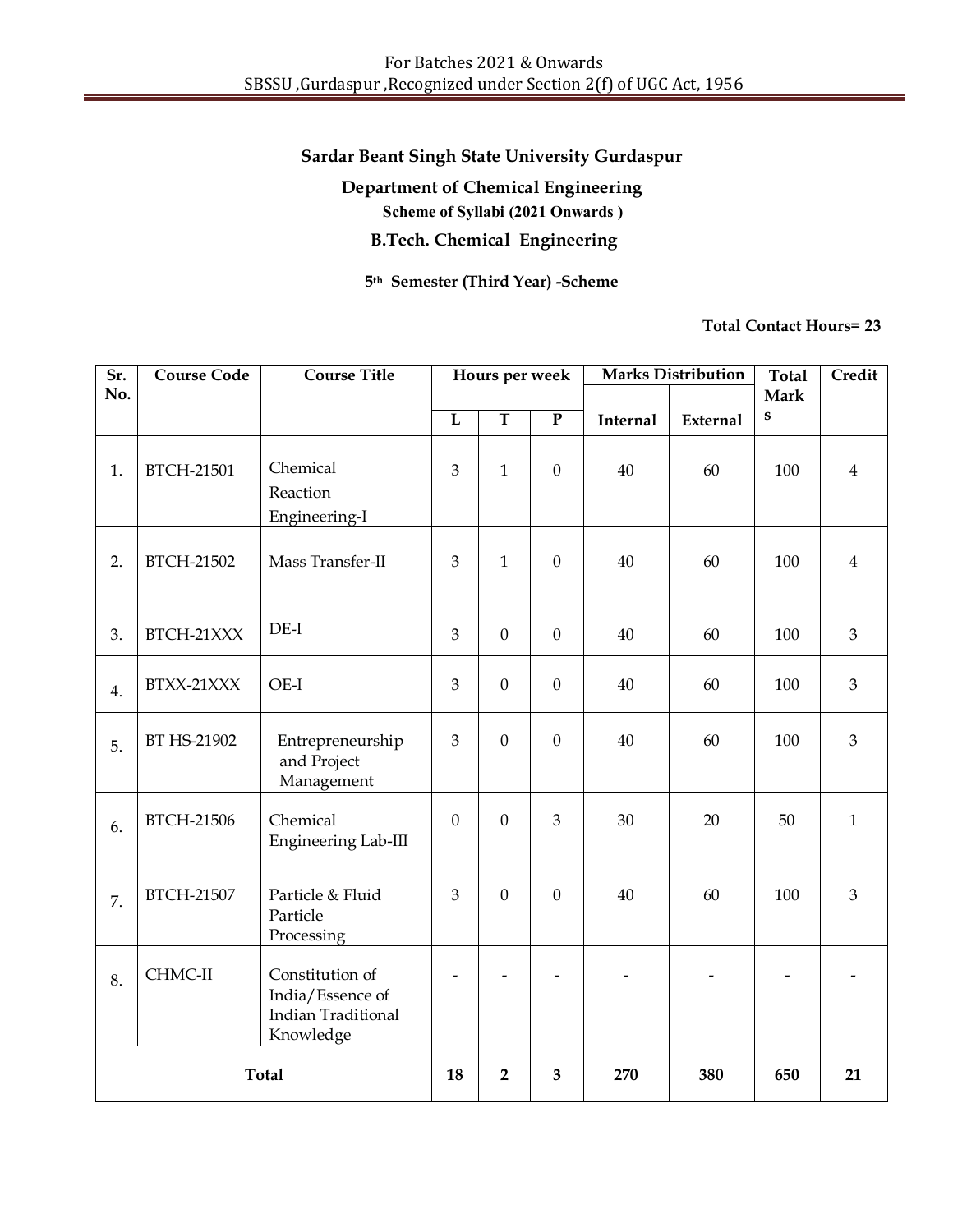**Department of Chemical Engineering Scheme of Syllabi (2021 Onwards )**

**B.Tech. Chemical Engineering 6th Semester (Third Year) -Scheme**

| Sr.          | <b>Course Code</b> | <b>Course Title</b>                    |                | Hours per week |                  |                 | <b>Marks Distribution</b> | <b>Total</b> | Credit         |
|--------------|--------------------|----------------------------------------|----------------|----------------|------------------|-----------------|---------------------------|--------------|----------------|
| No.          |                    |                                        |                |                |                  |                 |                           | Mark<br>S    |                |
|              |                    |                                        | $\mathbf L$    | $\overline{T}$ | $\overline{P}$   | <b>Internal</b> | External                  |              |                |
| 1.           | BTCH-21601         | Chemical<br>Reaction<br>Engineering-II | 3              | $\mathbf{1}$   | $\boldsymbol{0}$ | 40              | 60                        | 100          | $\overline{4}$ |
| 2.           | BTCH-21602         | Process Technology<br>& Economics      | $\overline{3}$ | $\overline{0}$ | $\mathbf{0}$     | 40              | 60                        | 100          | 3              |
| 3.           | BTCH-21XXX         | $DE-II$                                | 3              | $\mathbf{0}$   | $\boldsymbol{0}$ | 40              | 60                        | 100          | 3              |
| 4.           | BTCH-21603         | Process Control                        | 3              | $\mathbf{1}$   | $\boldsymbol{0}$ | 40              | 60                        | 100          | $\overline{4}$ |
| 5.           | BTHS-21903         | Human<br>Resource<br>Management        | $\overline{3}$ | $\mathbf{0}$   | $\overline{0}$   | 40              | 60                        | 100          | 3              |
| 6.           | BTCH-21604         | Chemical<br>Engineering Lab -IV        | $\mathbf{0}$   | $\mathbf{0}$   | 3                | 30              | 20                        | 50           | $\mathbf{1}$   |
| 7.           | BTXX-21XXX         | $OE-II$                                | 3              | $\overline{0}$ | $\mathbf{0}$     | 40              | 60                        | 100          | 3              |
| <b>Total</b> |                    |                                        | 18             | $\overline{2}$ | 3                | 270             | 380                       | 650          | 21             |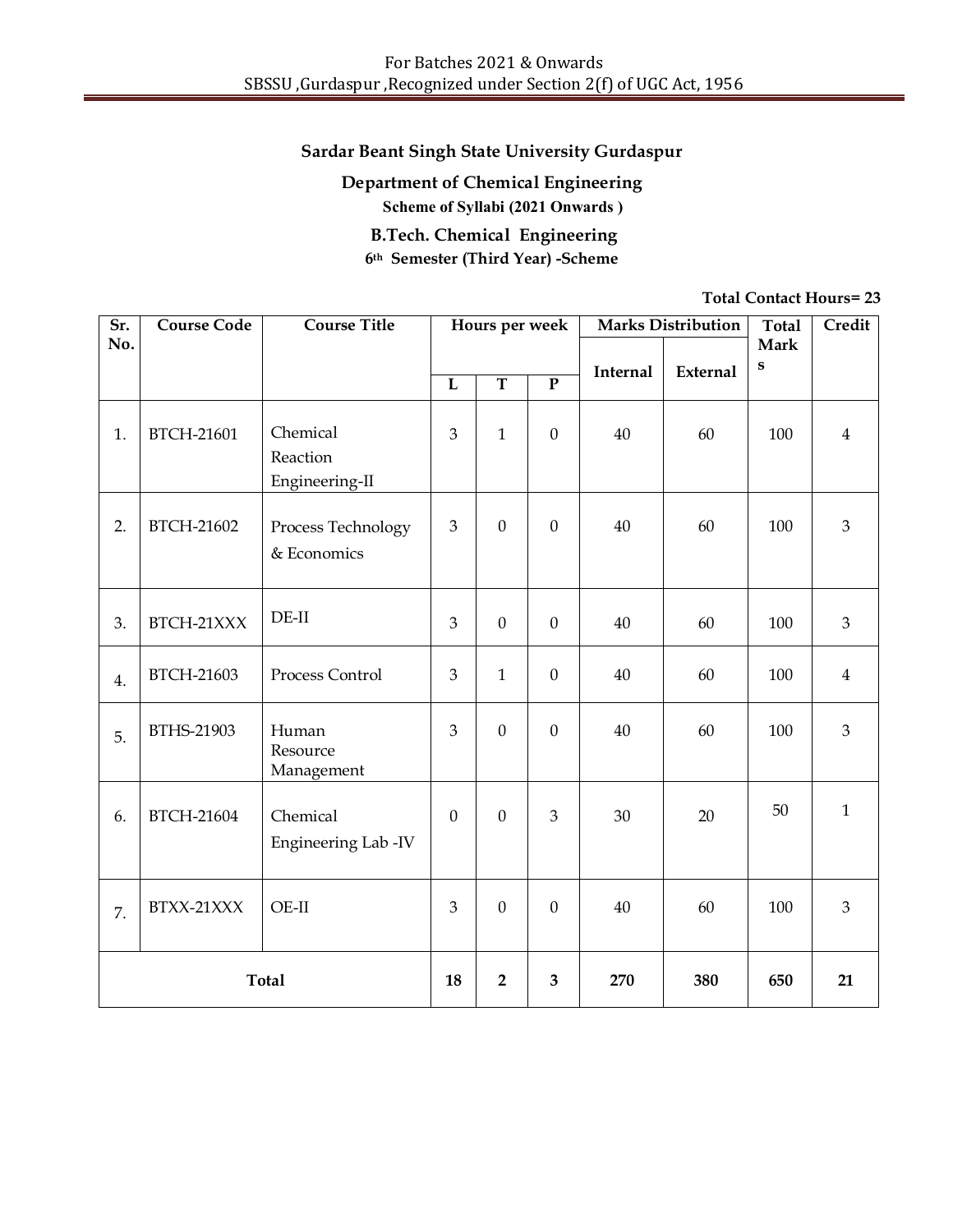# **Department of Chemical Engineering Scheme of Syllabi (2021 Onwards ) B.Tech. Chemical Engineering**

**7th Semester (Fourth Year) -Scheme**

| Sr.          | <b>Course Code</b> | <b>Course Title</b>              |                       | Hours per week   |                         |                          | <b>Marks Distribution</b> | <b>Total</b> | Credit         |
|--------------|--------------------|----------------------------------|-----------------------|------------------|-------------------------|--------------------------|---------------------------|--------------|----------------|
| No.          |                    |                                  |                       |                  |                         |                          |                           | <b>Mark</b>  |                |
|              |                    |                                  | $\overline{\text{L}}$ | $\overline{T}$   | $\overline{\mathbf{P}}$ | Internal                 | External                  | S            |                |
| 1.           | BTCH-21XXX         | $DE-III$                         | 3                     | $\boldsymbol{0}$ | $\boldsymbol{0}$        | 40                       | 60                        | 100          | $\mathfrak{B}$ |
| 2.           | BTCH-21701         | Design & Simulation Lab          | $\boldsymbol{0}$      | $\boldsymbol{0}$ | $\mathfrak{Z}$          | 30                       | 20                        | 50           | $\mathbf{1}$   |
| 3.           | BTCH-21702         | Instrumentation &<br>Control Lab | $\mathbf{0}$          | $\boldsymbol{0}$ | $\mathfrak{B}$          | 30                       | 20                        | 50           | $\mathbf{1}$   |
| 4.           | BTCH-21XXX         | $DE - IV$                        | $\overline{3}$        | $\boldsymbol{0}$ | $\overline{0}$          | 40                       | 60                        | 100          | $\mathfrak{B}$ |
| 5.           | BTXX-21XXX         | OE-III                           | 3                     | $\mathbf{0}$     | $\mathbf{0}$            | 40                       | 60                        | 100          | 3              |
| 6.           | BTXX-21XXX         | OE-IV                            | 3                     | $\boldsymbol{0}$ | $\boldsymbol{0}$        | 40                       | 60                        | 100          | 3              |
| 7.           | BTCH-21703         | Process Plant Design             | $\boldsymbol{0}$      | $\mathbf{0}$     | $\overline{4}$          | 30                       | 20                        | 50           | $\overline{2}$ |
| 8.           | BTCH-21704         | Summer Internship                | $\boldsymbol{0}$      | $\boldsymbol{0}$ | $\boldsymbol{0}$        | $\overline{\phantom{a}}$ | 100                       | 100          | $\mathfrak{Z}$ |
| <b>Total</b> |                    |                                  | 12                    | $\bf{0}$         | 10                      | 250                      | 400                       | 650          | 19             |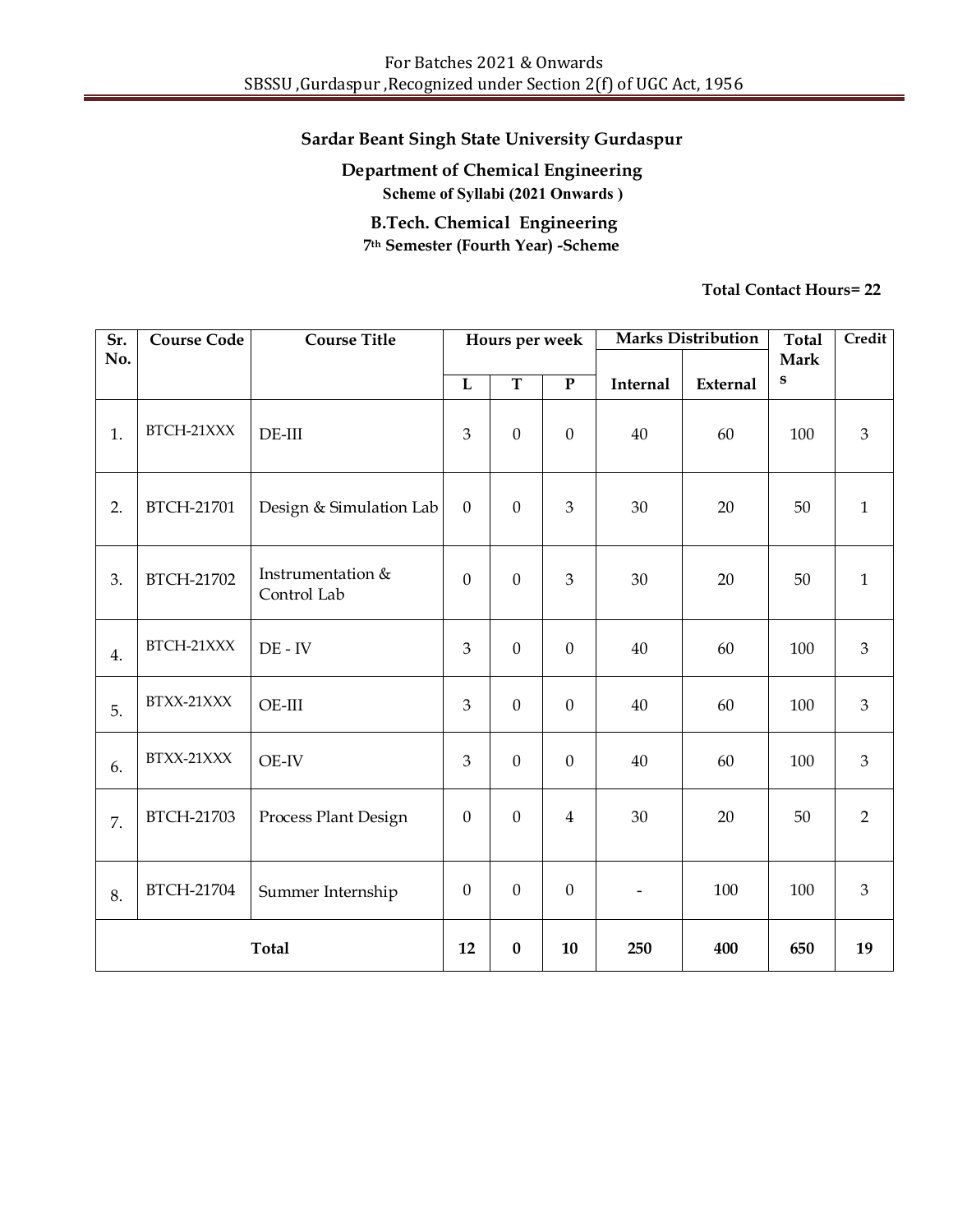**Department of Chemical Engineering Scheme of Syllabi (2021 Onwards ) B.Tech. Chemical Engineering**

**8th Semester (Fourth Year) -Scheme**

| Sr. | Course            | <b>Course Title</b>        |          |   | Hours per week |                 | Marks Distribution | Total        | Credit |
|-----|-------------------|----------------------------|----------|---|----------------|-----------------|--------------------|--------------|--------|
| No. | Code              |                            |          |   |                |                 |                    | <b>Marks</b> |        |
|     |                   |                            | L        | т | P              | <b>Internal</b> | External           |              |        |
| 1.  | <b>BTCH-21801</b> | <b>Industrial Training</b> | $\theta$ | 0 | 0              | 200             | 200                | 400          | 12     |
|     |                   | <b>Total</b>               | 0        | 0 | $\bf{0}$       | 200             | 200                | 400          | 12     |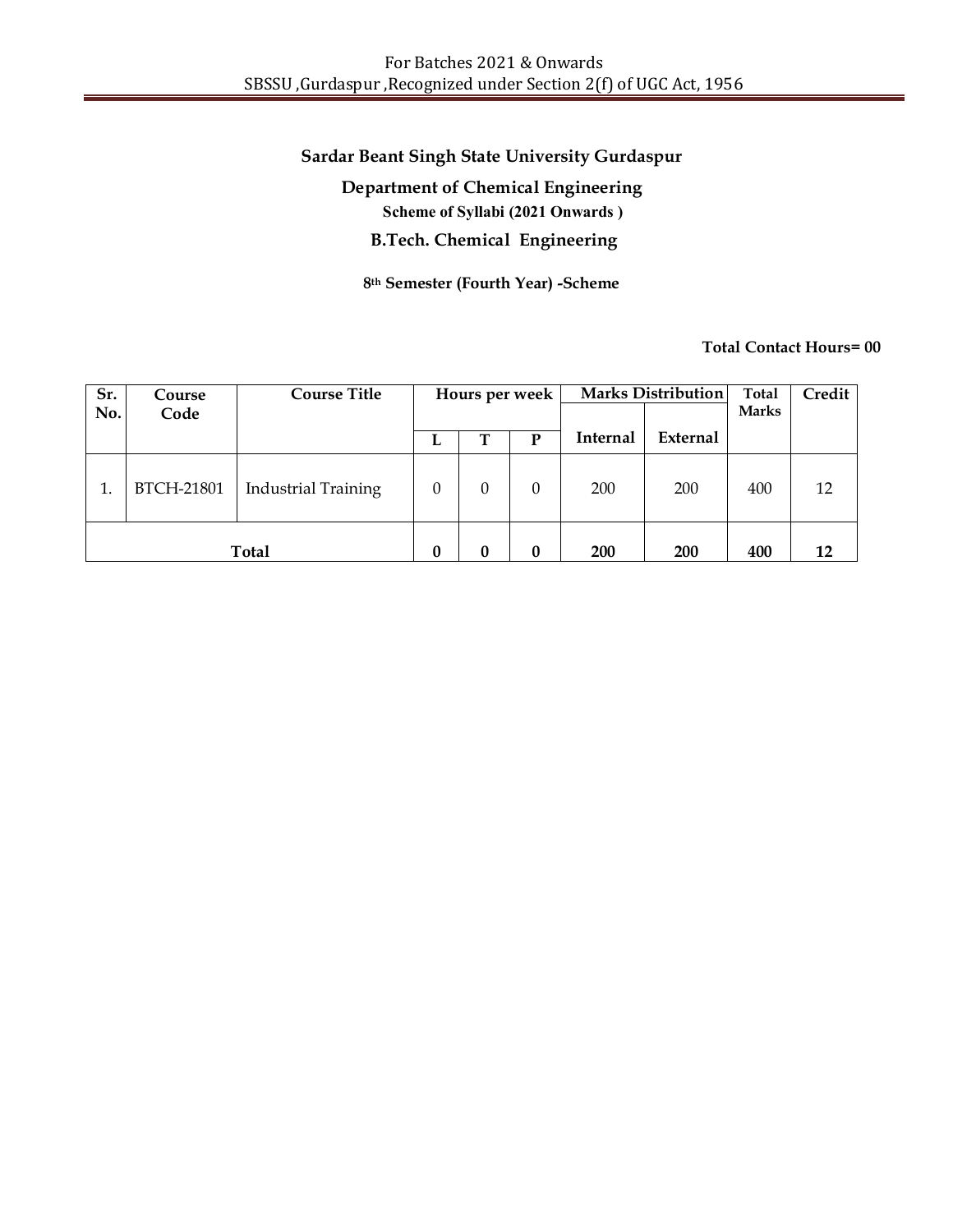# **Sardar Beant Singh State University Gurdaspur B.Tech. Chemical Engineering Scheme of Syllabi (2021 onwards)**

# **For Batches 2021 Onwards**

### **Department Electives subjects (Chemical Engineering )**

#### **Departmental Elective I (5th Semester)**

| Sr No | Course Code       | Course name                                | Hours Per week |   | Credits |
|-------|-------------------|--------------------------------------------|----------------|---|---------|
|       |                   |                                            |                | P |         |
|       | BTCH-21951        | Water Conservation and Management          |                |   |         |
|       | BTCH-21952        | <b>Sustainability Engineering</b>          |                |   |         |
|       | BTCH-21953        | <b>Interfacial Engineering</b>             |                |   |         |
|       | <b>BTCH-21957</b> | <b>Environmental Pollution and Control</b> |                |   |         |

### **Departmental Elective II (6th Semester)**

| Sr No   Course Code | Course name                          | Hours Per week | Credits |
|---------------------|--------------------------------------|----------------|---------|
|                     |                                      |                |         |
| BTCH-21954          | Nano Science and Nanotechnology      |                |         |
| BTCH-21955          | <b>Advanced Separation Processes</b> |                |         |
| BTCH-21956          | Polymer Science and Engineering      |                |         |

### **Departmental Elective III (7th Semester)**

| Sr No   Course Code | Course name                    |  | Hours Per week | Credits |
|---------------------|--------------------------------|--|----------------|---------|
|                     |                                |  |                |         |
| <b>BTCH-21958</b>   | Renewable Energy               |  |                |         |
| BTCH-21961          | <b>Plant Utilities</b>         |  |                |         |
| BTCH-21962          | Petroleum Refining Engineering |  |                |         |

#### **Departmental Elective IV (7th Semester)**

| Sr No   Course Code | Course name                 |  | Hours Per week | Credits |
|---------------------|-----------------------------|--|----------------|---------|
|                     |                             |  |                |         |
| BTCH-21959          | <b>Transport Phenomena</b>  |  |                |         |
| <b>BTCH-21960</b>   | Petrochemical Technology    |  |                |         |
| BTCH-21963          | <b>Optimization Methods</b> |  |                |         |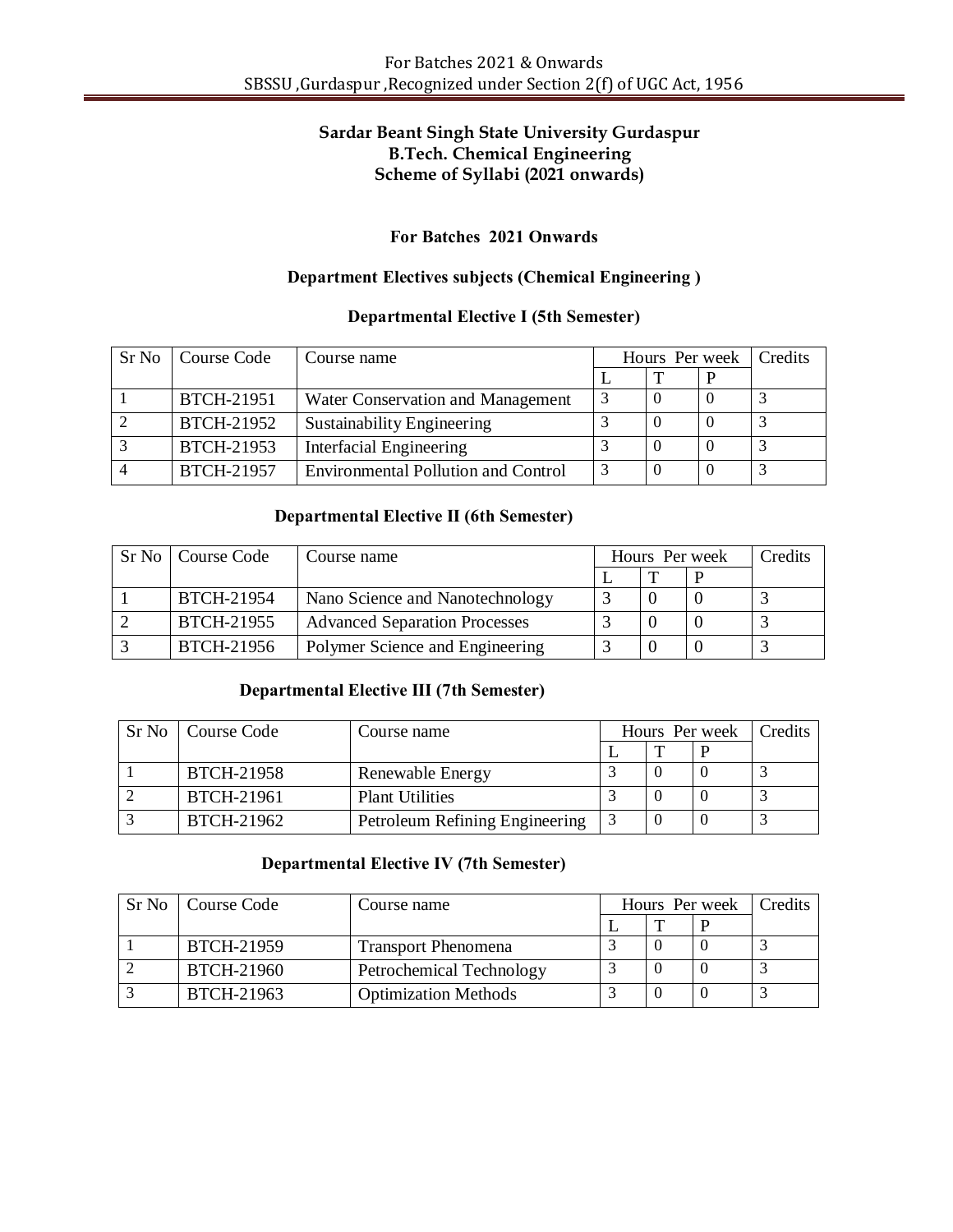# **Sardar Beant Singh State University Gurdaspur B.Tech. Chemical Engineering Scheme of Syllabi (2021 onwards)**

# **Open Electives (Chemical Engineering)**

### **Departmental Open Elective I (5th Semester)**

| Sr No   Course Code | Course name           | Hours Per week |  | Credits |
|---------------------|-----------------------|----------------|--|---------|
|                     |                       |                |  |         |
| BTCH-21970          | Corrosion             |                |  |         |
|                     | Engineering           |                |  |         |
| <b>BTCH-21971</b>   | New & Renewable       |                |  |         |
|                     | <b>Energy Sources</b> |                |  |         |

#### **Departmental Open Elective II (6th Semester)**

| Sr No   Course Code | Course name                             | Hours Per week |  | Credits |
|---------------------|-----------------------------------------|----------------|--|---------|
|                     |                                         |                |  |         |
| BTCH-21972          | <b>Environment Impact</b><br>Assessment |                |  |         |
| BTCH-21973          | Hydrocarbon<br>Engineering              |                |  |         |

#### **Departmental Open Elective III (7th Semester)**

| Sr No   Course Code | Course name     | Hours Per week |  | Credits |
|---------------------|-----------------|----------------|--|---------|
|                     |                 |                |  |         |
| BTCH-21975          | Polymer Reactor |                |  |         |
|                     | Design          |                |  |         |
| BTCH-21977          | Petro-Chemical  |                |  |         |
|                     | Technology      |                |  |         |

# **Departmental Open Elective IV (7th Semester)**

| Sr No   Course Code | Course name                 | Hours Per week |  | Credits |  |
|---------------------|-----------------------------|----------------|--|---------|--|
|                     |                             |                |  |         |  |
| BTCH-21974          | Bio-Chemical<br>Engineering |                |  |         |  |
| BTCH-21976          | <b>Plant Utilities</b>      |                |  |         |  |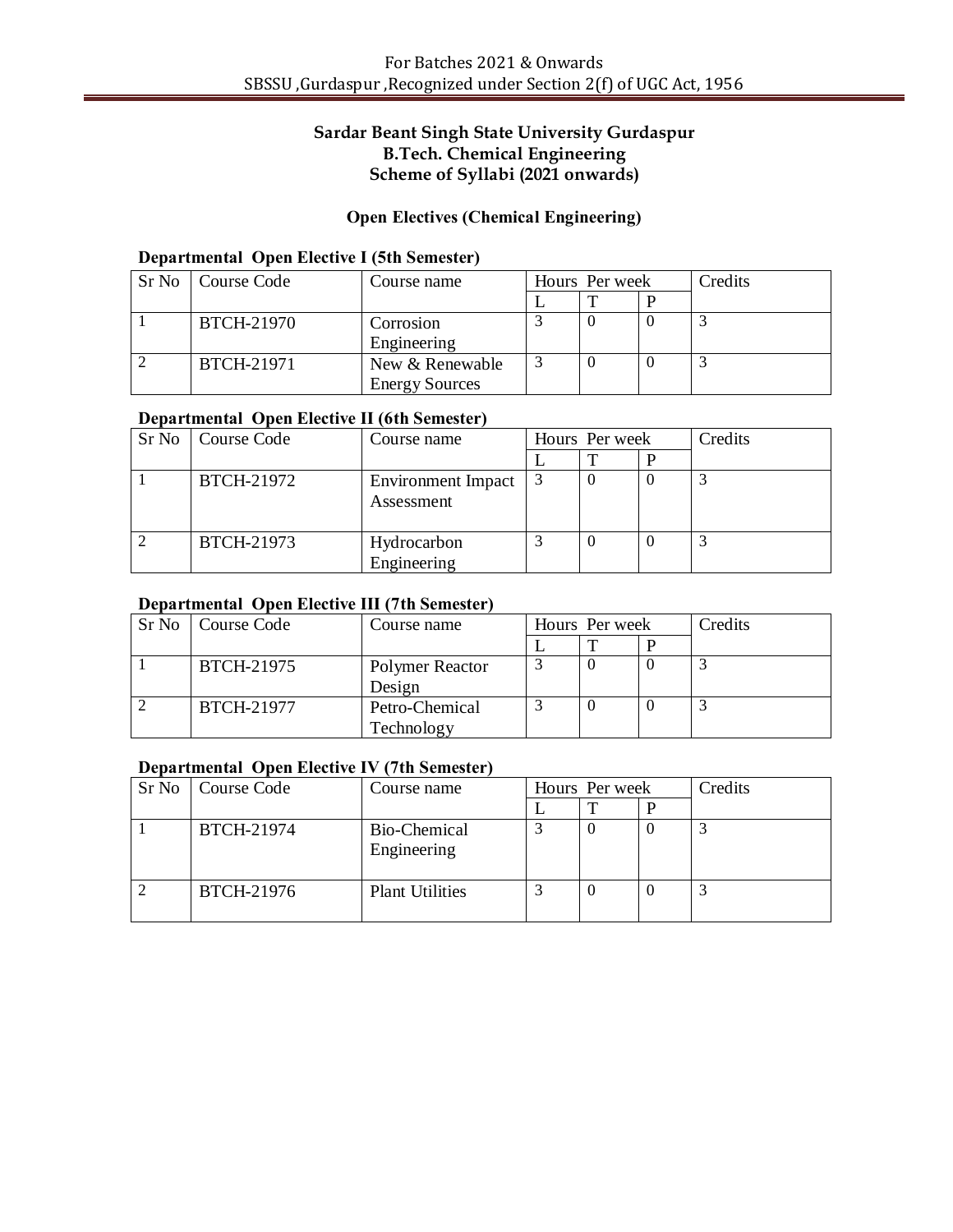# **BTME-21309 STRENGTH OF MATERIALS**

| <b>Internal Marks:</b><br><b>External Marks: 60</b><br><b>Total Marks:</b> | 40<br><b>100</b>                                                                                                                                                                                                                                                                                                                                                                                                     | L<br>$\mathbf{3}$ | T P<br>$\mathbf{1}$ | $\mathbf{0}$       |
|----------------------------------------------------------------------------|----------------------------------------------------------------------------------------------------------------------------------------------------------------------------------------------------------------------------------------------------------------------------------------------------------------------------------------------------------------------------------------------------------------------|-------------------|---------------------|--------------------|
| included.                                                                  | Objective: This course is aimed at giving an insight to students about the behaviour of materials under external<br>forces. The concept of stress, strain, elasticity etc. as applied to various structural members under loading are                                                                                                                                                                                |                   |                     |                    |
|                                                                            | <b>Mechanical Properties and Testing:</b><br>Concept of strength, yield strength, ultimate strength hardness, impact strength, ductility, britleness, tensile,<br>compressive, bending, torsion, hardness and impact tests.                                                                                                                                                                                          |                   |                     | (6 hrs)            |
| <b>Theory of Bending:</b>                                                  | Review of bending moment, shear force, bending and shear stresses. Bending & shear stresses in composite                                                                                                                                                                                                                                                                                                             |                   |                     | (6 hrs)            |
| beams.<br><b>Unsymmetrical Bending:</b>                                    | Principal axes, analytical and graphical methods, stresses due to unsymmetrical bending 7-polygen deflections<br>of beams under unsymmetrical bending.                                                                                                                                                                                                                                                               |                   |                     | $(6 \text{ hrs})$  |
|                                                                            | <b>Slopes and Deflections of Beams:</b><br>Slopes and deflections in beams and cantilevers, calculation of slopes and deflections using double integration<br>moment area theorems and Macullay's method.                                                                                                                                                                                                            |                   |                     | (6 hrs)            |
| <b>Theories of failure:</b><br>of failure.                                 | Strain energy, various theories of failure, their necessity and significance, graphical representation of theories                                                                                                                                                                                                                                                                                                   |                   |                     | (6 hrs)            |
| torsion.                                                                   | <b>Torsion of shafts and springs:</b><br>Torque, angle of twist and shear stresses in hollow and solid shafts with in elastic limit, assumptions intrusion,<br>power transmitted by a shafts, analysis of close coil spring subjected to axial load couple. Shafts subjected to                                                                                                                                      |                   |                     | (6 hrs)            |
| Thin Cylinders/ spheres:<br><b>Columns:</b>                                | Thin cylinders subjected to internal pressure, circumferential and longitudinal stress and strains, maximum<br>shear stress, increase in diameter and volume, thin spheres subjected to internal pressure.<br>Columns under uniaxial loads, buckling of columns slenderness ratio, and conditions. Derivations of Euler's<br>formula for elastic-buckling load, equivalent length, Rankine-Garden empirical formula. |                   |                     | (6 hrs)<br>(6 hrs) |
| Publishers, 2002<br>Popov<br>4.                                            | <b>BOOKS RECOMMENDED:</b><br>1. Timoshenko, S., Strength of Materials Vol-I: Elementary Theory and Problems, 3rd Edition, CBS<br>2. Vazirani V.N. & Ratwani, Analysis of Structures, Vol. I, 17th Ed., Khanna Publishers<br>3. Bansal, R.K., Strength of Materials, 4 th Ed., Luxmi Publishers, 2010.<br>E. P., Engineering<br>Mechanics<br>of<br>Solids,<br>2nd<br>Ed.,                                             | Prentice          |                     | 1999<br>Hall,      |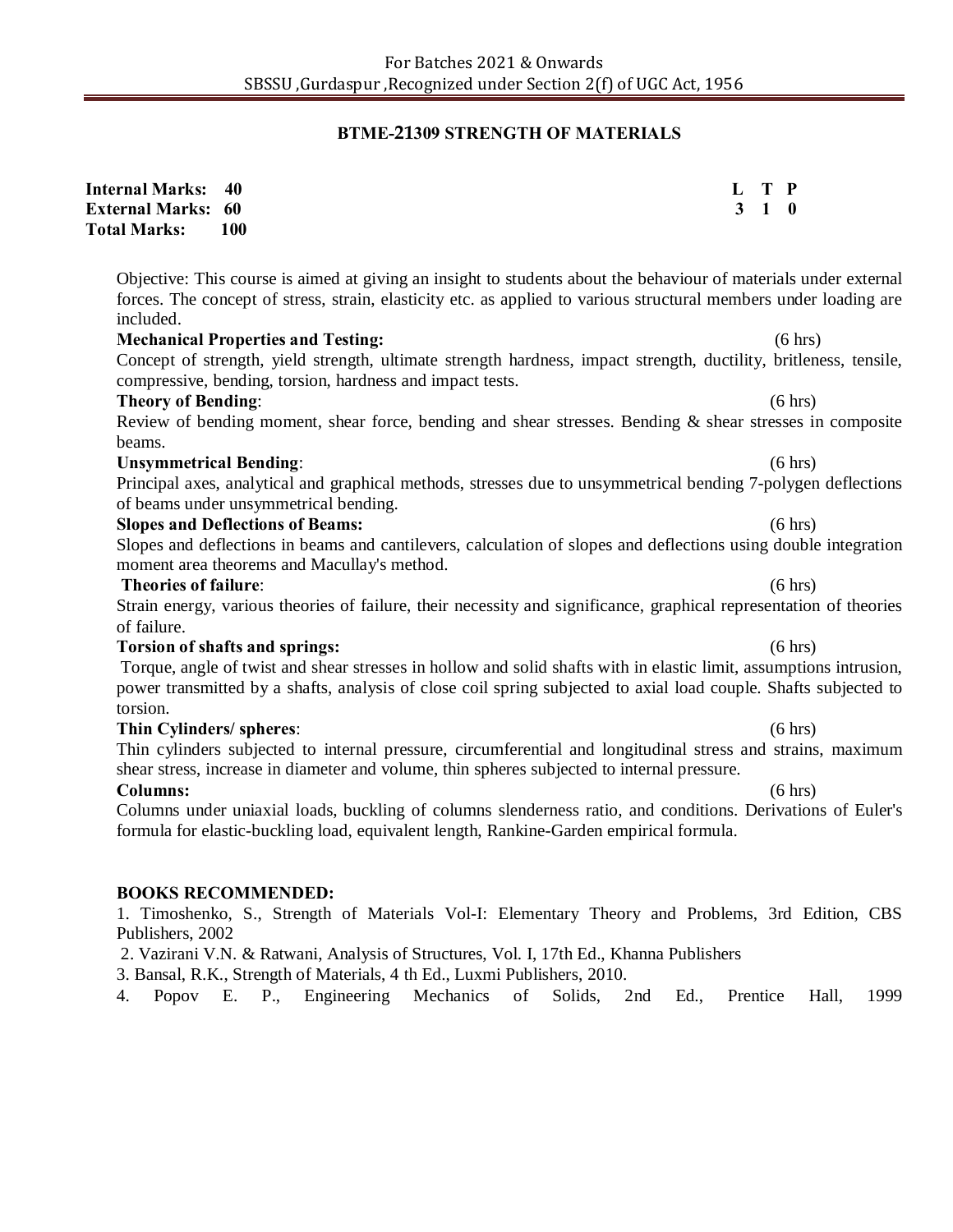### **BTAC-21302 Chemistry-II**

**L T P 3 1 0**

**Internal Marks: 40 External Marks: 60 Total Marks: 100**

**(i) Polymers**

Types and mechanism of polymerization (free radical, cationic and anionic). Average molecular weights; Determination of molecular weight by number average method. Crystallinity, melting point and glass transition. Copolymerization. Elastomers-structure, applications. Conducting polymers and applications. Synthesis, properties and uses of PE, PVC, PMMA, formaldehyde resins, melamine-formaldehyde-urea resins. Adhesives, adhesive mechanism and applications. Composites: characteristics, types and applications. (10)

#### **(ii) Surfactants and Lubricants**

Methods of preparation, cleaning mechanism. Critical micelle concentration and its determination by surface tension. Hydrophobic and hydrophilic interactions. Micelles and reverse micelles. Detergents. Lubricantsphysical and chemical properties,type sand mechanism of lubrication. Additives of lubricants and freezing points of lubricants. (8)  $(8)$ 

#### **(iii) Corrosion**

Thermodynamic overview of electrochemical processes. Reversible and irreversible cells. Chemical and electrochemical corrosion and mechanism of corrosion. Factors affecting corrosion. Protection of corrosion.

(9)

#### **(iv) Nanochemistry**

Introduction; Materials self assembly; Molecular vs materials self assembly; Self assembly materials; Two dimensional assemblies; Mesoscale self assembly; Coercing colloids; Nanocrystals; Nanoscale materials.

(8)

### **(v) Environmental and green chemistry**

Air, water and noise pollution. Optimum levels of pollution. Significance and determination of COD and BOD. Greenhouse effect and global warming. e-Waste. Concept of green chemistry; Twelve principles with emphasis on the concept of atom economy; the use of alternative feedstock; Use of innocuous reagents in natural processes; Alternative solvents; Design of safer chemicals; Designing alternating reaction methodology. Microwave and ultrasonic radiation in green synthesis- Minimizing energy consumption. (10)

#### **Books**

(1) Introduction to Nanoscience, by S. M. Lindsay

- (2) A Textbook of Engineering Chemistry, by Shashi Chawla
- (3) Engineering Chemistry, by P. C Jain and M. Jain
- (4) Advanced Polymer Chemistry, by M. Chanda
- (5) A Textbook of Environmental Chemistry, by O. D. Tyagi and M. Mehra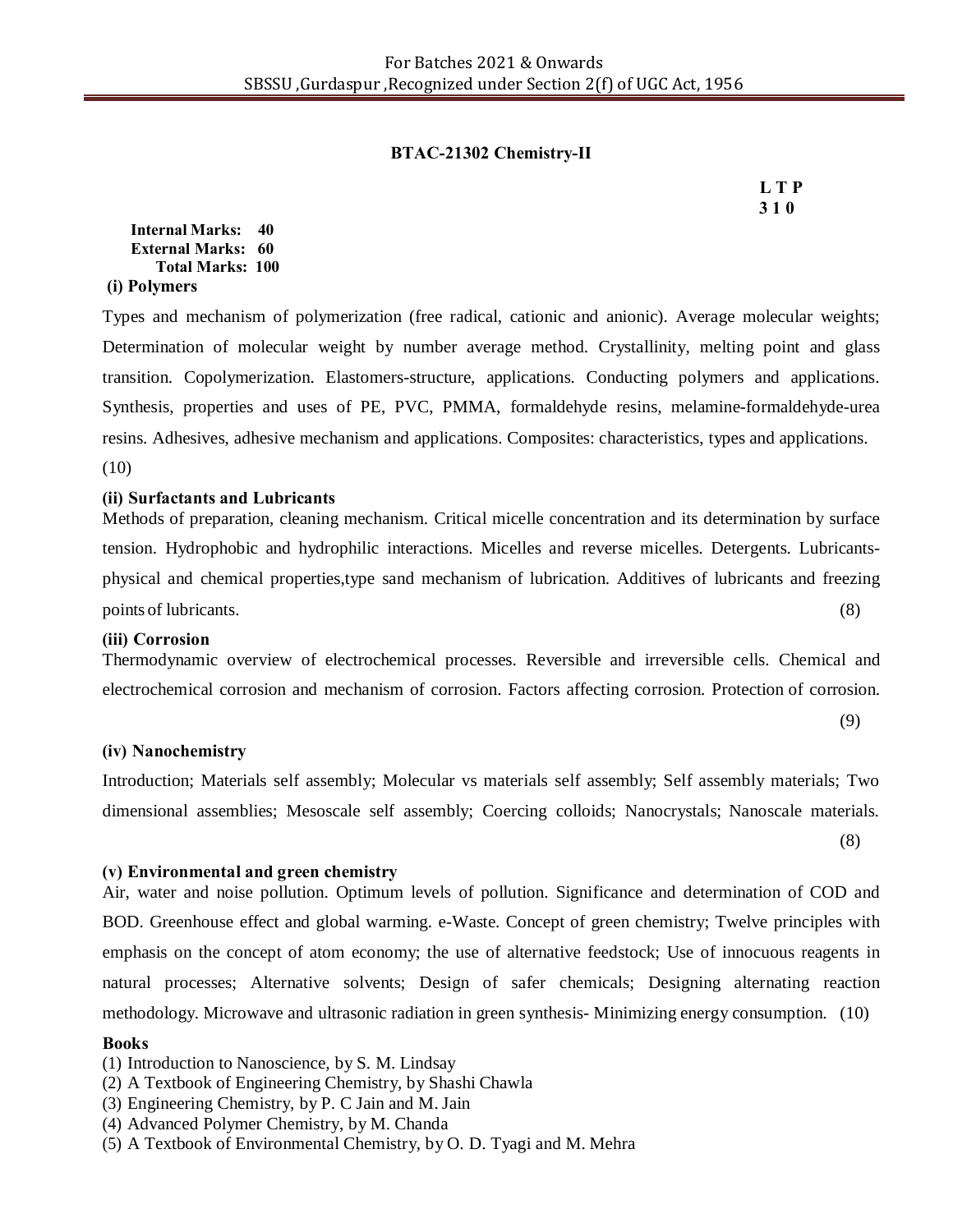#### **BTCH-21303 MATERIAL AND ENERGY BALANCE COMPUTATIONS**

| <b>Internal Marks: 40</b> | L T P |
|---------------------------|-------|
| <b>External Marks: 60</b> | 310   |
| <b>Total Marks: 100</b>   |       |

#### **COURSE OBJECTIVES :**

The objective of this course is to present to the students, an introduction to chemical engineering calculations, establish mathematical methodologies for the computation of material balances, energy balances and to present an overview of industrial chemical processes.This course will serve as a basis for all further chemical engineering courses that are part of the curriculum.

#### **Contents :**

**Introduction to Chemical Engineering Calculations :**Introductory concepts of units, physical quantities in chemical engineering, dimensionless groups,  $\delta$ basis $\ddot{o}$  of calculations, Applications of Laws of Conservation of Mass & Energy. **(3L+1T)**

**Material Balance**: Introduction, solving material balance problems without chemical reaction. Material balance for unit operations like absorption, distillation, extraction, drying and evaporation. **(5L+2T)**

Concept of stoichiometry and mole concept and compositional relationship, Concept of limiting and excess reactants, percentage conversion, yield, selectivity etc. **(5L+2T)**

Material Balances with recycle, bypass and purge. **(3L+1T)**

Gases, Vapors and Liquids: Equations of state, Vapour pressure, Clausius-Clapeyron equation, Cox chart, Duhring<sub>&</sub> plot, Raoult<sub>&</sub> law. (5L+1T)

**Energy balance:** open and closed system, heat capacity, calculation of enthalpy changes. **(5L+1T)**

Energy balances with chemical reaction: Heat of reaction, Heat of combustion, Adiabatic reactions. **(5L+1T)**  Crystallization, Dissolution, Humidity and Saturation, humid heat, humid volume, dew point, Psychrometric Operations, humidity chart and its use. **(5L+1T)**

#### **COURSE OUTCOMES:**

1. Ability to make material balances on unit operations and processes.

- 2. Develops the systematic problem solving skills.
- 3. Ability to perform simultaneous material and energy balances.
- 4. Develops the capability of application of laws to different proportions.

#### **Suggested Text Books**

1. Himmelblau, D. M., Riggs, J. B.  $\ddot{\text{B}}$  Basic Principles and Calculations in Chemical Engineeringö, Eighth Ed., Pearson India Education Services, 2015.

2. Bhatt, B. I., Vora, S. M., "Stoichiometry", Fourth Edition, Tata McGraw Hill Publishing Company Ltd, 2004.

3. ÖStoichiometry and Process Calculationsö, K.V. Narayanan, B. Lakshmikutty, Prentice-Hall of India Pvt. Ltd., 2006.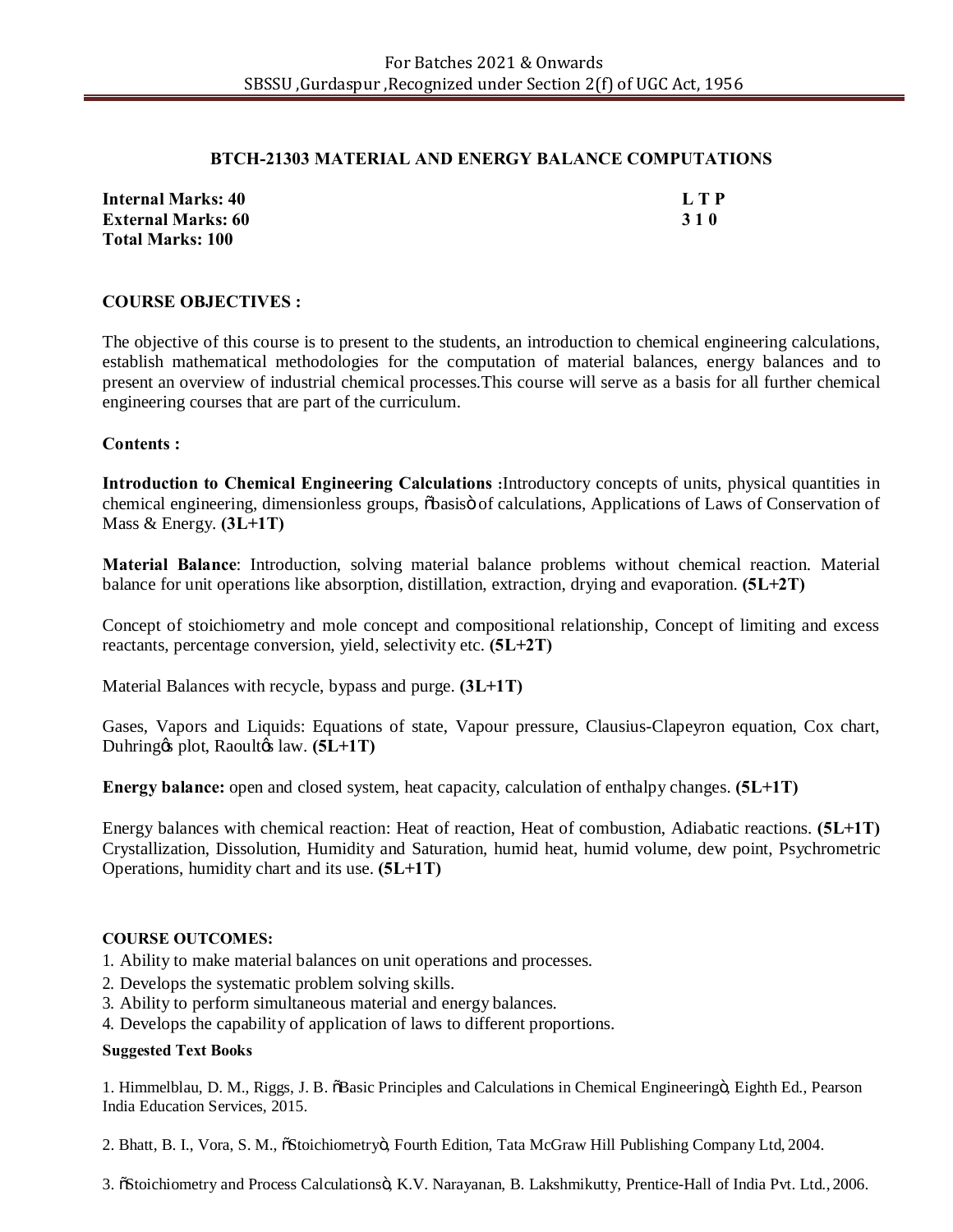#### **Suggested References Books**

1. Felder, R. M.; Rousseau, R. W., õElementary Principles of Chemical Processesö, Third Edition, John Wiley & Sons, 2000

2. Hougen, O. A., Watson, K. M., Ragatz, R. A., õChemical Process Principles, Part-I Material & Energy Balancesö, Second Edition, CBS Publishers & Distributors, 2004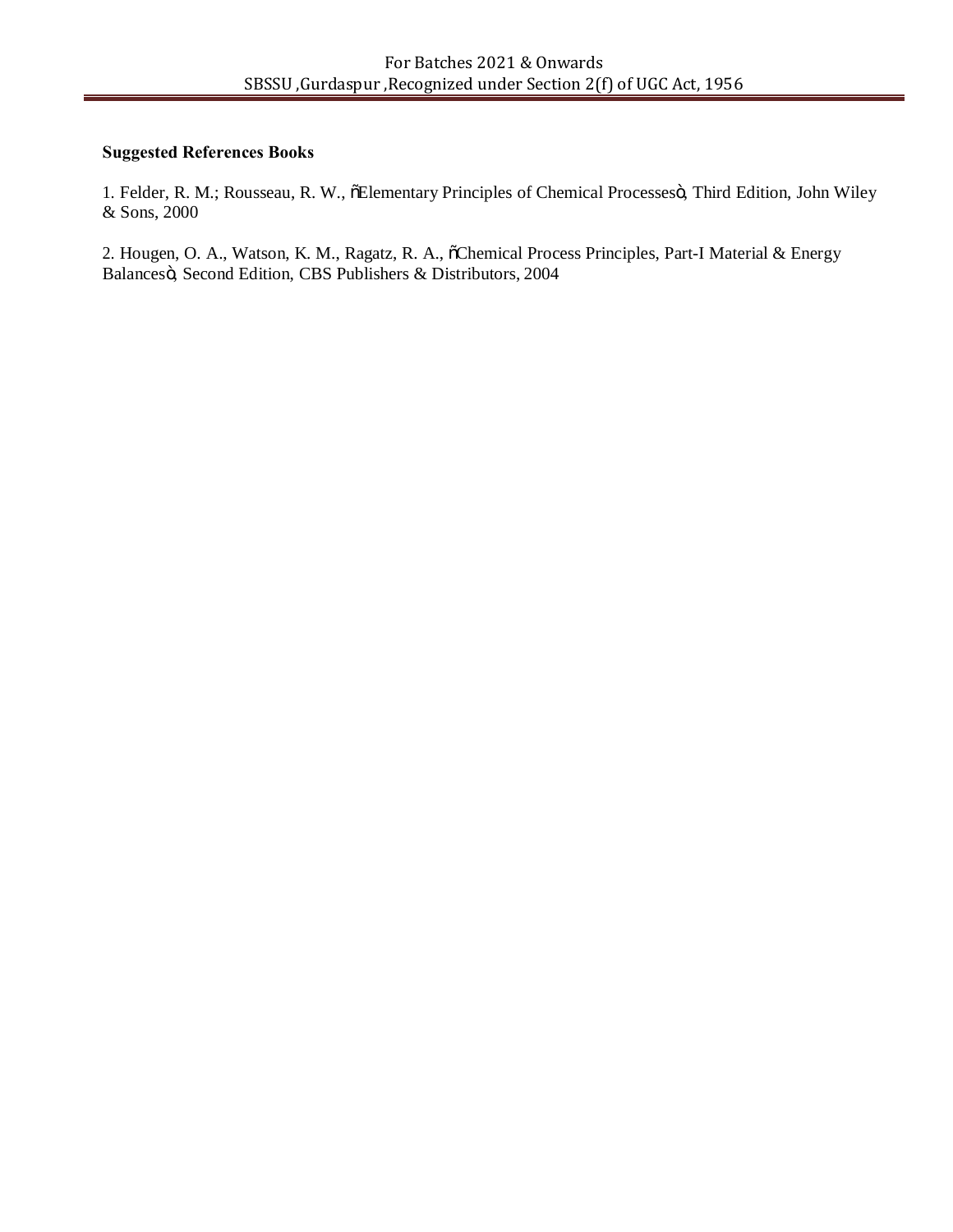#### **BTCH -21304 THERMODYNAMICS-I**

| <b>Internal Marks: 40</b> | LTP        |
|---------------------------|------------|
| <b>External Marks: 60</b> | <b>310</b> |
| <b>Total Marks: 100</b>   |            |

**COURSE OBJECTIVE:** The objective of the course is to introduce to students about the thermodynamic laws and its application to chemical engineering problems. The student will learn about the concept of equations of state, Heat Effects, Thermodynamics properties of fluids , and Thermodynamics cycle.

**1.Introduction :**Importance of thermodynamics in chemical engineering, Dimensions and Units, Pressure ,Work, Energy, Heat. **(3L+1T)**

**2.Energy conservation and first law of thermodynamics :** State functions, types of systems, internal energy, heat and work reversible and irreversible processes. Phase Rule,1st law of thermodynamic and its engineering applications, i.e., constant volume processes, constant pressure processes, isothermal and adiabatic processes. Mass and Energy Balance for open systems. **(6L+3T)**

**3.P-V-T behavior:** Ideal gas law, Equation of state for real gases and their mixtures Van der Waals, Virial and Cubic equations of state ,Reduced Conditions, Principle of corresponding states and generalized compressibility factor . **(5L+2T)**

**4.Heat Effects :**Latent Heat, Sensible heat, Standard heat of reaction, standard heat of formation, standard heat of combustion. **(3L+1T) (3L+1T)** 

**5.Statement of Second Law :**Statement of Second Law, Heat Engines, Carnot's theorem , Thermodynamic temperature scale, Concept of Entropy, Entropy changes of an ideal gas, Mathematical statement of the second law , Calculation of Ideal work ,Lost work ,Third law of thermodynamics and its applications, **(6L+2T)**

**6.Thermodynamic Property of Fluids:** Maxwell Relations , Binary phase systems, graphs and tables of thermodynamics properties**. (5L+1T)**

**7.Applications of Thermodynamics to flow processes:** Construction and working of Pumps, Compressors and Turbines , Joule- Thomson coefficient. **(3L+1T)**

**8.Thermodynamic Analysis of steam Power Plants:** Rankine Cycle ;The carnot Refrigerator ;Vapor compression Cycle ; Absorption refrigeration, Heat pump, Liquefaction processes**. (5L+1T)**

### **COURSE OUTCOMES:**

1.Apply mass and energy balances to closed and open system.

2.Evaluate the properties of non-ideal gases.

3.Solve problems involving equation of states, Heat effects ,Thermodynamics Process.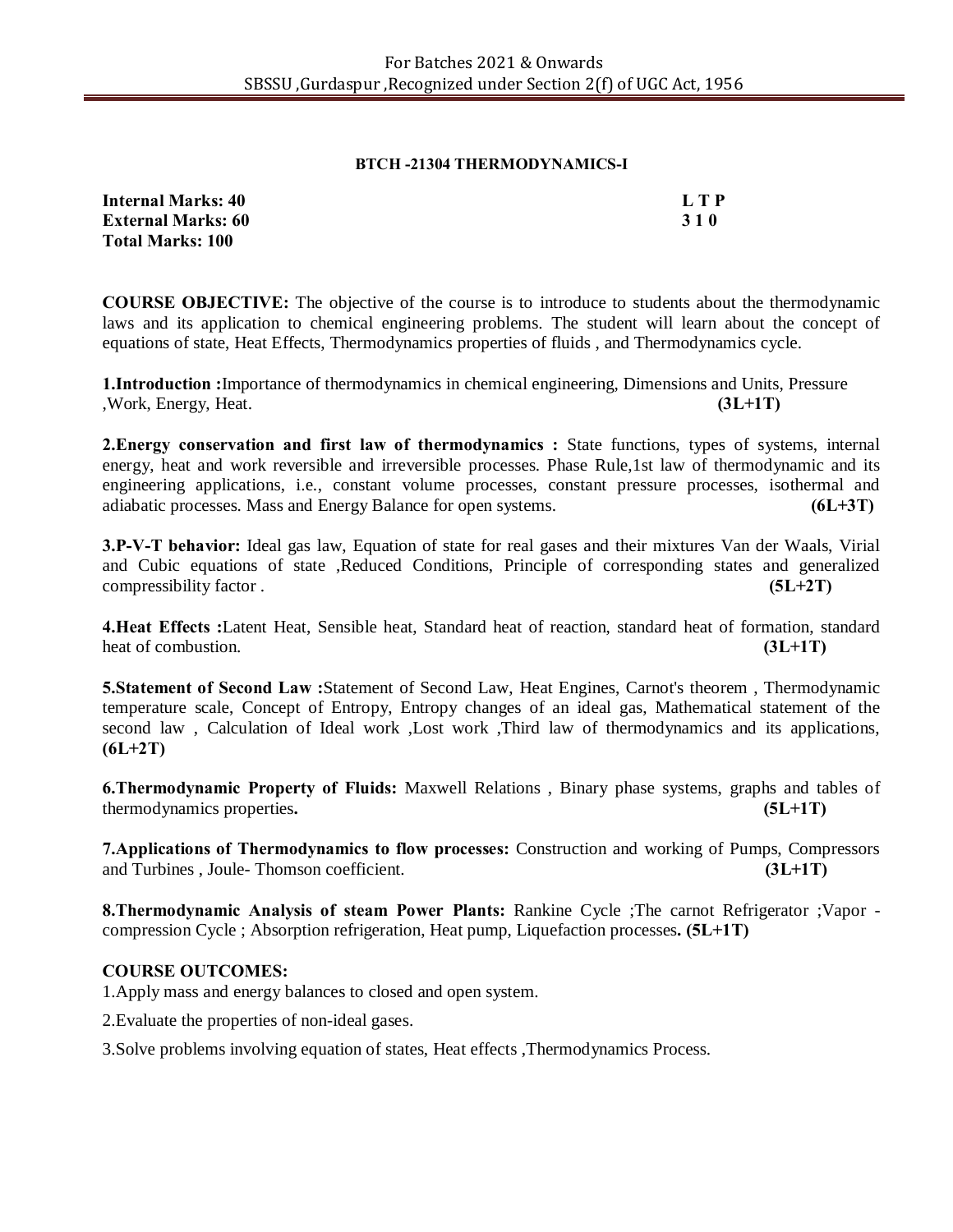### **BOOKS RECOMMENDED:**

1. Smith J.M. and Van Ness, H.C, Introduction to Chemical Engineering Thermodynamics, 7th Ed., McGraw Hill Book Co., 2005

2. Dodge B.F., Chemical Engg. Thermodynamics, McGraw - Hill Book Company, Inc.

3.K.V.Narayan, A Text book of Chemical Engineering Thermodynamics, Prentice Hall of India Private Limited.,New Delhi.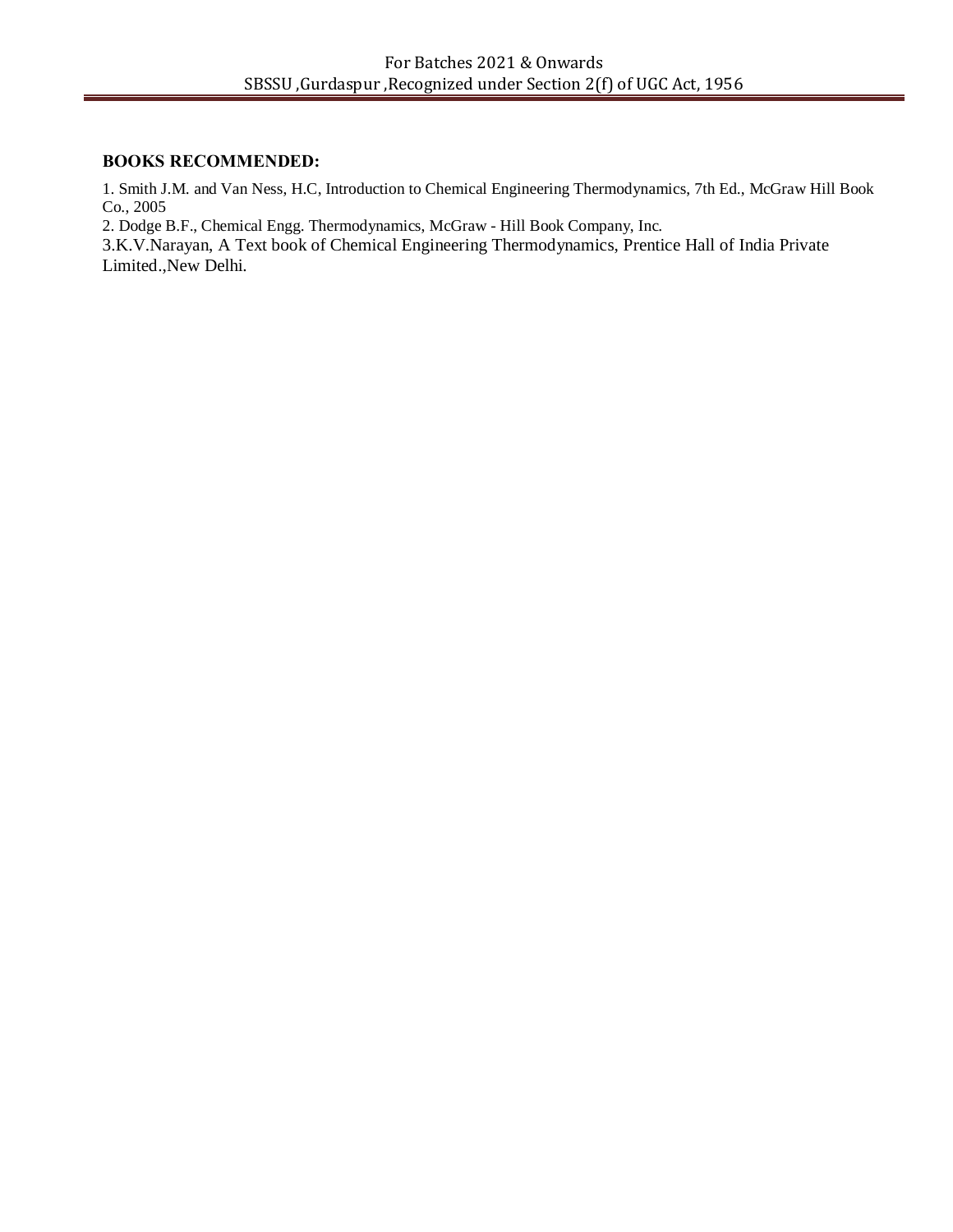### **BTBS-21305 Biology**

| <b>Internal Marks: 40</b> |       |
|---------------------------|-------|
| <b>External Marks: 60</b> | L T P |
| Total Marks: 100          | 3 1 0 |

**Objective:** Students will be introduced to the basics of biology such as cell structure and functions, inheritance & evolution, basic concepts of genetics, and an introduction to microbiology. So that they can use technology for the betterment of life on this planet.

**Unit–I Introduction to living world:** Diversity of life, major prokaryotes- monera, eubacteria and eukaryotic kingdoms- Protista, Fungi, Plantae, and Animalia. (6L + 1T) **Unit–II Biochemistry:** Metabolism (Catabolism: oxidation reactions and Anabolism: reduction reactions), ATP, Bioenergetics: cellular respiration and photosynthesis.  $(12L + 3T)$ **Unit–III Genetics:** Basic principles of Mendel, molecular genetics, structure and function of genes and

chromosomes, Central dogma, Replication, Transcription and Translation, introduction to recombinant DNA technology and its applications including genetically modified foods and organisms.  $(12L + 3T)$ 

**Unit–IV Cell Biology**: Macromolecules: carbohydrates, lipids, water, aminoacids, proteins, nucleic acids, cell membrane, organelles: mitochondria, ribosomes, golgi appratus, endoplasmic reticulum, cytoskeleton, cellsignaling, cell division: mitosis, meosis, differentiation, motility.  $(12L + 3T)$ 

**Unit–V Microbiology:** Host-microbe interactions, physiology, ecology, diversity, and virology, microbial diseases and preventions, Antibiotics production with major examples, types of vaccines and important examples.  $(6L + 2T)$ 

### **Course Outcomes:**

| 1. | Get insight into basic biology as a science               |
|----|-----------------------------------------------------------|
| 2. | Outlining the diversity and evolution                     |
| 3. | Organization and fundamental principles of living systems |
| 4. | Principle behind recombinant technology                   |

### **Suggested Books:**

|    | Biology Fundamental Principles by Balaji S Thorat and Sumit M Raut |
|----|--------------------------------------------------------------------|
| 2. | Lehlinger & Principles of Biochemistry                             |
|    | Microbiology by Prescott                                           |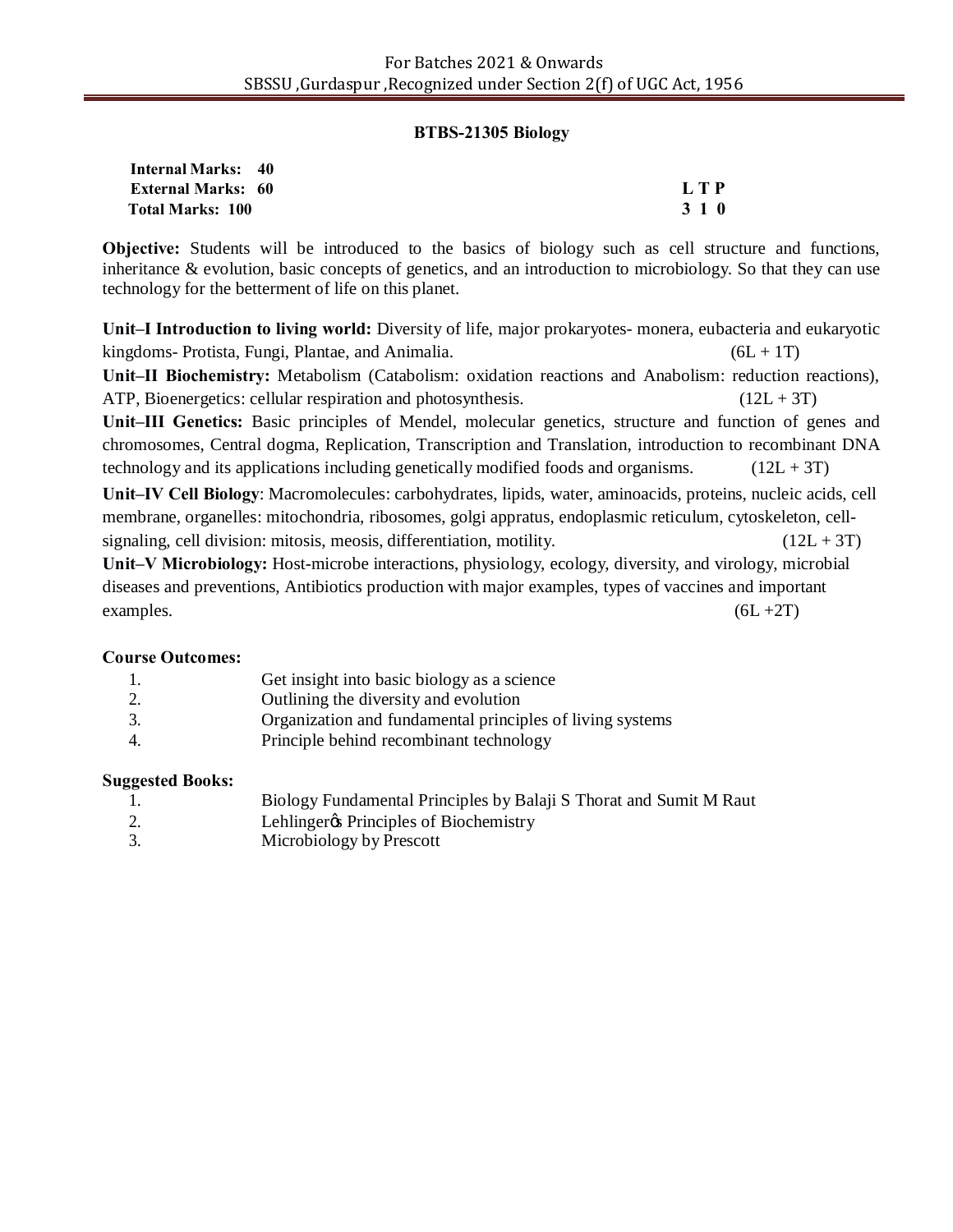#### **BTCH -21305 FLUID MECHANICS**

| Internal Marks: 40        | L T P      |
|---------------------------|------------|
| <b>External Marks: 60</b> | <b>310</b> |
| <b>Total Marks: 100</b>   |            |

**Course Objectives:** This course is designed for the undergraduate chemical engineering students to develop an understanding of the behaviour of fluids at rest or in motion and the subsequent effects of the fluids on the boundaries.

**Introduction :** Introduction to fluids, Continuum hypothesis, Liquid & their properties, Viscosity, Newton*g*s law of viscosity. **(3L+1T)**

**Fluid Statics : Pascalgs law, Absolute & Gauge pressure, Hydro static paradox, Manometry, Forces on** horizontally submerged bodies. **(3L+1T)**

**Kinematics of Fluid Flow:** Introduction to various types of flows, path line, stream line, Stream function, Vorticity and Circulation, flow nets. **(3L+1T)**

**System and Control Volume Approach:** Euler's equation of motion, Bernoulli equation and applications, Head loss in pipe flow, Moody diagram. **(5L+2T)**

**Flow Measurements :**Transportation of fluids - pumps, selection and design of pumps **(3L+1T)**

**Diffrential Analysis:** Mass and momentum balances, Navier-Stokes equation, Unidirectional flow, Viscous flow, Stokes law, Skin drag and pressure drag. **(5L+2T)**

**Potential Flow:** Potential function, streamlined and bluff bodies. **(3L+1T)**

**Boundry Layer Theory:**Drag and lift force on immersed body, dimensional analysis of lift and drag. **(5L+2T)**

**Dimentional and Similitude Analysis (3L+1T)**

**Introduction to Compressible Flows:** Blowers and compressors. **(3L+1T)** 

### **COURSE OUTCOMES:**

1. This course will develop analytical abilities related to fluid flow.

2. It is expected that students will be able to have conceptual understanding of fluids and their properties.

3. It is expected that students will be able to apply the analytical tools to solve different types of problems related to fluid flow in pipes, design the experiments effectively and do the prototype studies of different types of machines and phenomenon.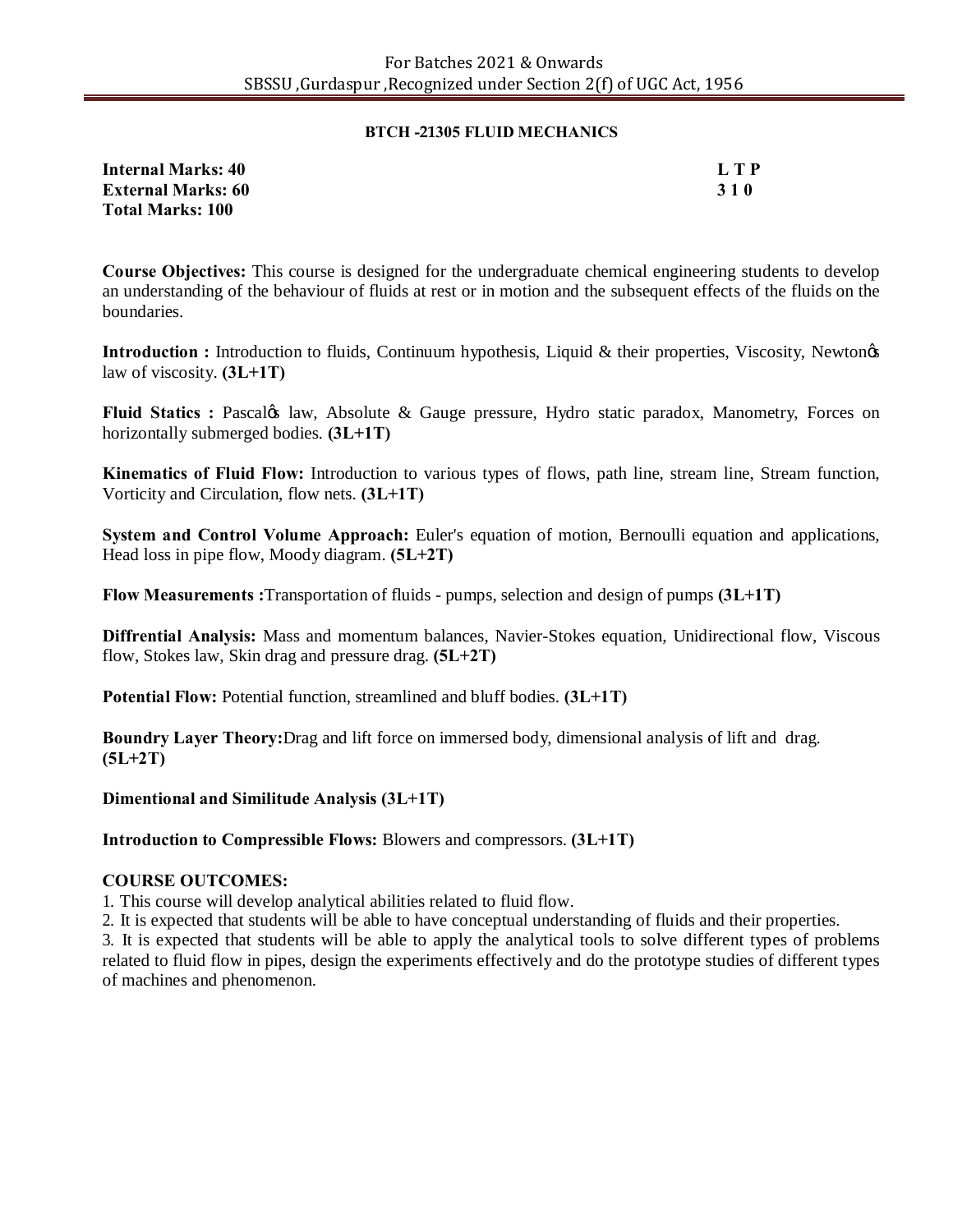### **SUGGESTED BOOKS:**

1. McCabe, Warren L., Smith, Julian C. and Harriot, P., Unit Operations of Chemical Engg., 7th Ed., McGraw Hill, 2005

2. Backhurst J.R., Harker J.H., Coulson J.F., Richardson J.M., Chemical Engineering - Volume 1, 6th Ed., Butterworth Heinemann, 1999.

3. Foust, A.S., Wenzel L.A., Clump C.W. Maus L., Anderson L. B., Principles of Unit Operations, 2nd Ed., John Wiley & Sons, 2008.

4. Raju K.S., Fluid Mechanics, Heat Transfer, and Mass Transfer: Chemical Engineering Practice, John Wiley and Sons, 2011

5. Badger, W.L. and Banchero, J.T, Introduction to Chemical Engg., McGraw Hill.

6. Philip J. Pritchard P. J., Fox and McDonald's Introduction to Fluid Mechanics, 8th Ed., John Wileyand Sons, 2011

7. Chattopadhyay, P., Unit Operations of Chemical Engg. Vol.1, 3rd Ed., Khanna Publishers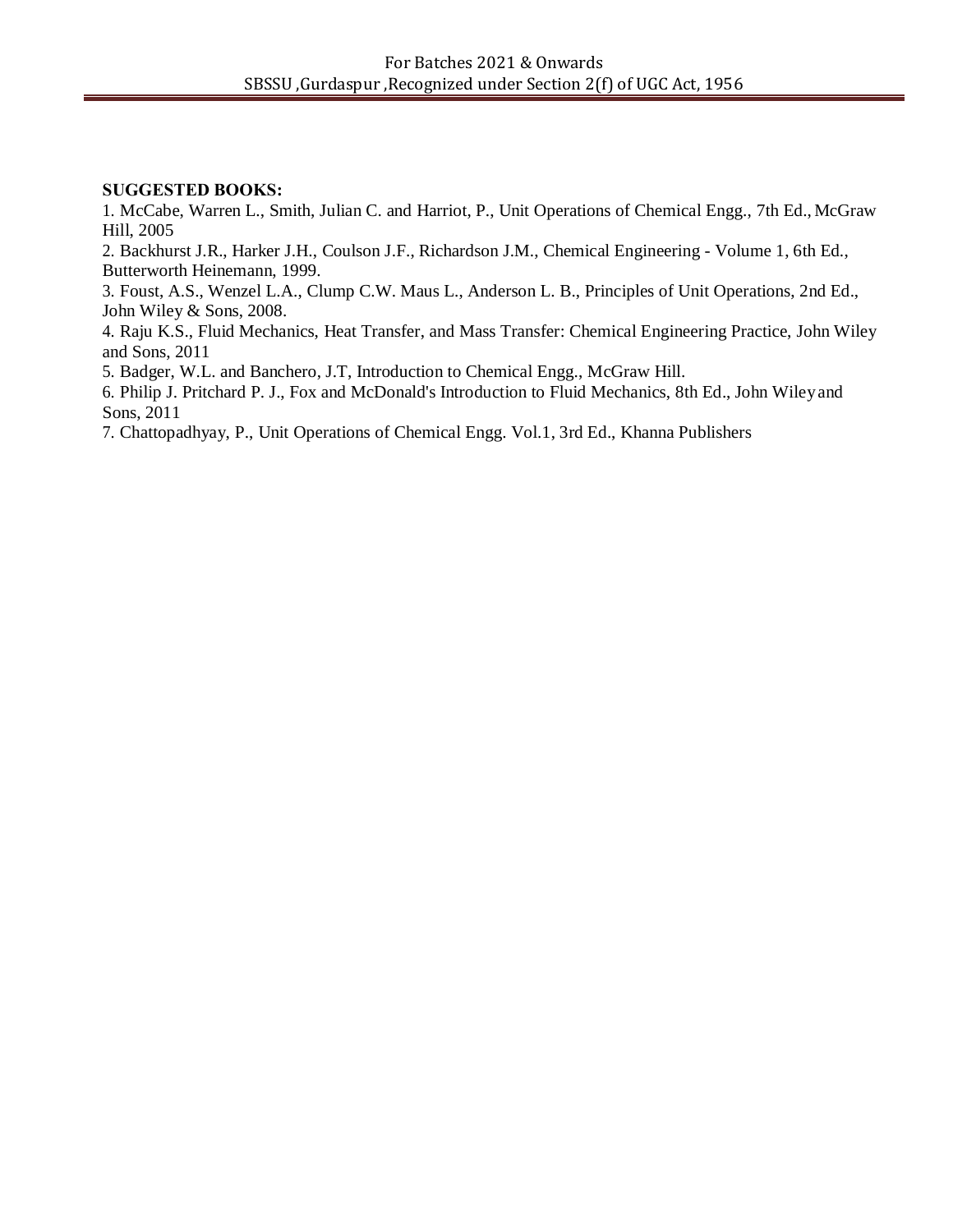#### **BTCH-21306 CHEMICAL ENGINEERING LAB-I**

| <b>Internal Marks: 30</b> | L T P |
|---------------------------|-------|
| <b>External Marks: 20</b> | 003   |
| <b>Total Marks: 50</b>    |       |

- 1. Characteristic curves of a centrifugal pump.
- 2. Determination of stability of a floating body.
- 3. Verification of Bernoulli's equation for flow process.
- 4. Measurement of flow by a venturimeter.
- 5. Measurement of flow by an orifice meter.
- 6. Measurement of flow by a Rotameters.
- 7. Measurement of flow by a V-notch in an open channel.
- 8. Measurement of losses in various fitting and valves.
- 9. Measurement of losses due to contraction and expansion.
- 10. Measurement of losses due to variation in cross section/shapes.
- 11. Verification of laminar/ turbulent flow regime in a flow process
- 12. Study of valves and fittings.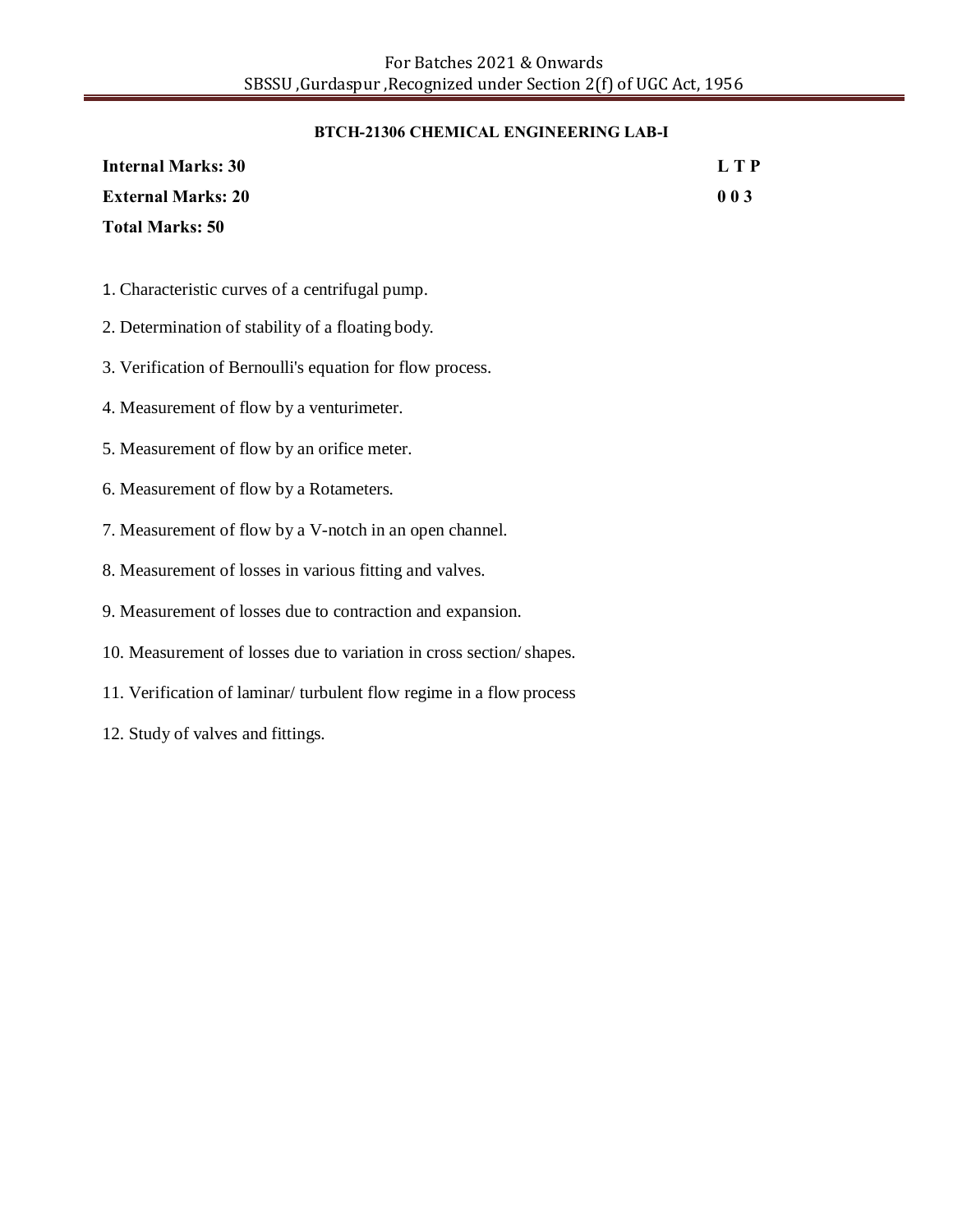#### **CHMC-I ENVIRONMENTAL SCIENCES**

| <b>Internal Marks: 00</b> | L T P      |
|---------------------------|------------|
| <b>External Marks: 00</b> | <b>200</b> |
| Total Marks: 00           |            |

**COURSE OBJECTIVES :**To think across and beyond existing disciplinary boundaries, mindful of the diverse forms of knowledge and experience that arise from human interactions with the world around them.

**Introduction:** Definition and scope and importance of multidisciplinary nature of environment. Need for public awareness.

**(2L)**

**Natural Resources**: Introduction and types of natural Resources and associated problems, use and over exploitation of resources. **(3L)**

**Ecosystem and Biodiversity**: Concept and types of Ecosystem, Structure and functions of ecosystem , producers , consumers and decomposers , ecological pyramids , Introduction to biodiversity, levels of biodiversity, values of biodiversity, importance (uses) of biodiversity, Hot spots of biodiversity, Threats to biodiversity, Conservation of biodiversity (in situ and ex situ techniques). **(4L)**

**Environmental Pollution**: Introduction, definition, sources, effects and control measures of Air pollution , Water pollution , Soil pollution , Marine pollution , Noise pollution, Thermal pollution. Nuclear hazards.Solid waste Management: Types , sources, causes and effects of solid wastes, Methods of solid waste disposal.

#### **(4L)**

**Disaster Management** : Introduction ,characteristics and types of Disasters, Causes, effects and control measures of Floods, earthquake, cyclone and landslides. **(2L)**

**Global Environment Issues**: Concept of sustainable development,Water conservation, rain water harvesting, watershed management, Resettlement and rehabilitation, Climate change, Global warming (Green house effect) , Acid rain ,Ozone layer depletion, Wasteland reclamation. **(3L)**

**Legislation for Environmental Protection** : Air (Prevention and Control of Pollution) Act, Water (Prevention and Control of pollution) Act, Environment Protection Act, Wildlife Protection Act , Forest Conservation Act, their objectives and salient features. **(2L)**

**Environment and Human Population:** Population growth, Population explosion, Environment and human health, Human Rights, Value Education, Environmental ethics, Role of Information Technology in Environment and human health.

#### **(4L)**

#### **COURSE OUTCOMES** :

- 1. Understand the scope and importance of environmental science.
- 2. Identify different types of environmental pollution and its management.
- 3. Develop the awareness about global environmental issues.
- 4. Understand the concept and benefits of Green Building & Smart Cities.
- 5. Understand the concept of  $3R\otimes \&$  its application.

#### **Suggested Text Books**

1. Sawyer CN, McCarty PL and Parkin GF, Chemistry for Environmental Engineering and Science, McGraw Hill (2003)

- 2. Bharucha, E., Textbook of Environmental Studies, Universities Press (2005).
- 3. Chapman, J.L. and Reiss, M.J., Ecology-Principles and Application, Cambridge University Press (LPE) (1999).

4. Joseph, B., Environmental Studies, Tata McGraw-Hill (2006).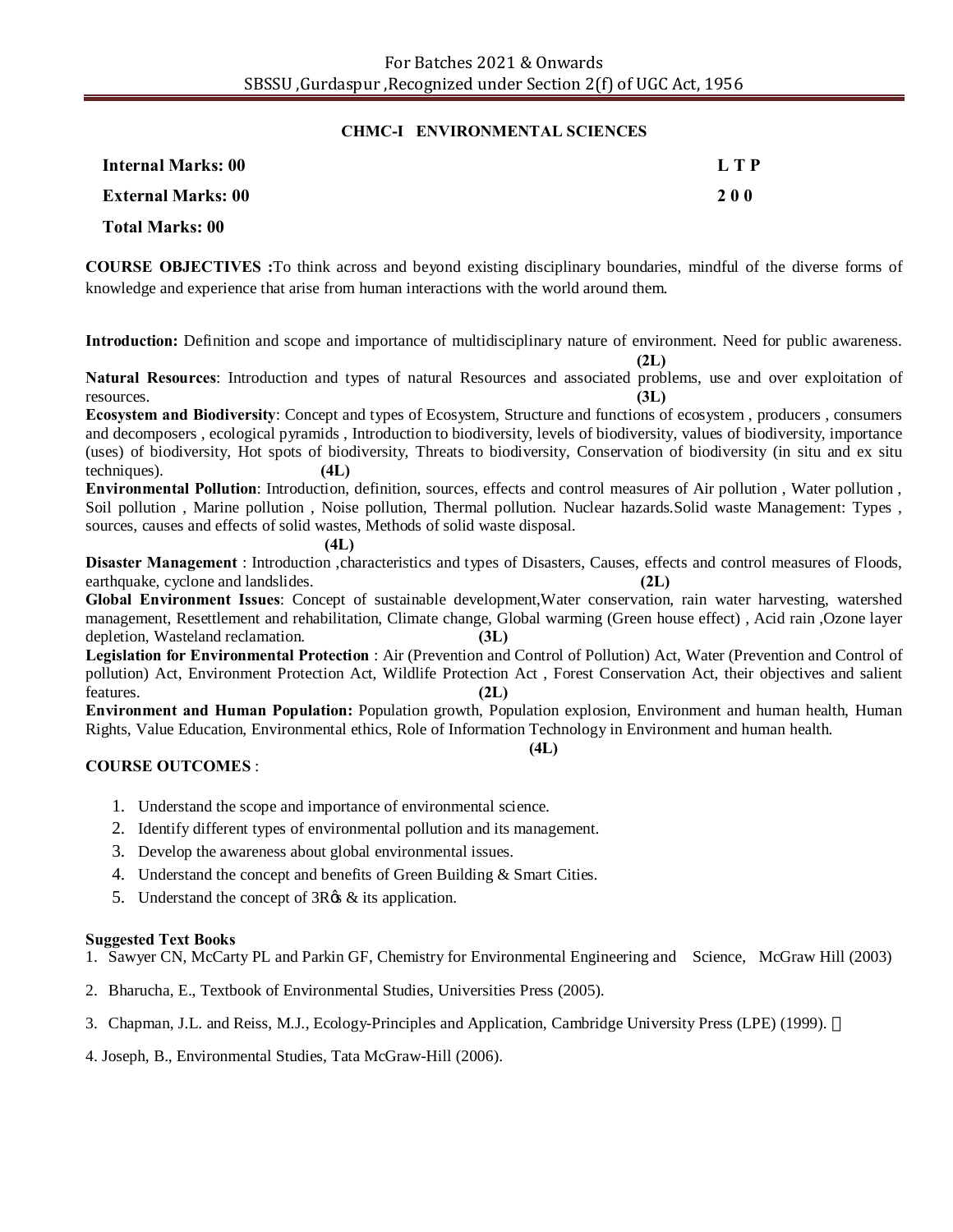#### **BTCH-21401 HEAT TRANSFER**

| <b>Internal Marks: 40</b> | LTP        |
|---------------------------|------------|
| <b>External Marks: 60</b> | <b>310</b> |
| <b>Total Marks: 100</b>   |            |

**COURSE OBJECTIVES :** The objective of the course is to introduce to students about basic of Heat transfer, its mechanisms in solids and fluids and their chemical process applications. At the conclusion of the course, the student should possess the ability to model steady and unsteady heat transfer in simple systems and design and rating of heat exchangers with and without phase change.

**Heat Transfer Fundamental :**Mode of Heat Transfer ,Conduction Fourier's law, Thermal diffusivity & Heat Transfer Coefficient. Differential Equations of Heat Transfer and Special forms .Thermal conductivity of materials. Unsteady State Heat Transfer . **(5L+1T)**

**Conductive Heat Transfer :** One Dimensional Problems (one dimensional heat conduction through plane and composite structures having plane wall, spherical  $\&$  cylindrical geometry), Heat transfer from extended surfaces ,two and three dimensional problems ,Insulation**. (5L+2T)**

**Convective Heat Transfer :**Free and forced convection, Concept of thermal boundary layer, dimensional analysis, Analogies and Correlations. **(6L+3T)**

**Introduction to Radiative Heat Transfer Radiation:**Definition of emissivity, concept of Black and Grey bodies, Planck's law of monochromatic radiation,Kirchhoff's law, Wien's displacement law, Stefan-Boltzmann law, definition of intensity of radiation. Radiation formula for radiation exchange between simple bodies, two parallel surfaces and between any source and receiver, radiation shields. **(3L+1T)**

**Basic of Heat Transfer with phase change : Condensation and Boiling heat transfer:** Introduction to boiling ,Introduction to condensation , Dropwise and Filmwise condensation of pure and mixed vapours, Convective, Nucleate & Film boiling. **(3L+1T)**

**Design of Heat Transfer equipment:** Heat exchangers -Construction and working of double pipe heat exchanger, plate type heat exchanger, Shell and Tube heat exchanger ,Concept of LMTD temperature correction factor for shell & tube exchangers, fouling factors, overall heat transfer coefficient . **(8L+3T)**

**Evaporators:** Various types of evaporators- Standard vertical tube evaporator, basket type vertical evaporator, forced circulation evaporator and horizontal tube evaporators. Single effect evaporators and multieffect evaporators and its various types of feed arrangements, boiling point elevation, capacity and economy of evaporators. **(6L+1T)**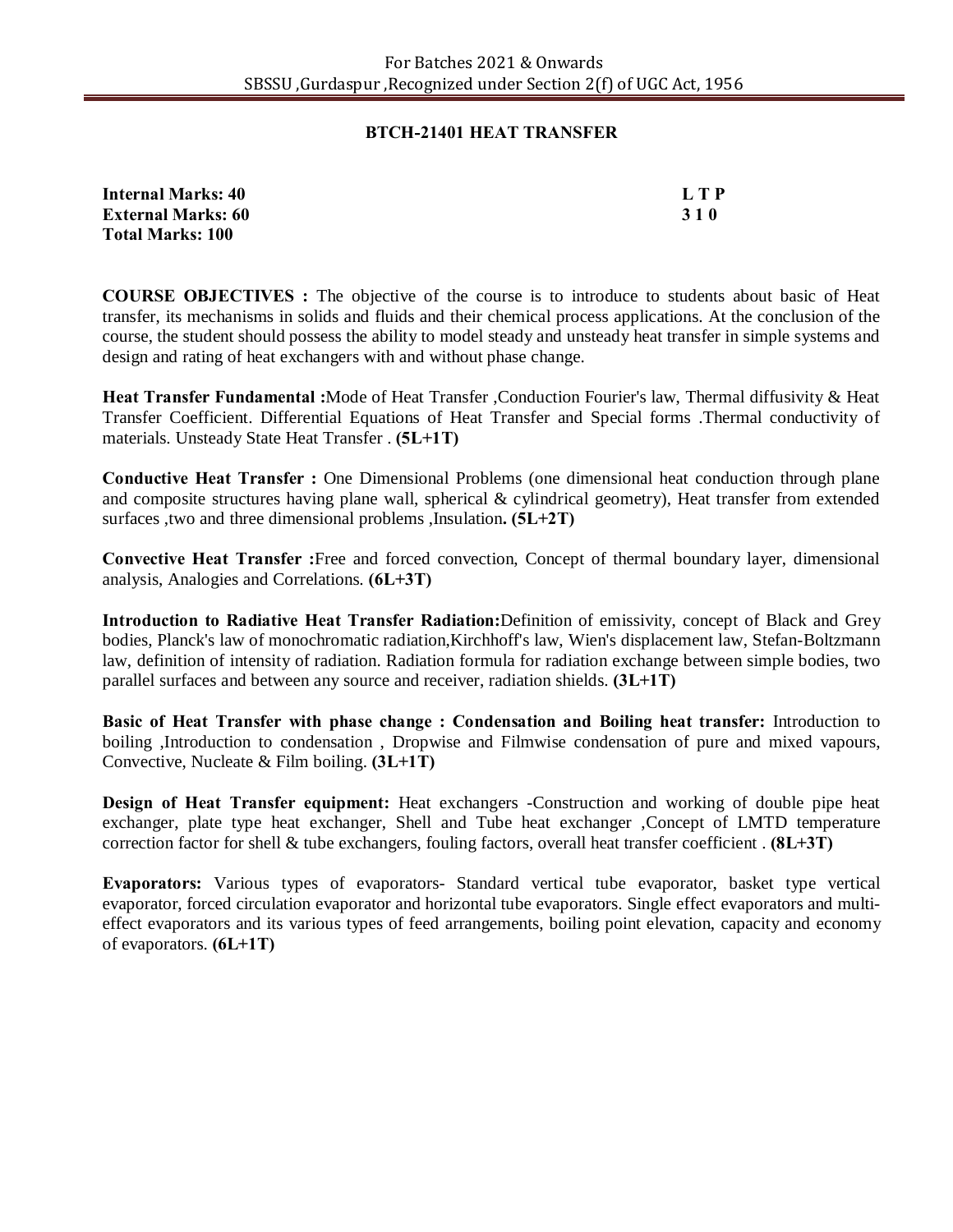# **COURSE OUTCOMES:**

This course is expected to acquaint the students:-

- 1. About Various Mode of Heat transfer ,Steady state and Unsteady heat Transfer.
- 2. Empirical Correlation for Free and Forced Convection ,Dimensional Numbers.
- 3. Thermal Boundary Layer ,Condensation and Boiling Phenomenon.
- 4. Various types of Heat exchange Equipments, Boilers, Condensors, Evaporator.
- 5. Industrial Application of Heat Exchange equipments.
- 6. Identify, formulate, and solve industrial engineering problems using different equations studied .

# **Suggested Books:**

- 1. Holman, J.P., Heat Transfer, 10th Ed., McGraw Hill, 2010.
- 2. McAdams W.H., Heat Transmission, 3rd Ed., Kreiger Publishing Co, 1985

3. Backhurst J.R., Harker J.H., Coulson J.F., Richardson J.M., Chemical Engineering - Volume 1, 6th Ed., Butterworth Heinemann, 1999

4. McCabe, Warren L., Smith, Julian C. and Harriot, P., Unit Operations of Chemical Engg., 7th Ed., McGraw Hill, 2005

5. Kern D.Q., Process Heat Transfer, McGraw Hill.

6.Kreith F., Manglik R.M., Bohn M.S., Principles of Heat Transfer, 7th Ed., Brooks Cole Thomson Learning Publication, 2010.

7.Principle of Heat Transfer ,D.Srinivasan,New Age International Publishers.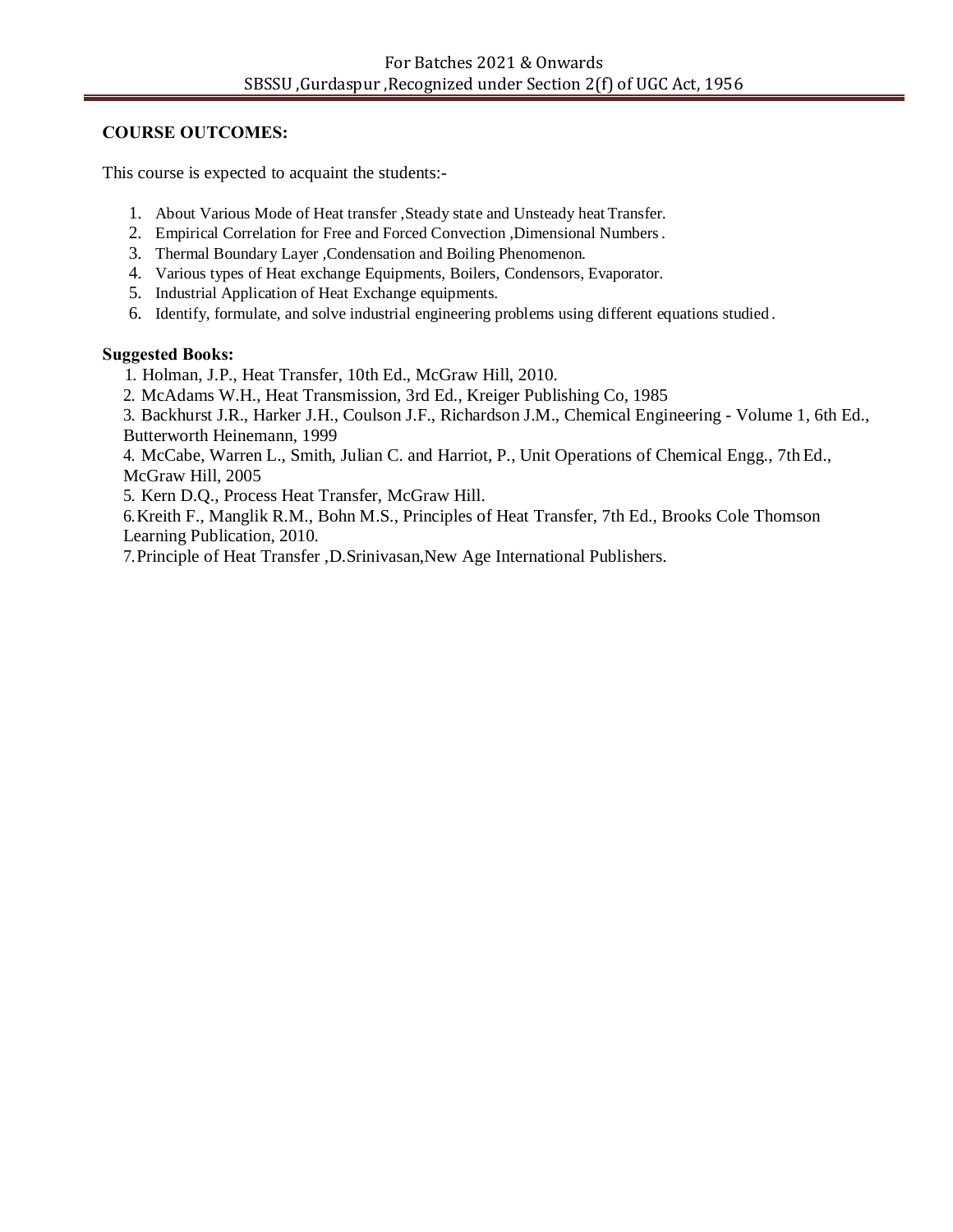#### **BTCH-21402 MASS TRANSFER-I**

| <b>Internal Marks: 40</b> | L T P |
|---------------------------|-------|
| <b>External Marks: 60</b> | 310   |
| <b>Total Marks: 100</b>   |       |

**COURSE OBJECTIVES :** The purpose of this course is to introduce the undergraduate students with the most important separation equipments in the process industry, and provide proper understanding of unit operations.

**Introduction:** Importance and classification of mass transfer operations in Chemical Engineering. **(4L)**

**Diffusion:** Mass balance in simple situations, diffusion through solids, liquids & gases, Constitutive laws of diffusion ,unsteady state diffusion. **(8L+3T)**

**Interphase Mass Transfer :** Theories of Mass transfer, Convective mass transfer, interphase mass transfer and mass transfer coefficients, mass transfer correlations , Equilibrium stages and transfer units: number and height of transfer units, stage efficiency. **(10L+4T)**

**Gas Absorption**: Gas absorption plate and packed column design; reactive absorption . **(6L+1T)**

**Humidification Operations**: humidification operations and water cooling operations. Dehumidification Equipments: water cooling towers & spray chambers, Rate of drying curves, through circulation drying, Continuous drying, Types of dryers. **(8L+2T)**

#### **COURSE OUTCOMES** :

- 1. Students will learn about the diffusional masstransfer
- 2. Operation of cooling tower will be clearlyunderstood
- 3. Operation of Dryer will be understood
- 4. Student will understand the mechanism of crystallization and absorption

#### **Suggested Text Books**

- 1. Binay K.Dutta, Principles of Mass Transfer and Separation Processes,2nd edition, Prentice Hall ofIndia,2007
- 2. R.E.Treybal, Mass Transfer Operations, 3rd Edition, McGraw Hill, New Delhi, 1983.
- 3. E.D. Cussler, Diffusion Mass Transfer in Fluid Systems, Cambridge
- 4. S. Foust, Principles of Unit Operations, 2nd Edition, Wiley, New York, 1980.

#### **Suggested References Books**

1. C.J. Geankoplis, Transport Processes and Unit Operations, 3rd Edition, Prentice Hall, India, 1993.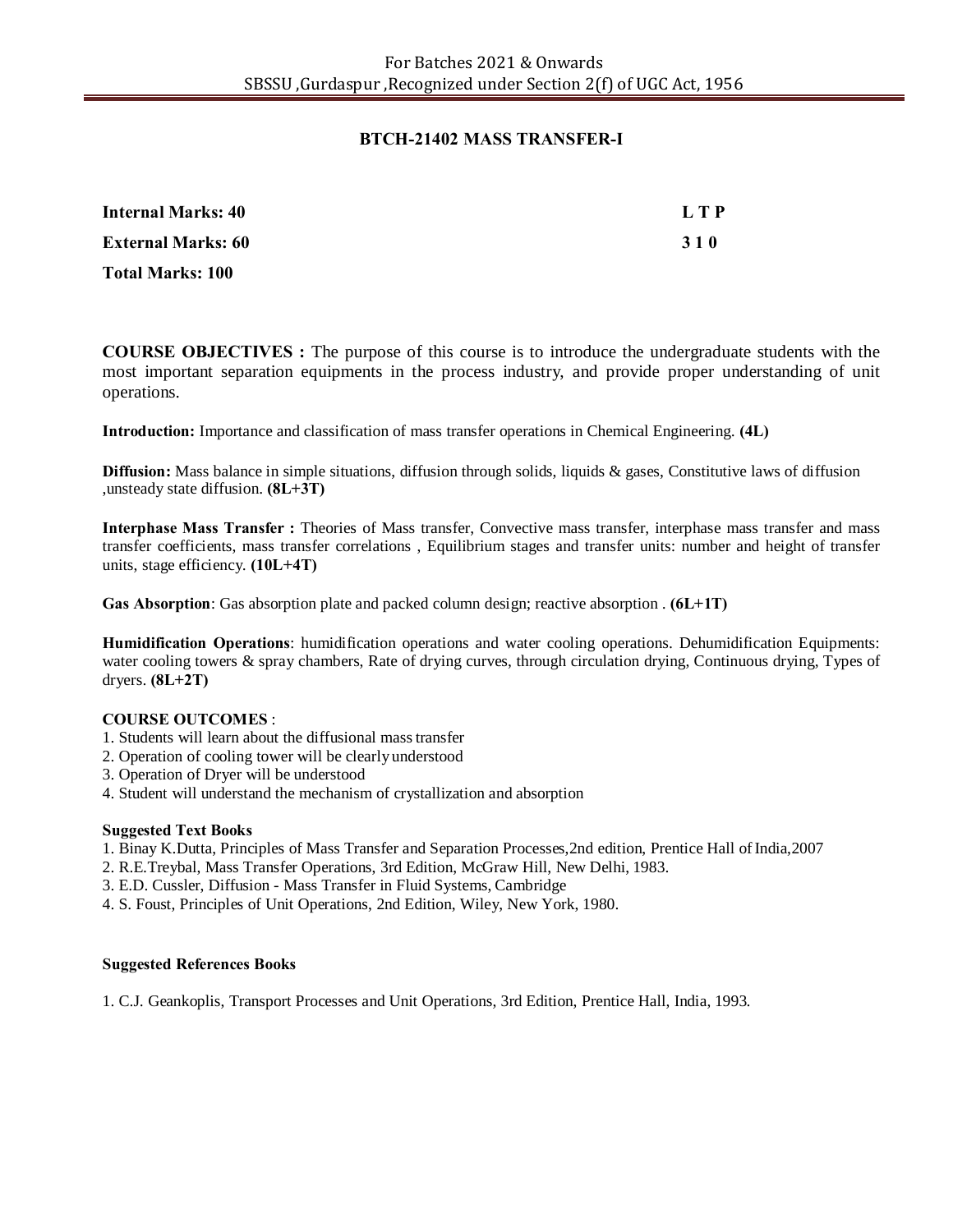#### **BTCH-21403 THERMODYNAMICS -II**

| <b>Internal Marks: 40</b> | L T P |
|---------------------------|-------|
| <b>External Marks: 60</b> | 3 1 0 |
| <b>Total Marks: 100</b>   |       |

**COURSE OBJECTIVES :** To introduce the concepts of fugacity, activity coefficient, vapour-liquid equilibrium and reaction equilibrium. Introduction to molecular thermodynamics.

**Introduction:** Review of first and second law of thermodynamics . **(2L)**

**Solution Thermodynamics**: Fundamental property relationships,chemical potential as a criterion for phase equilibrium, partial properties, ideal gas solution, fugacity and fugacity coefficient for a pure species, fugacity and fugacity coefficient for species in a solution, excess properties, Lewis rendall rule. **(8L+3T)**

**Solution thermodynamics application:** liquid phase properties from VLE, activity and activity coefficient, dependence of activity and activity coefficient on temperature and pressure, models for Gibbs free energy, heat effects and property change on mixing. **(7L+2T)**

**Vapour-liquid equilibrium**: Phase rule duhem's theorem, gamma-Phi formulation of VLE, dew point and bubble point calculations, Raoult's law and modified raoult's law, VLE from K-value correlations, flash calculations. **(6L+3T)**

**Liquid-Liquid Equilibria:** Vapor-Liquid-Liquid Equilibria; Solid-Liquid Equilibria, Solid-Gas Equilibria. (**6L+2T)**

**Chemical Reaction Equilibria**: Reaction coordinate, application of equilibrium criteria to chemical reactions, standard gibbs free energy and the equilibrium constant relation, effect of temperature on equilibrium constant, evaluation of equilibrium constants, relation of equilibrium constant to composition for single phase reactions and liquid phase reactions, equilibrium conversions for single reactions, reactions in heterogenous system, phase rule and duhem's theorem for reacting systems. V**(7L+2T)**

#### **COURSE OUTCOMES** :

- 1. Learning thermodynamics cycles, making cycle calculations by using basic thermodynamics principles.
- 2. Learning how to apply laws of thermodynamics on ideal gas mixtures.
- 3. Analyzing varied humidified air processes like air conditioning by using basic formulas and diagrams.
- 4. 4. Having opinion about social and environmental effects of thermodynamic applications.

#### **Suggested Text Books**

1. J.M. Smith, H.C. Van Ness and M.M. Abbott,  $\delta$ Introduction to Chemical Engineering thermodynamics $\ddot{o}$ , 7th edition, McGraw-Hill International Edition,2005.

#### **Suggested References Books**

1. S.Sandler,  $\tilde{\text{o}}$ Chemical, Biochemical and Engineering Thermodynamics  $\tilde{\text{o}}$ , 4<sup>th</sup> edition, Wiley,India.

2.Y.V.C.Rao,  $\tilde{C}$ chemical Engineering Thermodynamicsö, University Press, Hyderabad,1997.

3.K.V.Narayan, A Text book of Chemical Engineering Thermodynamics, Prentice Hall of India Private Limited.,New Delhi.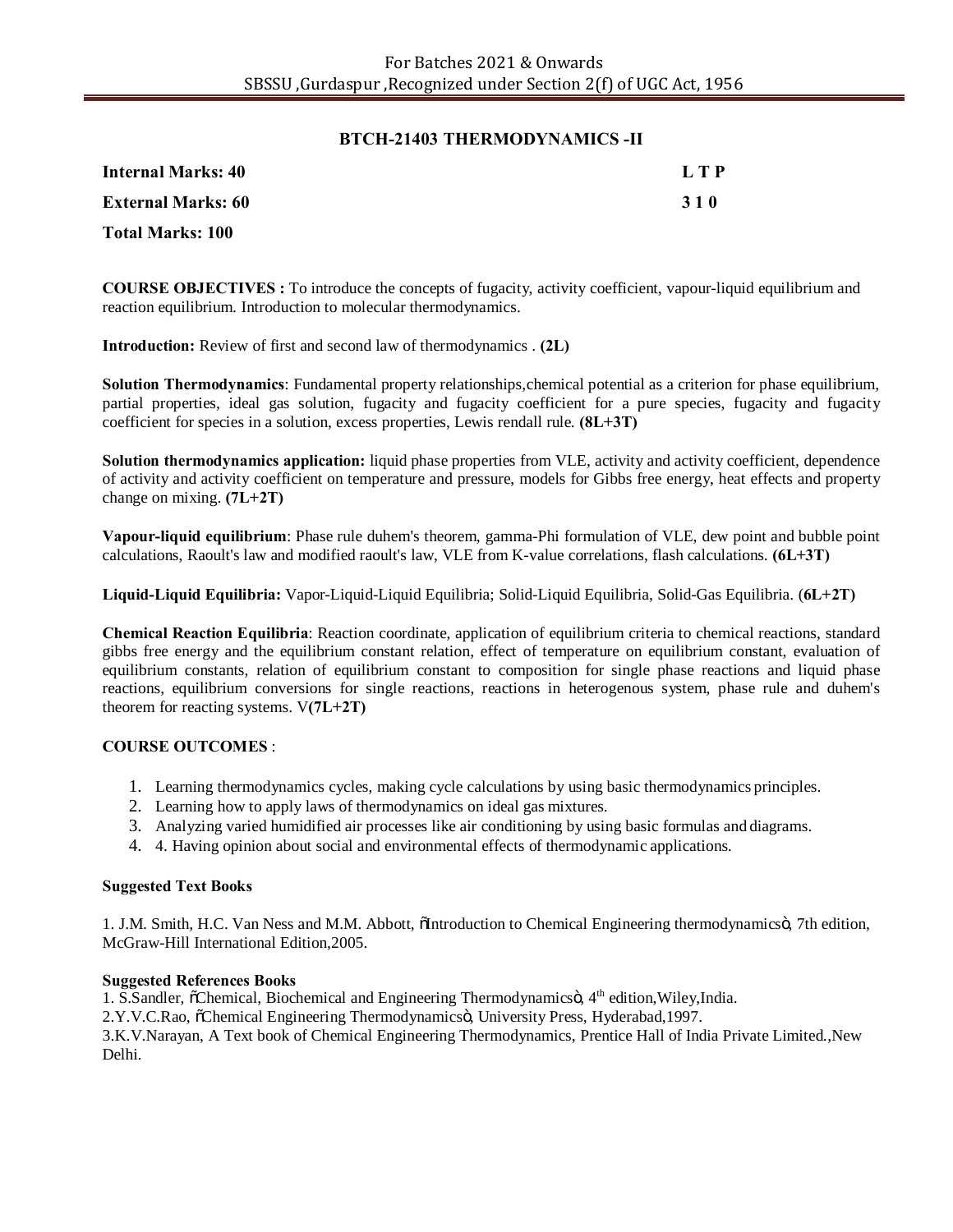#### **BTCH-21404 MATERIAL SCIENCE**

| <b>Internal Marks: 40</b> | L T P      |
|---------------------------|------------|
| <b>External Marks: 60</b> | <b>300</b> |
| <b>Total Marks: 100</b>   |            |

**COURSE OBJECTIVES:** The objective of the course will be to give the students a basic introduction to the different classes of materials relevant to engineering in general, and Chemical Engineering in particular. The intent of the course will be to relate the underlying molecular structure of the materials to their physical and chemical properties, and their processing and performance characteristics.

**Introduction to Materials:** Bonding between atoms: metallic bonding, ionic bonding, covalent bonding, Vander Waals bond, thermal expansion, elastic modulus and melting point of materials, Role of materials selection in design, structure-property-processing-performance relationships. **(3L)**

**Structure of Materials:** Miller indices of directions and planes, packing of atoms inside solids, close-packed structures, structure of ceramics, ionic solids, glass and polymers, density of various materials. **(3L)**

**Imperfections in Solids :** Vacancies, equilibrium concentration of vacancies, interstitial and substitutional impurities in solids, dislocations, types and characteristics of dislocations, interfacial defects, stacking faults. **(3L)**

**Strength of Materials :** Yield strength, tensile strength and ductility of materials: stress strain behavior of metals, ceramics and polymers, tensile test, plastic deformation, necking, creep behavior and fatigue. **(4L)**

**Semi-crystalline Materials :** Classification, structure and configuration of ceramics, polymers, copolymers, liquid crystals and amphiphiles. **(7L)**

**Non-Crystalline/Amorphous Materials:** Silicates, glass transition temperature, viscoelasticity. **(4L)**

**Polymer Nano-composite Materials**: Nanocomposites, role of reinforcement-matrix interface strength on composite behavior, Corrosion, Degradation and Recycling **(7L)**

**Biomaterials:** Material related to catalyst such as zeolites, silica etc. and other selected materials . **(2L)**

**Introduction to Experimental Techniques:** XRD, NMR, PSA, etc. for material characterization highlighting links between molecular structure and macroscopic properties. **(3L)**

### **COURSE OUTCOMES**

1.Students will have a fair understanding of hard and soft materials, including polymers and composites.

2. All materials characterization, properties and use in engineering applications.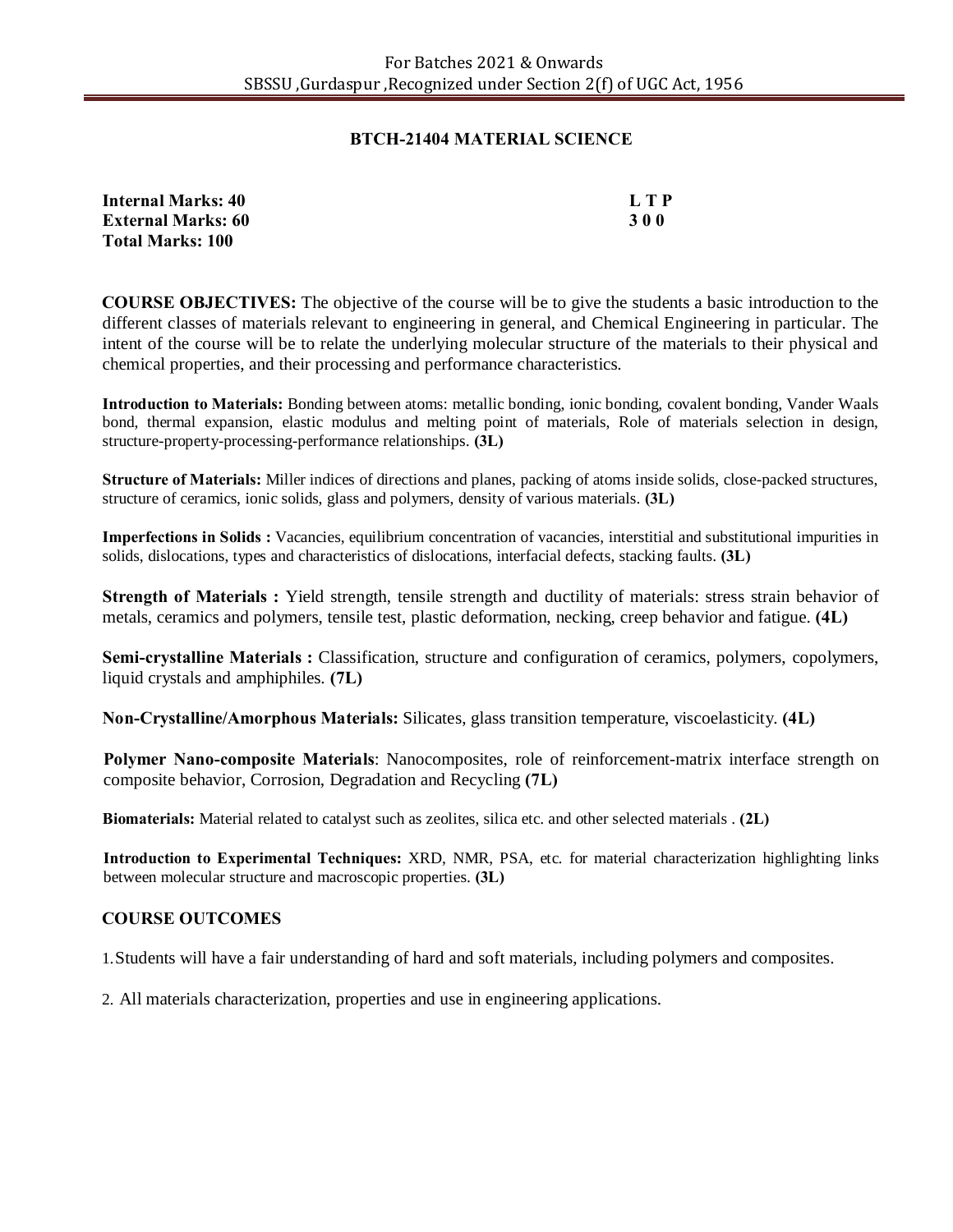#### **Suggested Books**

- 1. V. Raghavan Materials Science and Engineering: A First Course, 5<sup>th</sup> Edition Prentice Hall India, 2004.
- 2. S. Upadhyaya and A. Upadhyaya, Material Science and Engineering, Anshan Publications, 2007.

#### **Suggested Reference Books**

- 1. R. A. L Jones, Soft Condensed Matter, Oxford University Press, 2002.
- 2. William D. Callister, David G. Rethwisch Materials Science and Engineering: An Introduction, Wiley Publisher.
- 3. B. S. Mitchell An Introduction to Materials Engineering and Science for Chemical and Materials Engineers, John Wiley & Sons, 2004.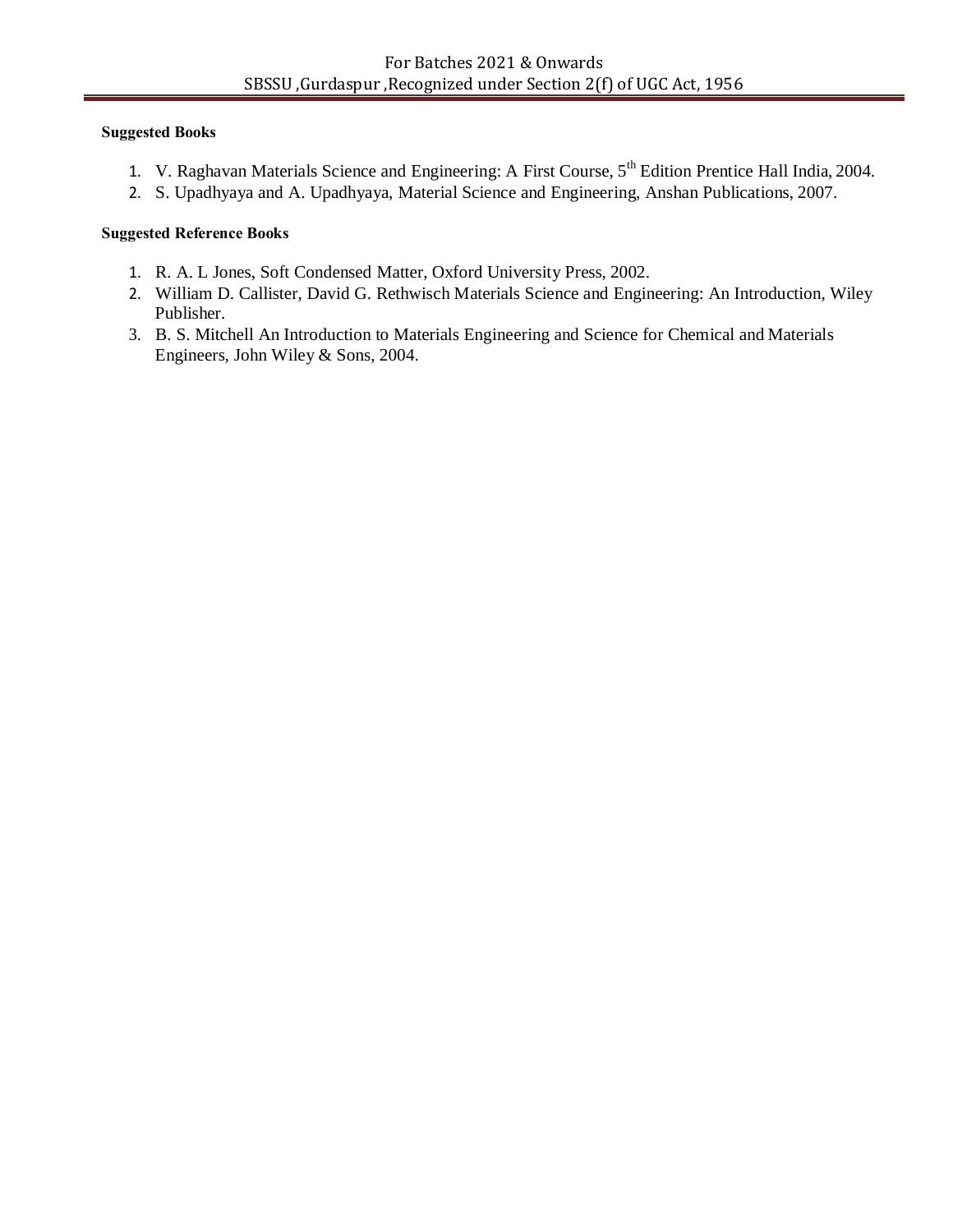#### **BTHS-21901 Fundamentals of Management for Engineers**

|                           | Credit: 3  |
|---------------------------|------------|
| <b>Internal Marks: 40</b> |            |
| <b>External Marks: 60</b> | L T P      |
| <b>Total Marks: 100</b>   | <b>300</b> |

**Unit 1**. Definition, functions, and significance of Management. Levels of management, Douglas Mc Gregor Theory X and Theory Y. Difference between management and Administration.

**Unit 2.** Evolution of Management, thought, approaches of management. principles of Henry Fayol and F.W Taylor.

**Unit3.** Planning and organization nature, objectives and significance of planning, types and steps of planning. Span of control. Methods and types of training, Various organizational structures. Formal and informal organizations.

**Unit 4.** Concept of motivation, theories of motivation - Maslow need hierarchy theory & Herzberg two factor theory, Concepts of leadership and styles. Steps of Controlling .

#### **Books Recommended**:-

- 1. General Management C.B. Gupta Sultan Chand
- 2. Principal and Practice of management- L.M. Prasad Sultan Chand

3. Essential of Management -Koontz & O, Donnel Tata Mc Graw

4. Essential Of Management 6 Koontz and Weihrich Tata Mc Graw 5. Management : James Stoner, R Edward Freeman, Daniel R. Gilbert, Jr. Prentice Hall of India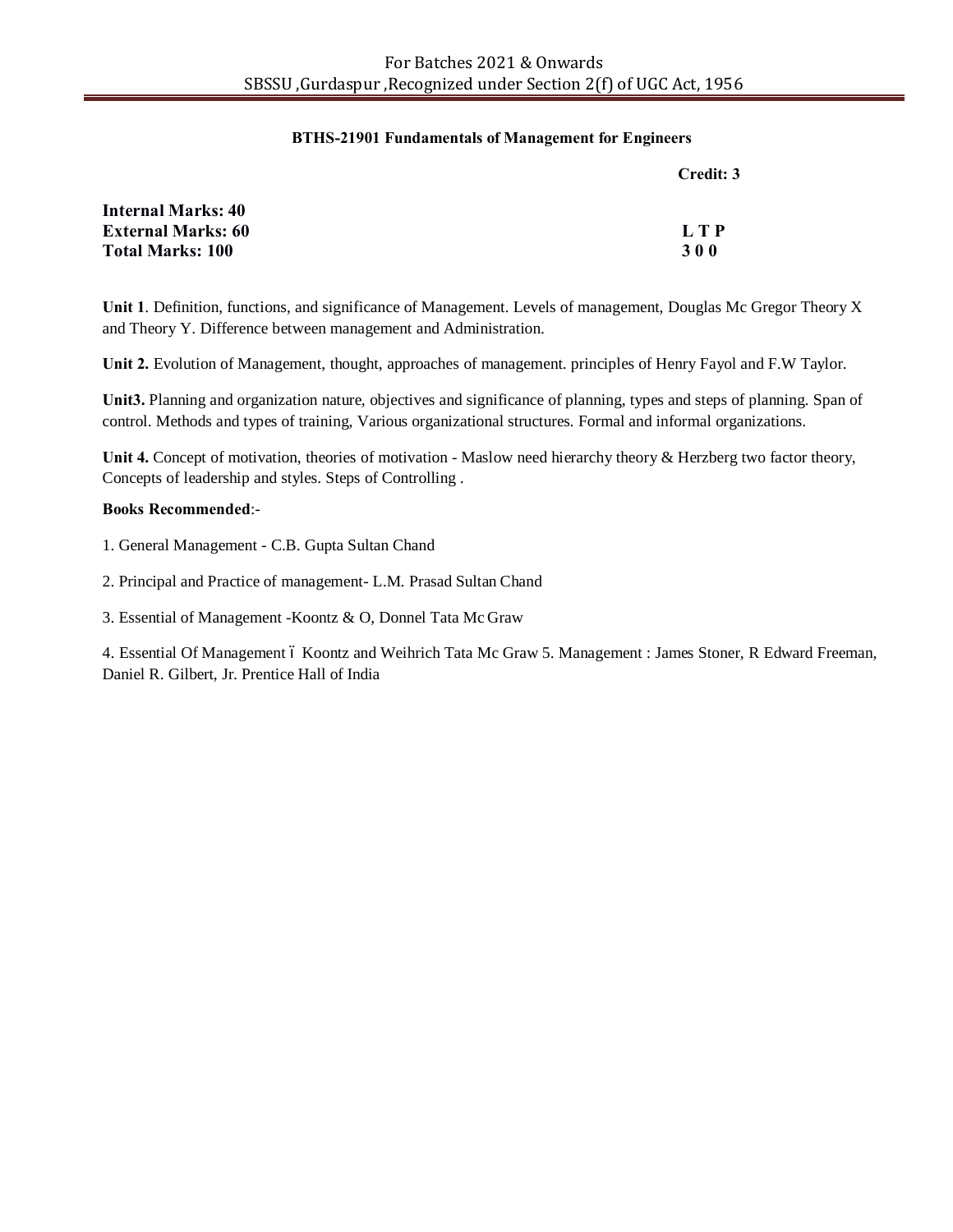#### **BTCH- 21405 NUMERICAL METHODS IN CHEMICAL ENGINEERING**

| <b>Internal Marks: 40</b> | L T P      |
|---------------------------|------------|
| <b>External Marks: 60</b> | <b>300</b> |
| <b>Total Marks: 100</b>   |            |

**COURSE OBJECTIVES:** This course is aimed at providing the students with knowledge about the numerical solutions to various mathematical expressions that they may come across in Chemical Engineering Practice, those are not easily solvable by conventional techniques. These techniques are very useful for the students for experimental data analysis, integration and differentiation of involved functions, solutions of certain implicit equations.

**Introduction:** Approximation and Concept of Error & Error Analysis **(3 L)**

**Linear Algebraic Equations:** Methods like Gauss elimination, LU decomposition and matrix inversion, Gauss-Siedel method, Chemical engineering problems involving solution of linear algebraic equations **(5 L)**

**Root finding methods for solution on non-linear algebraic equations:** Bisection, Newton- Raphson and Secant methods, Chemical engineering problems involving solution of non-linear equations **(5 L)**

**Interpolation and Approximation**: Newton's polynomials and Lagrange polynomials, spline interpolation, linear regression, polynomial regression, least square regression **(5 L)**

**Numerical integration:** Trapezoidal rule, Simpsongs rule, integration with unequal segments, quadrature methods, Chemical engineering problems involving numerical differentiation and integration. **(7 L)**

**Ordinary Differential Equations:** Euler method, Runge-Kutta method, Adaptive Runge-Kutta method, Initial and boundary value problems, Chemical engineering problems involving single, and a system of ODEs. **(11 L)**

### **COURSE OUTCOMES:**

1. To learn the application of Numerical methods and its application in chemical industry

2. To understand the concept of errors and their significance in numerical methods.

3. To learn different numerical methods used for solution of linear and non linear equations

4. To learn how different type of Chemical Engg. problems can be solved by using different methods ( ODE/Integration).

#### **Suggested Books:**

1.Gupta, S. K., "Numerical Methods for Engineers, New Academic Science.

2.S.C. Chapra & R.P. Canale, "Numerical Methods for Engineers with Personal Computer Applications", McGraw Hill Book Company.

3.R.L. Burden & J. D. Faires, "Numerical Analysis", 7th Ed., Brooks Coles.

4. Atkinson, K. E., "An Introduction to Numerical Analysis", John Wiley & Sons.

5. Press, W. H. et al., "Numerical Recipes in C: The Art of Scientific Computing, 3rd Edition, Cambridge University Press.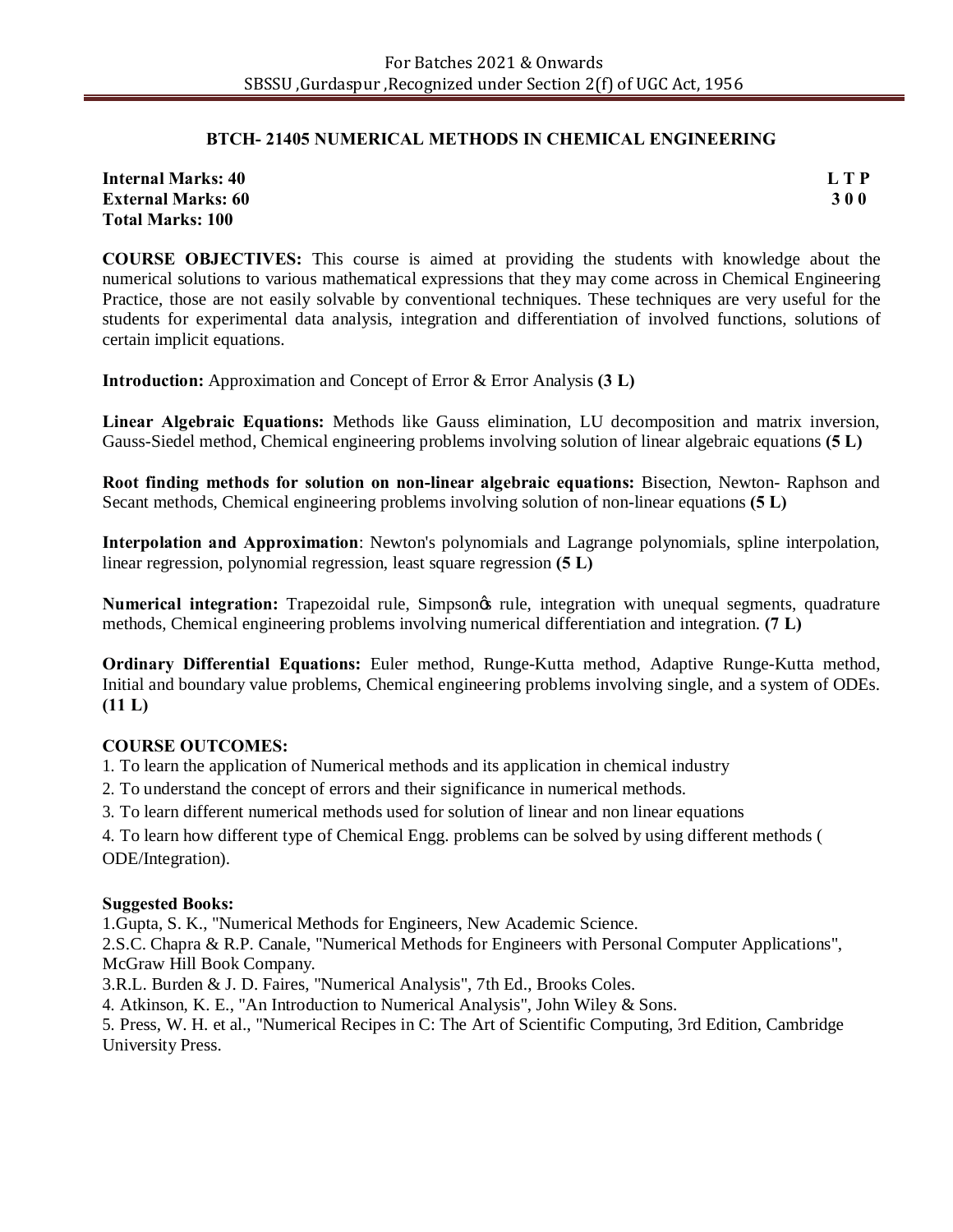#### **BTCH-21406 NUMERICAL METHODS IN CHEMICAL ENGINEERING (P)**

| Internal Marks: 30        | LTP |
|---------------------------|-----|
| <b>External Marks: 20</b> | 002 |
| <b>Total Marks: 50</b>    |     |

#### **PRACTICAL DESCRIPTION [No. of turns (2 hrs)]**

1.Introduction to use of computers for numerical calculations (1 practical turn)

2.Solution of linear algebraic equations using Gauss elimination, Gauss-Siedel etc. (2 practical turns)

3.Solution of a non-linear equations using bracketing and Newton-Raphson method. (2 practical turns)

4.Interpolation and Approximation(2 practical turns)

5.Numerical integration(2 practical turns)

6.Euler method (1 practical turn)

7.Runge-Kutta methods for ODEs (2 practical turns)

8.Solution of system of ODEs using simple methods (1 practical turn)

9.Solution of simple PDEs (2 practical turns)

**Total :15 practical turns**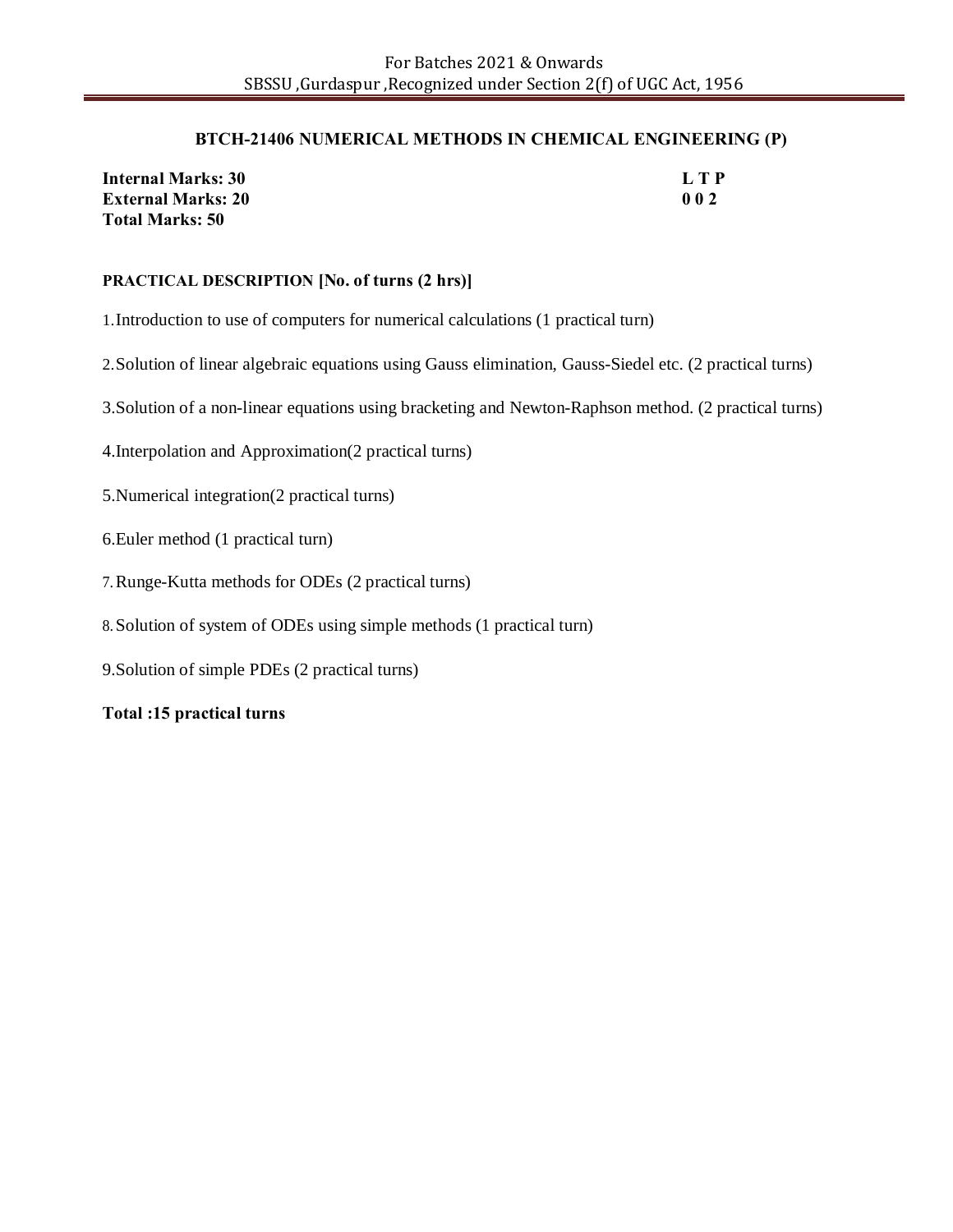#### **BTCH-21407 CHEMICAL ENGINEERING LAB-II**

| <b>Internal Marks: 30</b> | L T P |
|---------------------------|-------|
| <b>External Marks: 20</b> | 003   |
| <b>Total Marks:</b>       |       |

#### **50 Objective:**

The objective of this course is to calculate heat transfer coefficient for different types of heat transfer equipments along with heat losses for various devices like vertical cylinder by natural convection, to determine thermal conductivity of different materials .Student will learn about double pipe heat exchanger and perform calculation for heat exchanger. Student will perform experiments based on conduction , convection and radiation principles.

#### **PRACTICAL DESCRIPTION**

- 1. To determine the thermal conductivity of insulating powder.
- 2. To determine the heat transfer resistance and thermal conductivity through composite wall .

3. To determine the thermal conductivity of Metal Bar (Brass).

4. To find the heat transfer coefficient of heat loss by vertical cylinder by natural convection.

5. To find heat transfer coefficient loosing heat by forced convection to air flowing through it for different

air flow rates & heat flow rates.

6. To find heat transfer coefficient for parallel flow and counter flow for double pipe heat exchanger.

7. To study and determine the heat transfer through lagged pipe.

8.To determine the Steafan Boltzman's constant with Stefan Boltzman apparatus.

9.To study the emissivity of a test plate with the help of emissivity measurement apparatus.

10.To study the temperature distribution and determine the heat transfer rate for an unsteady state

system. 11.To determine the super thermal conductivity of heat and to compare its working with best conductor i.e., Cu pipe and SS pipe.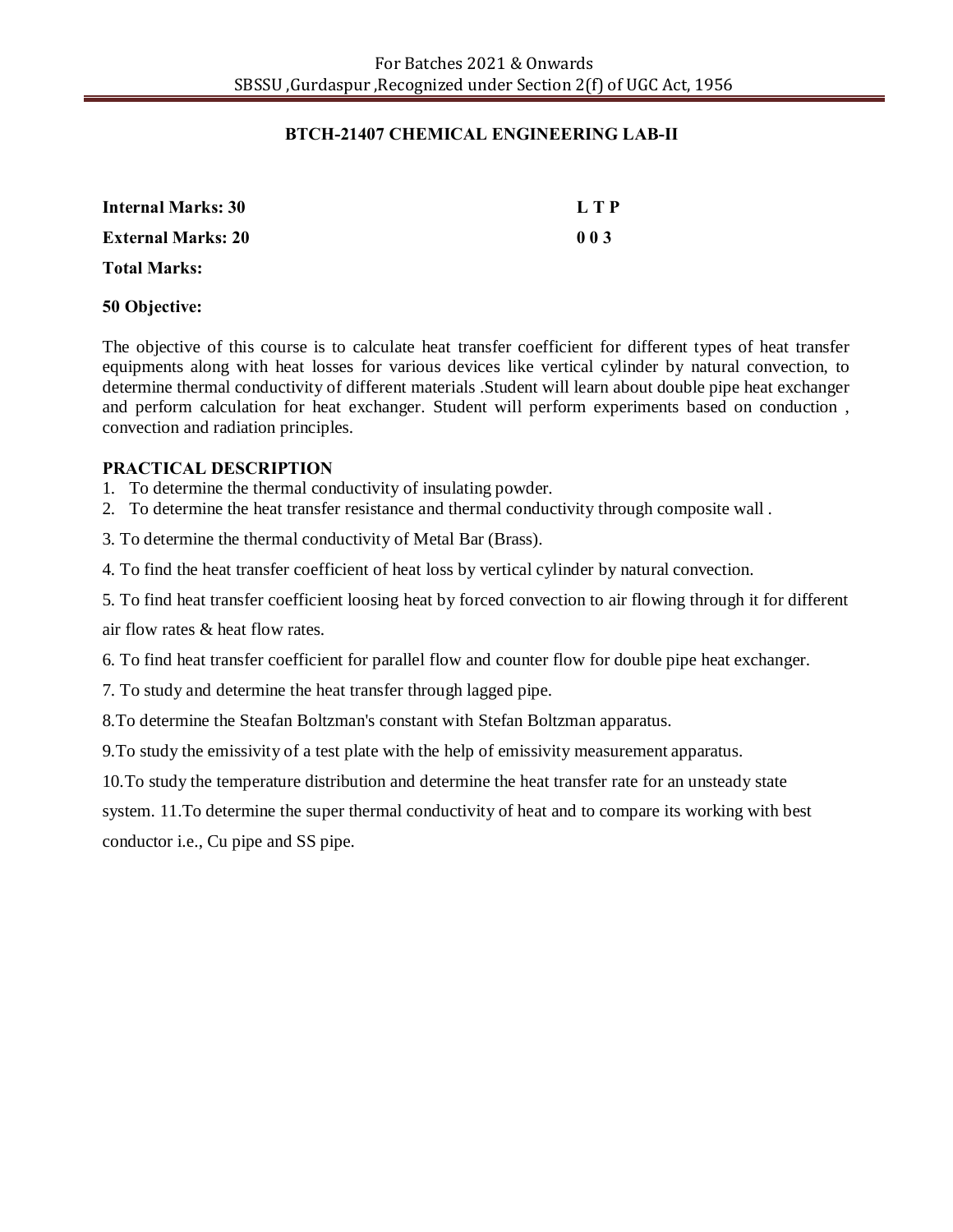### **5th Semester (Third Year-Curriculum ) BTCH-21501 Chemical Reaction Engineering-I**

| <b>Internal Marks: 40</b>   | L T P |  |
|-----------------------------|-------|--|
| <b>External Marks: 60</b>   | 3 1 0 |  |
| <b>Total Marks:</b><br>-100 |       |  |

**Course Objectives:** The course is designed to understand the basic concepts basic Concepts of Kinetics and Rate Laws • Design and Rating of Ideal Reactors including heat effects • Interpretation of Rate data • Design and Rating of Reactors involving multiple reactions including heat effects • Analysis of Non-ideal flow Behavior in Reactors .

#### **Content:**

**1. Kinetics of Homogenous Reactions:** (7L+3T) Reactions and reaction rates Stoichiometry, extent of reactions, conversion, Selectivity Reaction rate fundamentals - elementary reaction sequences, steady state approximation and rate limiting step theory. **2. Material Balance:** (5L+1T) Ideal reactors , generalized material balance, design equations, graphical interpretation . **3. Design of reactors:** (8L+2T)

Sizing and analysis of ideal batch, mixed (CSTR), plug flow and recycle reactors - solving design equations for constant and variable density systems, reactors in series and parallel .

#### **4. Interpretation of data:** (7L+2T)

Analysis and correlation of experimental kinetic data - data collection & plotting, linearization of rate equations, differential and integral method of analysis.

#### **5.Design for Parallel Reactions:** (7L+2T)

Multiple reactions - conversion, selectivity, yield, series, parallel, independent and mixed series-parallel reactions.

#### **6. Basics of Non Ideal Flow:** (3L+1T)

RTD theory and analysis of non-ideal reactors.

# **Expected Course Outcomes:** Students will be able to

1.Understand reaction kinetic and design chemical reactors involving mass and energy balance.

- 2.Fix some problems related to operability and productivity.
- 3.Operate reactors in a safe manner for single and multiple reactions .

4.Analyze the non-ideality in the reactors.

### **Suggested Reference Books:**

1.Chemical Reaction Engineering by Octave Levenspiel, 3rd Edition, John Wiley & Sons

2 Elements of Chemical Reaction Engineering by H. Scott Fogler, , Prentice Hall

3.Chemical Reactor Analysis and Design Gilbert F. Froment, Kenneth B. Bischoff, Juray De Wilde, John Wiley & Sons, Incorporated, 2010

- 4. Peacock D.G., Richardson J.F., Chemical Engineering 6 Volume 3, 3rd Ed., Butterworth Heinemann, 1994
- 5. Walas S.M., Reaction Kinetics for Chemical Engineer, 3rd Ed., McGraw Hill Book Co, Inc.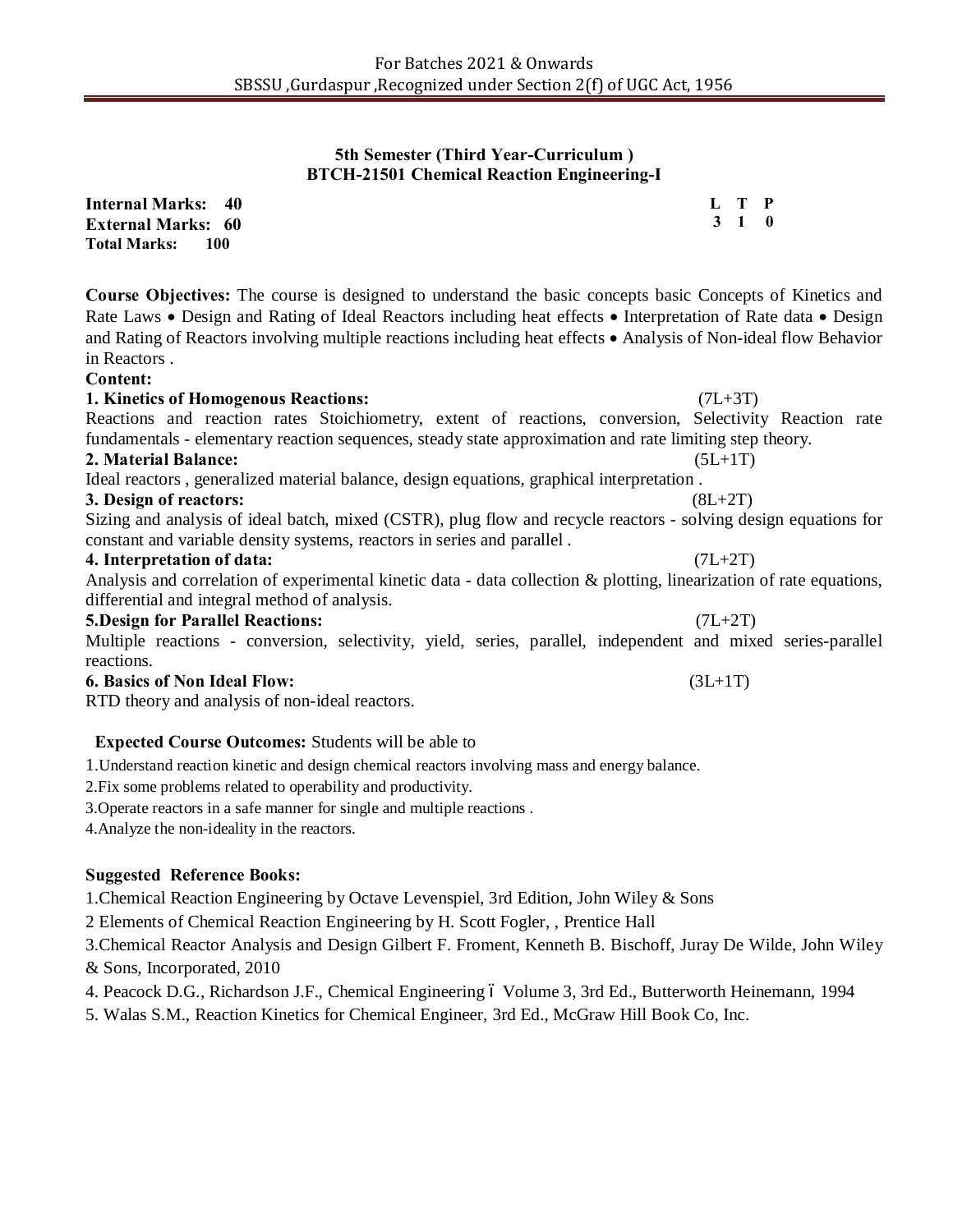#### **BTCH-21502 Mass Transfer -II**

**Internal Marks: 40 External Marks: 60 Total Marks: 100** 

**Objective:** The objective of this course is to present the principles of mass transfer and their application to separation and purification processes. The concept of various mass transfer operations is developed which are extensively used.

#### **Course Contents:**

#### **1.Distillation: (10L+4T)**

Vapor-liquid equilibria, Raoultøs Law and Daltonøs law, relative volatility, Flash distillation, Differential distillation, Continuous Rectification- Binary system, Steam distillation, Multistage tray tower- McCabe-Thiele method, Ponchon-Savarit method, Underwood and Fenske t equations, Total reflux, minimum and optimum reflux ratios, multiple feeds and side streams, principles of azeotropic and extractive distillation,

#### **2.Liquid-liquid extraction: (7L+3T)**

Extraction equipment: rotating disc contractor, scheibel extractor, pulsed column extractor, podbilniak extractor. Equilibrium diagram. Choice of solvent. Single stage and multistage counter-current extraction with/without reflux.

#### **3.Leaching: (6L+2T)**

Leaching equipment: Rotocel extractor, Kennedy extractor, Bollman extractor, continuous horizontal extractor and equilibrium. Single stage and multistage cross current and counter current leaching.

#### **4.Adsorption: (8 L+2T)**

Types, nature of adsorbents, Adsorption equilibria- single species- Langmuir, Freundlich isotherms, Adsorption operations ósingle stage and multi stage.

#### **5.Crystallization:** (**5 L+1T)**

Equilibria and yields, Methods of forming nuclei in solution and crystal growth, equipment¢s- vacuum crystallizer, Draft tube-baffle crystallizer.

**Expected Course Outcomes:** At the end of the course the student will be able to :

1.Understand the concept of Distillation & can estimate the number of stages for distillation.

2.Solve problems related to mass transfer operation.

3.Understand the concept of adsorption .

4.Estimate the factors involved in Crystallization process and learn different types of mass transfer equipments .

### **Suggested Reference Books:**

1. Treybal Robert E., Mass Transfer Operations, 3rd Ed., McGraw Hill, 2001

2. McCabe, Warren L., Smith, Julian C. and Harriot, P., Unit Operations of Chemical Engg., 7th Ed., McGraw Hill, 2005

3.Sherwood T. K., Pigford R.L., Wilke C.R., Mass Transfer, Chemical Engineering Series, McGraw Hill, 1975.

4. Backhurst J.R., Harker J.H., Coulson J.F., Richardson J.M., Chemical Engineering 6 Volume 1, 6th Ed., Butterworth Heinemann, 1999 .

**L T P 3 1 0**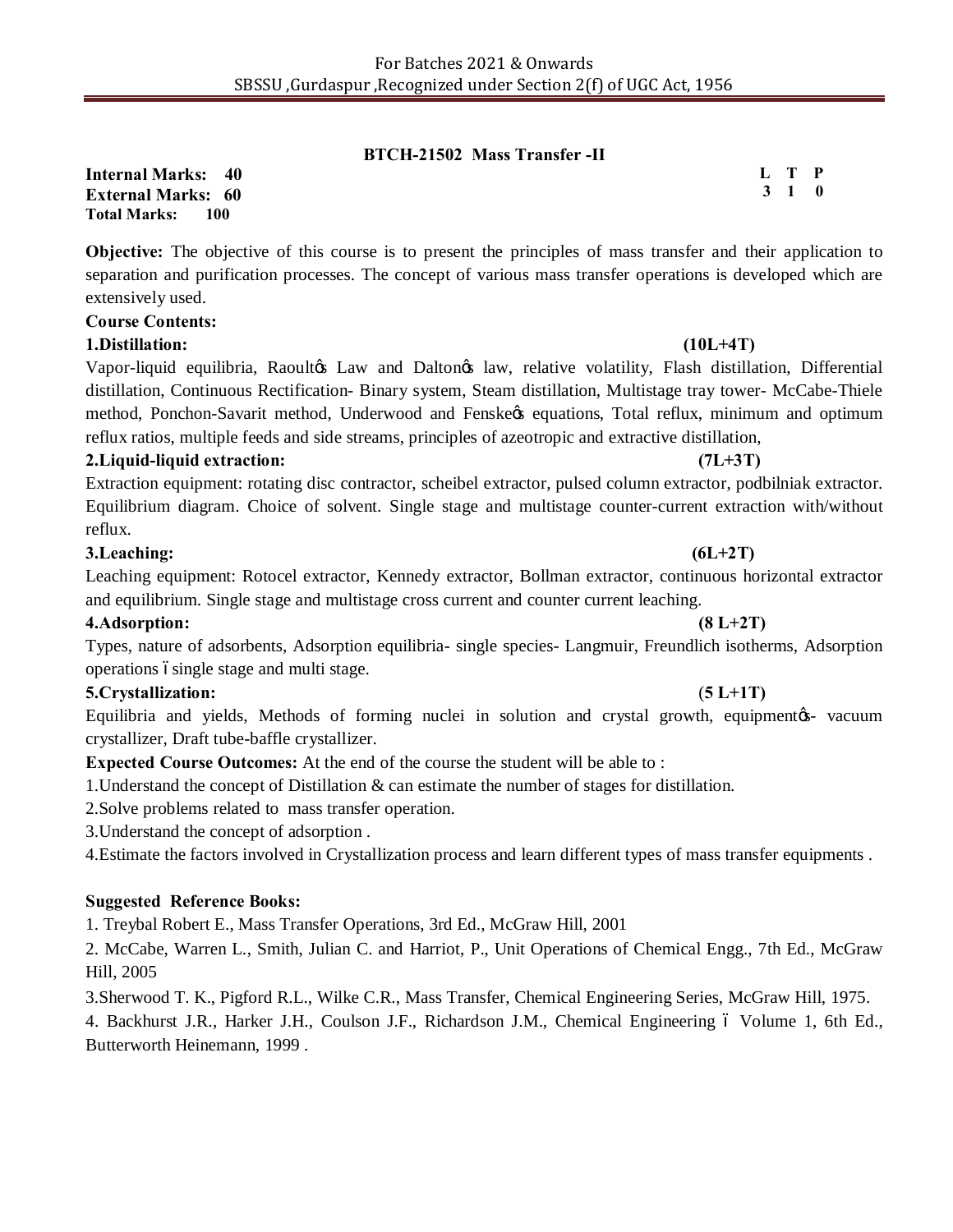| <b>BTCH-21XXX</b> Core Department Elective -I * |       |  |
|-------------------------------------------------|-------|--|
| <b>Internal Marks: 40</b>                       | L T P |  |
| <b>External Marks: 60</b>                       | 3 0 0 |  |
| Total Marks: 100                                |       |  |

|                              | <b>BTCH-21XXX Open Elective -I *</b> |  |
|------------------------------|--------------------------------------|--|
| <b>Internal Marks: 40</b>    | L T P                                |  |
| <b>External Marks: 60</b>    | 3 O O                                |  |
| <b>Total Marks:</b><br>- 100 |                                      |  |

\*Detail Syllabus content is at the end of the syllabus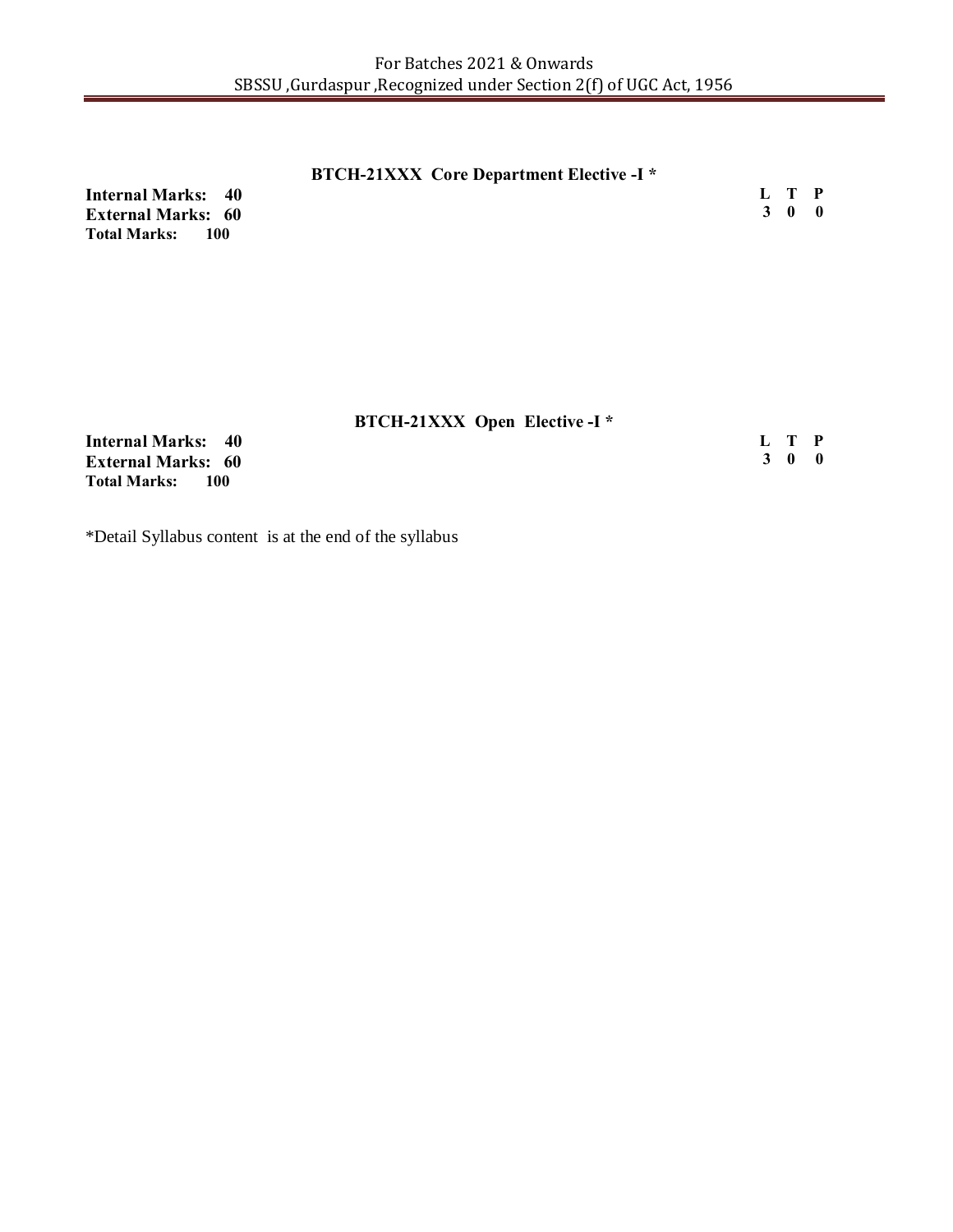#### **BTHS-21902 Entrepreneurship and Project Management**

*Credit-3*  **L T P 3 0 0**

**Internal Marks: 40 External Marks: 60 Total Marks: 100** 

#### **Contents:**

**Unit1:**Entrepreneurship definition, classification of Entrepreneur, Features of Entrepreneurship, Need and importance of Entrepreneurship and Scope of Entrepreneurship in India. (9L)

**Unit2**:Entrepreneurship:Skills and characteristics, Technical, Business, Marketing, Personal Entrepreneurial skills, Project characteristics, Project life cycle phases. (9L)

**Unit3:**Market and Demand Analysis, Collection of market survey, characteristics of market, Demand Forecasting, Market Planning, Product mix, Performance appraisal methods. (9L)

**Unit4:**Project Management, Steps in Project Management, Job description of Project Manager, Constraints of project Management, Feasibility study, Steps in feasibility study. (9L)

#### **Suggested Reference Books:**

1**.**Chandra, P. (2002). Projects Planning,Analysis,Selection,Financing,Implementation and Review. New Delhi: Tata McGraw-Hill.

2.Gray F.Clifford, L. W. (2008). Project Management The Managerial Process*.* McGraw Hill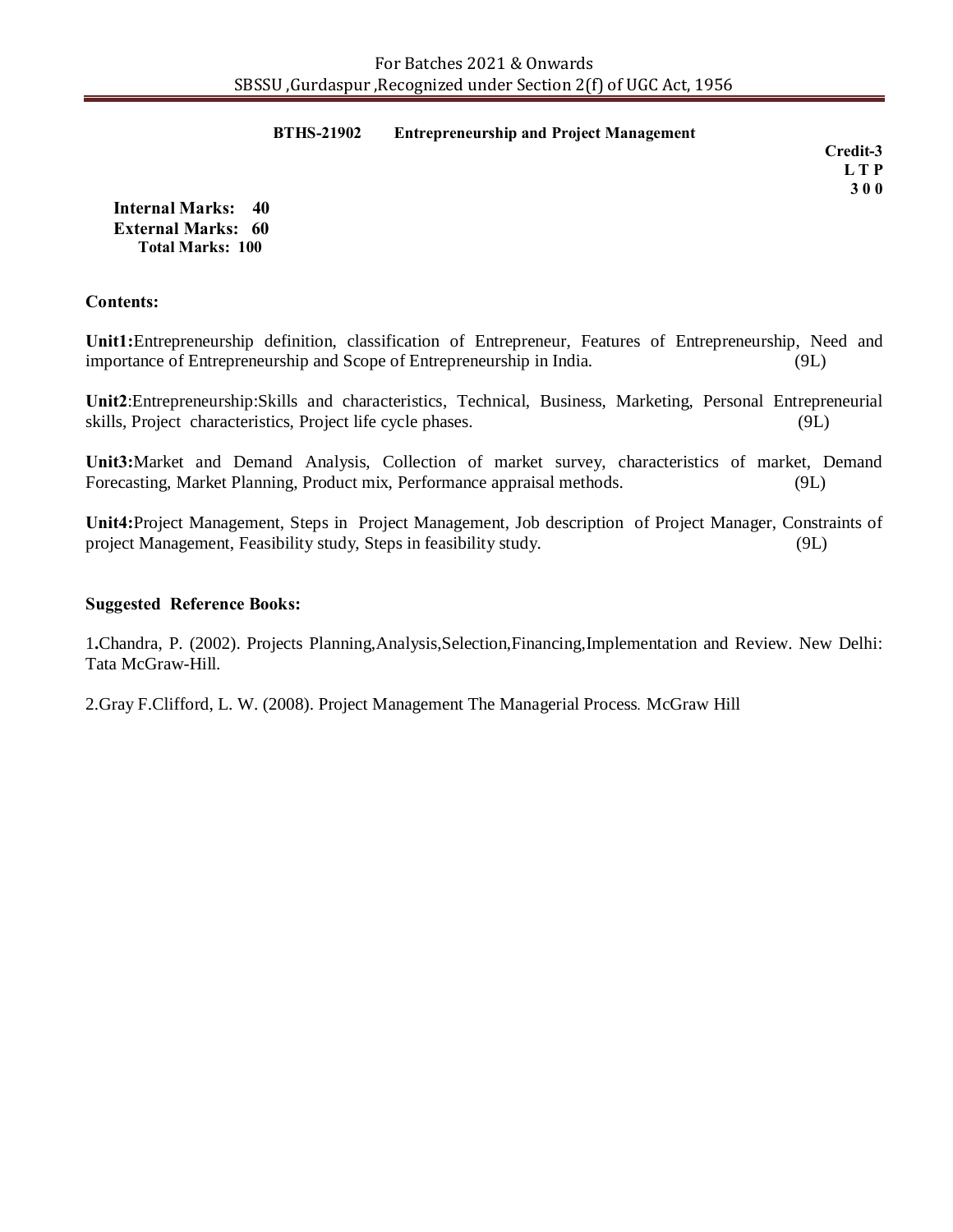|                           | BTCH-21506 Chemical Engineering Lab-III |                            |
|---------------------------|-----------------------------------------|----------------------------|
| <b>External Marks: 20</b> |                                         | L T P                      |
| Internal Marks: 30        |                                         | 0 <sub>0<sub>3</sub></sub> |
| Total Marks: 50           |                                         |                            |

# **Course Objective :**

Chemical Engineering lab provides students the first-hand experience of verifying various theoretical concepts learnt in theory courses. This particular lab focuses mass transfer and Chemical Reaction Engg . The objective of the course is to provide knowledge about experiments for finding liquid hold up, critical moisture content, mass transfer coefficients, yield of crystal, Residence time distribution, rate kinetics in different types of reactors . \*Minimum 8 Experiments to be conducted

# **Contents:**

1.To find out the critical moisture content of the given material and to find out the equations for

constant and falling rate period of drying.

2.Determination of liquid hold up in a packed column.

3.To find the mass transfer coefficient for the vaporization of organic vapor to air.

4.To study the Rayleigh's equation for batchdistillation column .

5.To find the yield of crystals using batch crystallizer

6.To study liquid-liquid extraction in a packed column.

7.Study of Rate kinetics using an isothermal batchreactor.

8.Study of Rate kinetics using an isothermal flow reactorPFR/CSTR

9.To find the residence time distribution for PFRs of different lengths.

10.To find the residence time distribution for Packed bed reactor

**Course Outcomes :** Students will be able to:

1.Learn how to experimentally verify various theoretical principles , Develop experimental skills & Visualize practical implementation of chemical engineering equipment.

2.Students will be able to perform experiments for finding liquid hold up in packed column, critical moisture contents, mass transfer coefficients .

3. Students will be able to perform experiments for finding rate kinetics for batch reactors and plug flow reactors, and finding residence time distribution in PFR and Packed bed reactor.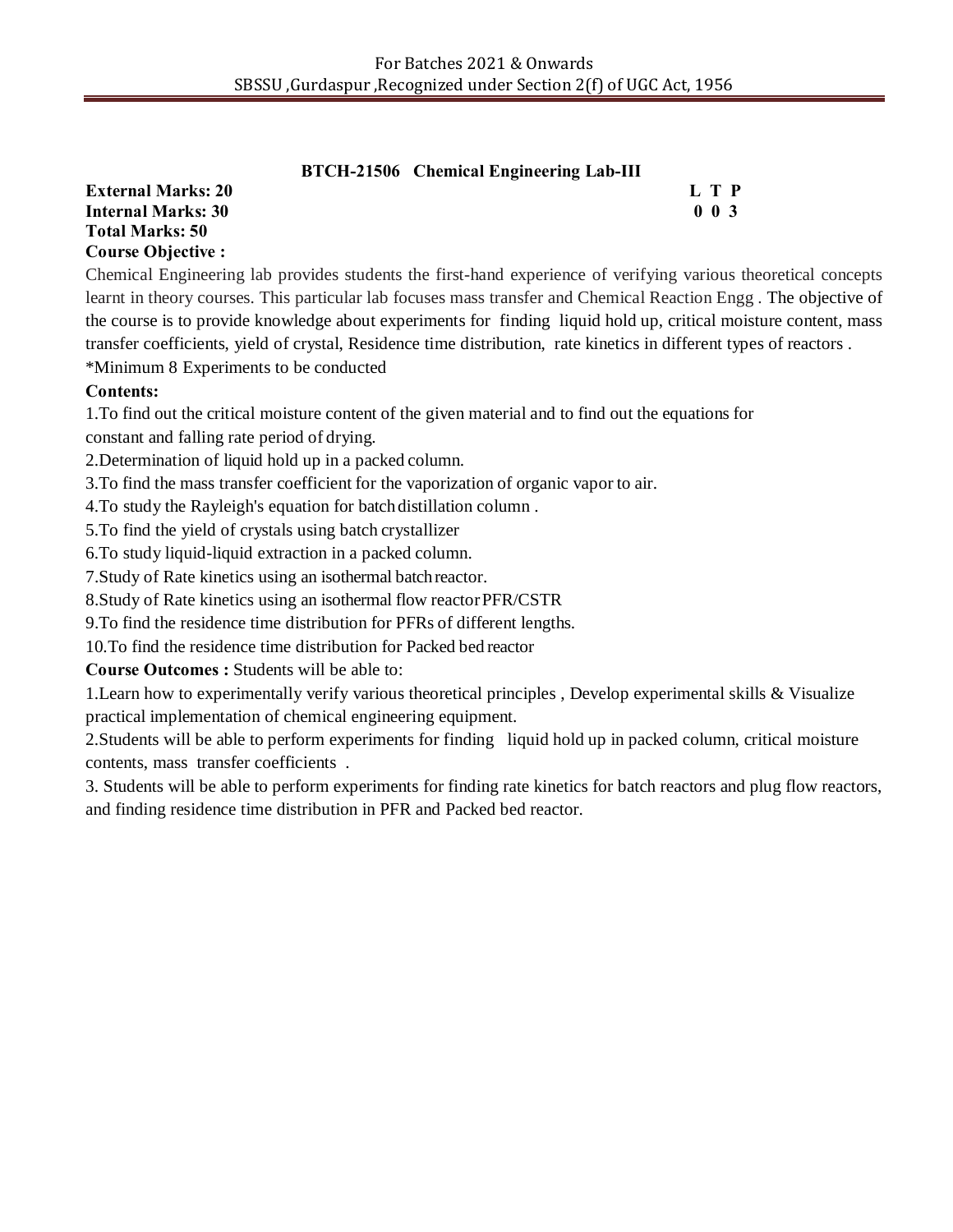#### **BTCH-21507 Particle and Fluid-Particle Processing**

 **L T P 3 0 0**

**Internal Marks: 40 External Marks: 60 Total Marks: 100** 

**Objectives:** Objective of this course is to introduce students to the numerous industrial operations dealing with the particulate solids, their handling in various unit operations, and those in which particle fluid interactions are important. The course addresses fundamentals of fluid-particle mechanics, fluidized operations, sedimentation, filtration, separation of solids and fluids, etc. The course is concluded with an introduction to colloidal systems, soft materials and nano-particles.

# **Contents :**

**1. Introduction**: (3L) Relevance of fluid and particle mechanics, and mechanical operations, in chemical engineering processes.

# **2. Solid particle characterization:**

Particle size, shape and their distribution; Relationship among shape factors and particle dimensions; Specific surface area; Measurement of surface area. **3. Packed bed**: (3L)

Void fraction, superficial velocity, channeling, Ergun equation and its derivation, Darcy os law and permeability, Blaine<sub>/S</sub> apparatus.

# **4. Fluidization**: (8L)

Fluidized bed, minimum fluidization velocity, pressure drop. Types of fluidization: Particulate fluidization, Bubbling fluidization, Classical models of fluidization, Circulating fluidized beds, Applications of fluidization. **5. Separation of solids from fluids:** Introduction

| 5. Separation of sonus from huius. Introduction.                                        | السلما |
|-----------------------------------------------------------------------------------------|--------|
| <b>6. Sedimentation:</b> Free Settling, hindered settling, design of settling tanks.    | (3L)   |
| <b>7. Filtration:</b> Concepts, design of bag filters, design of electrostatic filters. | (3L)   |
| <b>8.</b> Size reduction, milling, laws of communition, classification of particles.    | (3L)   |
| <b>9.</b> Transport of fluid-solid systems: pneumatic and hydraulic conveying.          | (3L)   |
| 10. Introduction to nanoparticles:                                                      | (3L)   |
| .                                                                                       |        |

Properties, characterization, synthesis methods, applications.

# **Expected Course Outcomes:**

1Students will be able to develop an understanding about different mechanical operations.

2.The course will develop analytical abilities related to solid particles & packed beds.

3.It is expected that students will be able to have conceptual understanding about different filtration & other separation processes.

4.Students will be able to apply the analytical tools to solve different types of problems related to transportation of fluids.

5.Students will be able to develop an understanding about different types of nano-particals.

# **Suggested Reference Books**

1. McCabe, W., Smith, J. and Harriott, P. Unit Operations of Chemical Engineering, 6th edition., McGraw Hill.

2. Coulson and Richardson's Chemical Engineering, Vol. 2, Butterworth-Heinemann, Fifth edition 2002.

3. Vollath, D. Nanomaterials: An Introduction to Synthesis, Properties and Applications, 2nd Ed., Wiley, 2013.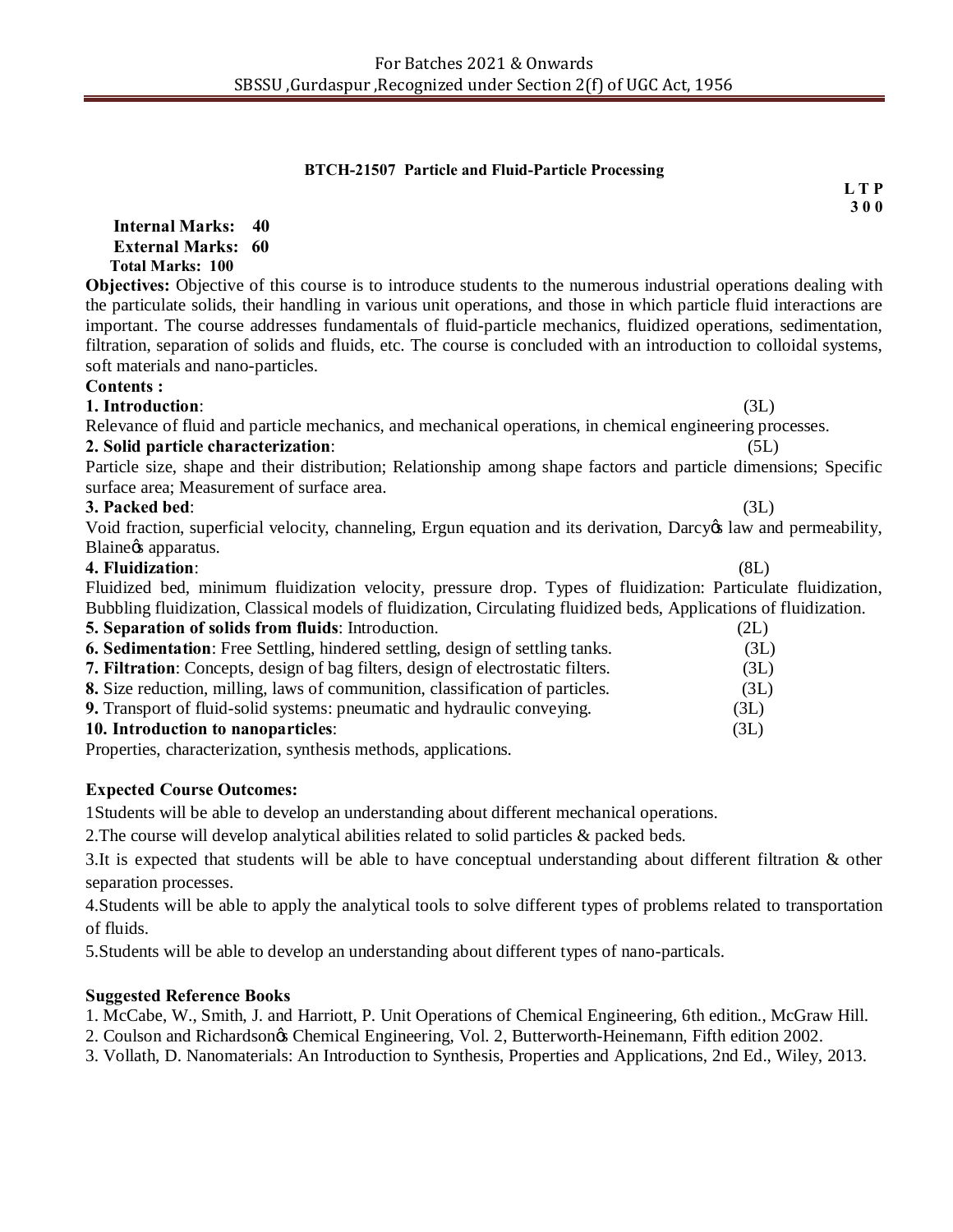#### **CHMC-II Constitution of India**

 **L T P 2 0 0**

**Internal Marks: 0 External Marks: 0 Total Marks: 00** 

**Credit:00**

# **OBJECTIVES:**

- · To know about Indian constitution.
- · To know about central and state government functionalities in India.
- · To know about Indian society.

### **UNIT I : INTRODUCTION**

Historical Background opphilosophical foundations of the Indian Constitution of Fundamental Rights of Right to certain freedom under Article 19. 6 Fundamental Duties 6 Citizenship 6 Right to Equality-Right to life and Personal Liberty under Article 21. (9L)

# **UNIT II : STRUCTURE AND FUNCTION OF CENTRAL GOVERNMENT**

Union Government ó Structures of the Union Government and Functions ó President ó National Emergency-President Rule 6 Prime Minister 6 Financial Emergency- Cabinet 6 Parliament 6 Supreme Court of India. (9L)

# **UNIT III : STRUCTURE AND FUNCTION OF STATE GOVERNMENT**

State Government ó Structure and Functions ó Governor ó Chief Minister ó Cabinet ó State Legislature ó Judicial System in States 6 High Courts and other Subordinate Courts. (9L)

# **UNIT-IV: STRUCTURE AND FUNCTION OF LOCAL GOVERNMENT**

Districtor Administration head- Role and Importance, Municipalities: Introduction, Mayor and role of Elected Representative, CEO of Municipal Corporation, Pachayati raj. (9L)

# **TEXTBOOKS:**

1. Durga Das Basu, õIntroduction to the Constitution of India  $\tilde{o}$ , Prentice Hall of India, New Delhi.

2.R.C.Agarwal, (1997) õIndian Political Systemö, S.Chand and Company, New Delhi.

3. Maciver and Page,  $\ddot{\text{o}}$  Society: An Introduction Analysis  $\ddot{\text{o}}$ , Mac Milan India Ltd., New Delhi.

4.K.L.Sharma, (1997) õSocial Stratification in India: Issues and Themesö, Jawaharlal Nehru University, New Delhi.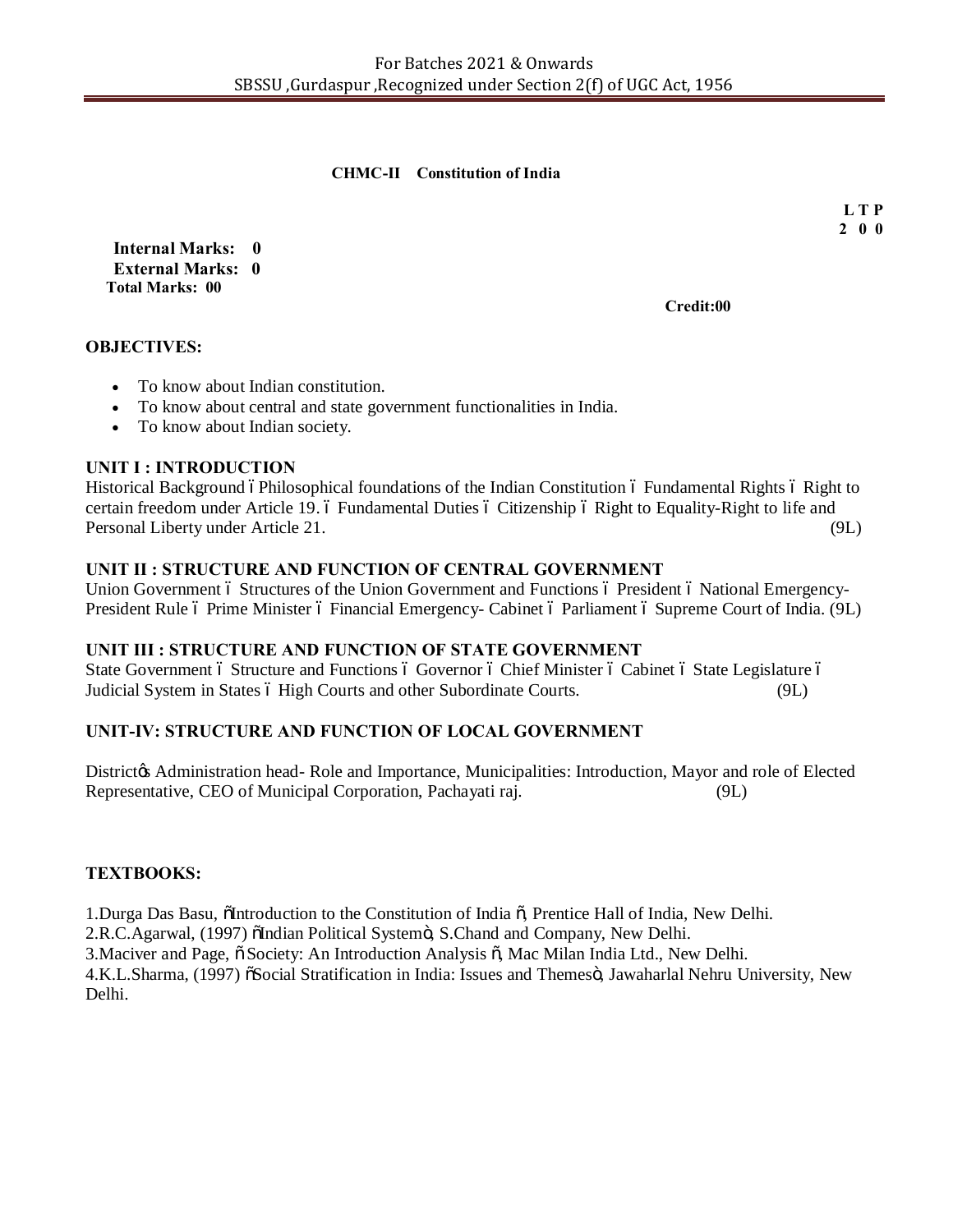#### **6th Semester (Third Year )-Syllabus BTCH-21601 Chemical Reaction Engineering -II**

 **L T P 3 1 0**

This course teaches the principles of Basic concepts of Catalysis ,Kinetic and Mechanistic aspects of Catalysts .The course objective also include design and Rating of catalytic reactors ,design aspects of Gas-Liquid Reactors . It also includes the use of mass transfer and heat transfer principles as applicable to heterogeneous reactions and their application to reactor design.

#### **Course Contents:**

**Course Objectives:** 

**Internal Marks: 40 External Marks: 60 Total Marks: 100** 

### 1. **Catalysis**: (3 L)

Introduction to Catalysis, homogeneous and heterogeneous catalysis. Preparation and characterization of catalysts, Deactivation of Catalysts .

#### 2.**Adsorption**: (3 L+2T)

Physical and chemical adsorption, Adsorption isotherms, Langmuir Hinshelwood rate equations and parameter estimation. Determination of BET surface area and pore volume of the Catalyst .

| <b>3. Kinetic of fluid -particle Reactions :</b> | $(6 L+2T)$ |
|--------------------------------------------------|------------|
| Kinetics of solid catalyzed gas phase reaction.  |            |
| 4. Laboratory reactors :                         | $(3 L+2T)$ |

Laboratory reactorsfor catalytic gas solid reactions. Design concepts.

# 5.**Diffusion through Porous catalyst particles** :(8L+2T)

Mass transfer, Diffusion and Chemical reactions in catalysts, Effectiveness factor for pore diffusion resistance through a single cylindrical pore, Significance of Thiele modulus, Effects of external mass transfer and heat transfer, Effectiveness factor. Design aspects of catalytic reactors.

#### 6.**Fluid Solid Non Catalytic Reactions:** (6 L+1T)

Non-catalytic gas-solid reactions, different model for gas-solid reactions.

# 7.**Kinetics and Design of Fluid-Fluid Reactions**: (8L+2T )

Gas liquid reactions, film and penetration theories, , Interface behavior for liquid-phase reaction, Regimes for different reaction kinetics for liquid-liquid reactions, Determination of reaction rate & tower height based on film and penetration theories, Concept of Enhancement factor & Hatta Number , gas-liquid reactors.

**Expected Course Outcomes** : At the end of the course, the student would be able to

1. Explain the fundamentals of reaction mechanism and kinetics.

2. Analyze the mechanism of non catalytic gas-liquid reactions.

3.Understand Phenomenon of Adsorption and its application.

4.Understand the working of a catalyst in a given chemical reaction.

# **Suggested Reference Books :**

1.Smith J.M., Chemical Engineering Kinetics, 3rd Ed., McGraw Hill, 1981.

2.Levenspiel O., Chemical Reaction Engineering, 3rd Ed., John Willey, 2004.

3.Chemical and Catalytic Reaction Engineering, Carberry, J. J., Dover Books on Chemistry, 2001.

4.Fogler H. S., Elements of Chemical Reaction Engineering, 4th Ed., Prentice Hall, 2006 7. Carberry, J.J.

Chemical and Catalytic Reaction Engineering, McGraw Hill, New York, 197

5.Walas S.M., Reaction Kinetics for Chemical Engineer, 3rd Ed., McGraw Hill Book Co, Inc.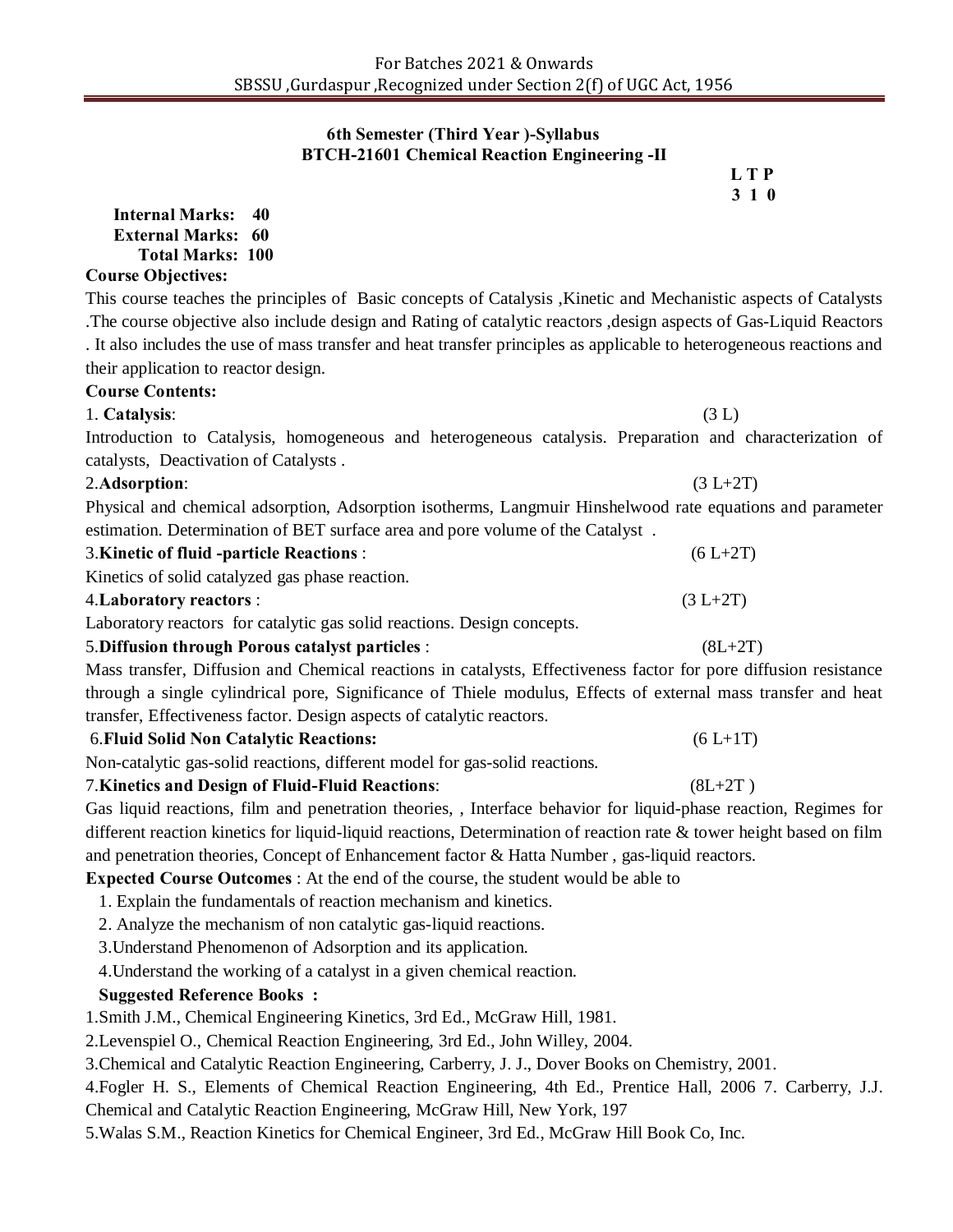|                           | <b>BTCH-21602</b> Process Technology and Economics |       |  |
|---------------------------|----------------------------------------------------|-------|--|
| <b>External Marks: 60</b> |                                                    | L TP  |  |
| Internal Marks: 40        |                                                    | 3 O O |  |
| Total Marks: 100          |                                                    |       |  |

# **Objectives:**

To familiarize students with manufacturing aspects of industrially relevant chemicals. This course is also enable the students to learn an economic analysis of different technologies or operations based on understanding of various costs involved, Balance sheet , Depreciation and profitability.

# **Course Contents :**

# **1.Inorganic Chemicals:** (10 L)

Description, raw material and energy sources and consumptions, operating conditions, catalysts, basic block diagram and simplified process flow diagram for manufacture of inorganic chemicals, such as: inorganic acids, chlor-alkali, ammonia, fertilizers, etc.

# 2.**Petroleum Refining** : (8L )

Description, raw material and energy sources and consumptions, operating conditions, catalysts, basic block diagram and simplified process flow diagram for Petroleum refining and cracking operations, syngas and hydrogen.

# **3.PetrochemicalsTechnology :** (12 L)

Description, raw material and energy sources and consumptions, operating conditions, catalysts, basic block diagram and simplified process flow diagram for manufacture of Petrochemicals: C1, C2, C3, C4, etc., benzene, toluene, xylene and other petrochemicals from these basic building blocks.

# **4 Fuels:** (4 L)

Industrially relevant fuels, coal, coal based chemicals and fuels.

# 5.**Utilities:** (3L)

Common utilities such as electricity, cooling water, steam, hot oil, refrigeration and chilled water

# **5.Cost Estimation :** (6 L)

Introduction to project cost and cost of production, Various components of cost of production and their estimation, Various components of project cost and their estimation. Estimation of working capital.

# **6.Analysis of Projects:** (3 L)

Analysis of working results project: Balance sheets, Project financing, concept of interest, time value of money, depreciation. Profitability Analysis of Projects.

# **Expected Course Outcomes**: At the end of the course, the students will be able to:

1. Can describe various manufacturing processes used in chemical process industries

2. Can understand major engineering problems encountered in chemical process industries.

3. Perform economic analysis for process to calculate equipment cost, and profitability for process.

4.Understand fundamental concepts of investment ,financial statement ,Depreciation.

# **Suggested Reference Books:**

1.Shreve's Chemical Process Industries, George T. Austin, McGraw-Hill International Editions Series, 1984

2.Dryden's Outlines of Chemical Technology, M. Gopala Rao, Marshall Sittig, East West Press, 1997

3.Chemical Project Economics, Mahajani V. V. and Mokashi S M., MacMillan India Ltd. 2005

4.Plant Design and Economics for Chemical Engineers, Max Peters, Klaus Timmerhaus, Ronald West, McGraw Hill International Edition, 2013.

5.Peters M.S., Timmerhaus K.D., Plant Design and Economics for Chemical Engg., 5<sup>th</sup> Ed., Tata McGraw Hill, 2005.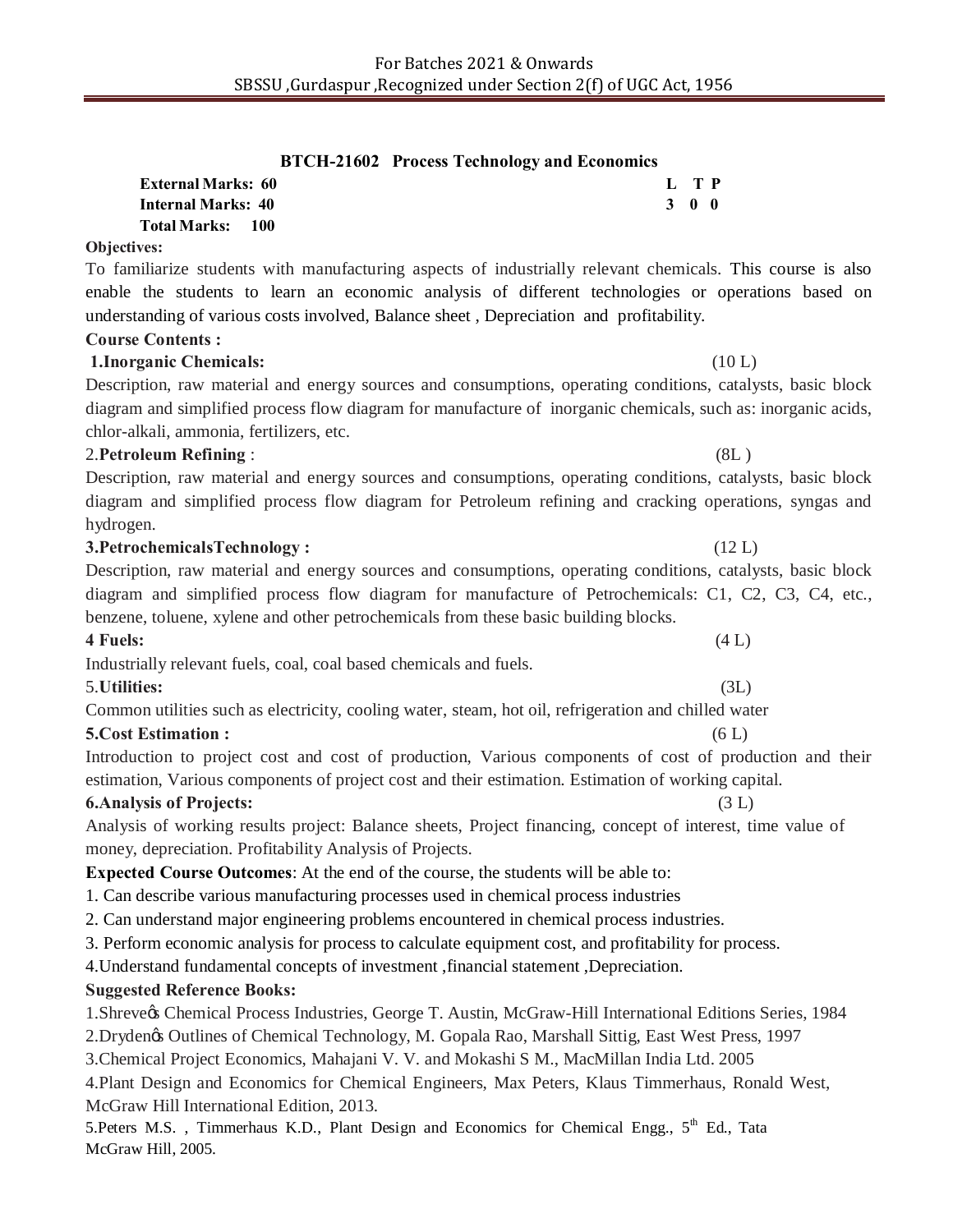# **BTCH-21XXX Department Elective -II \***

**Internal Marks: 40 External Marks: 60 Total Marks:** 

**L T P 3 0 0**

\*Detail Syllabus content is at the end of the syllabus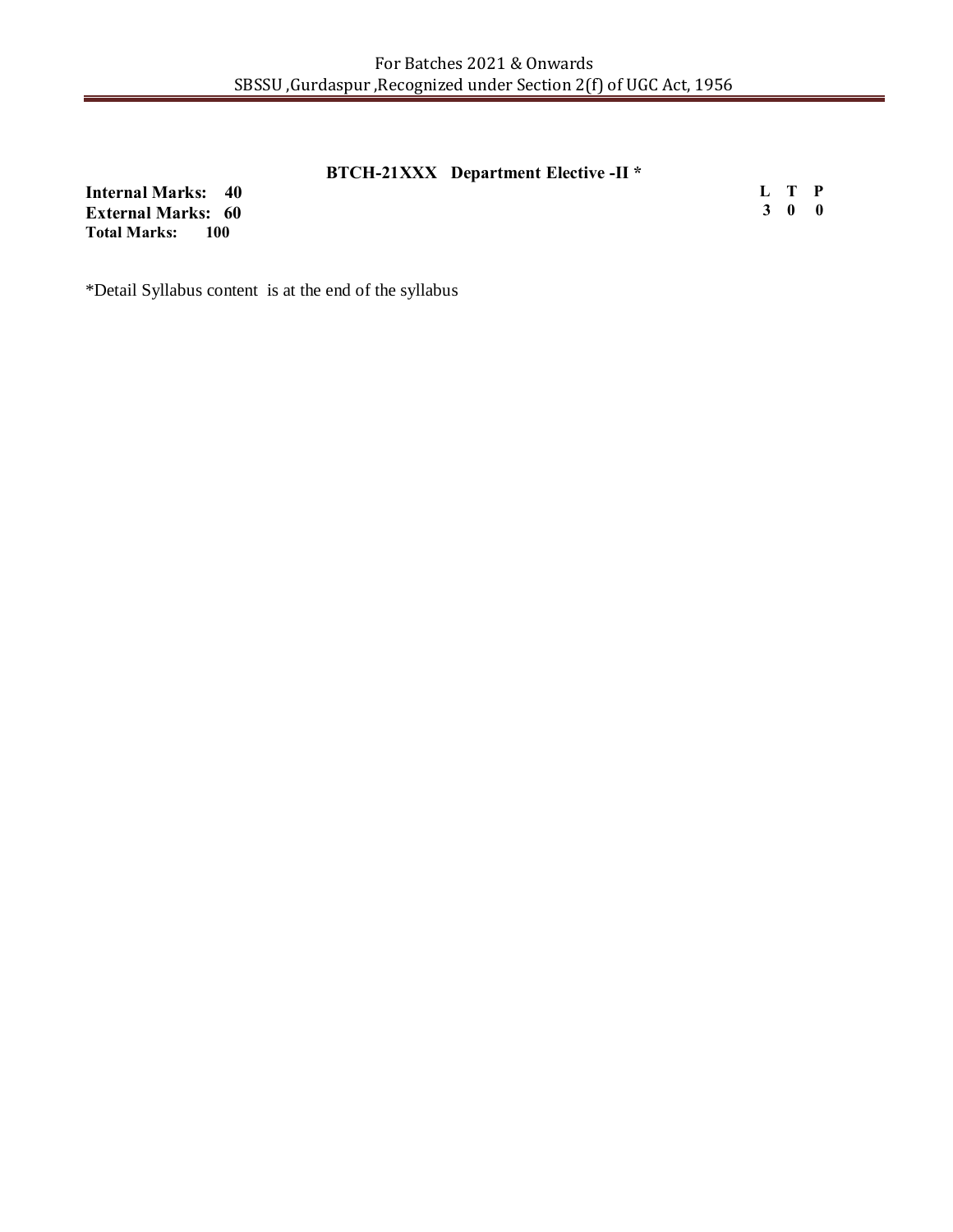# **BTCH-21603 Process Control**

| <b>Internal Marks: 40</b>   | L T P |  |
|-----------------------------|-------|--|
| <b>External Marks: 60</b>   | 3 1 0 |  |
| <b>Total Marks:</b><br>-100 |       |  |

**Course Objective** : Introduce the fundamentals of process control with applications using P, PI, and PID controllers. The course will teach the students about mathematical models based on transfer function approach for single loop systems, how to obtain dynamic response of open loop and closed loop systems, stability analysis in transient and frequency domains, and controller tuning methods. The course would end with more advanced concepts like feed-forward control, ratio control, model-predictive control, ratio control, dead-time compensation, etc.

#### **Course Contents:**

| 1 Introductory Concepts:                                                                                         | $(4 L+1T)$ |
|------------------------------------------------------------------------------------------------------------------|------------|
| Need for control and automation, control logic, servo and regulatory control, block diagrams, control structures |            |
| (feedback vs. feed forward), process and instrumentation diagrams.                                               |            |
| 2. Laplace Transform:                                                                                            | $(4 L+2T)$ |
| Laplace transforms, solution of ODEs using Laplace transform.                                                    |            |

# **3.Linear Open Loop Systems :** (5 L+2T)

Transfer function approach, response of first order systems: step, impulse and sinusoidal response, first order systems in series.

| 4 Higher Order System:                                                        | $(4 L+1T)$   |
|-------------------------------------------------------------------------------|--------------|
| Second order systems, higher order systems, transportation lag and dead time. |              |
| 5. Linear closed loop systems:                                                | $(8 L + 3T)$ |

Linear closed loop systems, development of block diagrams, classical feedback controllers.

Final control element (control valves), block diagram reduction techniques .

Closed loop response, servo and regulatory problems.

# **6.Stability Analysis :** (8 L+3T)

Stability analysis, Routh stability criterion, Root locus diagrams (rule based).

Introduction to frequency response, Bode diagrams, Nyquist plots, Bode and Nyquist stability criterion.

**7.Introduction to advanced controllers**: cascade control, feed forward control, ratio control. (3L)

# **Course Outcomes:**

Students will be able to

- 1.Understand the importance of process dynamics (unsteady state operation)
- 2.Students will understand different types of controller.
- 3.Tune a controller to Stability and disturbances or manage operating point transitions.

4.Student will learn about block diagram and other advanced control system.

# **Suggested Books :**

1. Coughanowr, D. R., LeBlanc, S.  $\delta$ Process Systems Analysis and Controlo, 3rd edition, McGraw-Hill (2008).

2. Seborg, D.E., Edgar, T.F., Mellichamp, D.A. oProcess Dynamics and Controlo, 2nd edition, John Wiley (2003)

3. Stephanopoulos, G.  $\tilde{o}$ Chemical Process Control: An Introduction to Theory and Practice $\tilde{o}$ , Pearson Education (1984)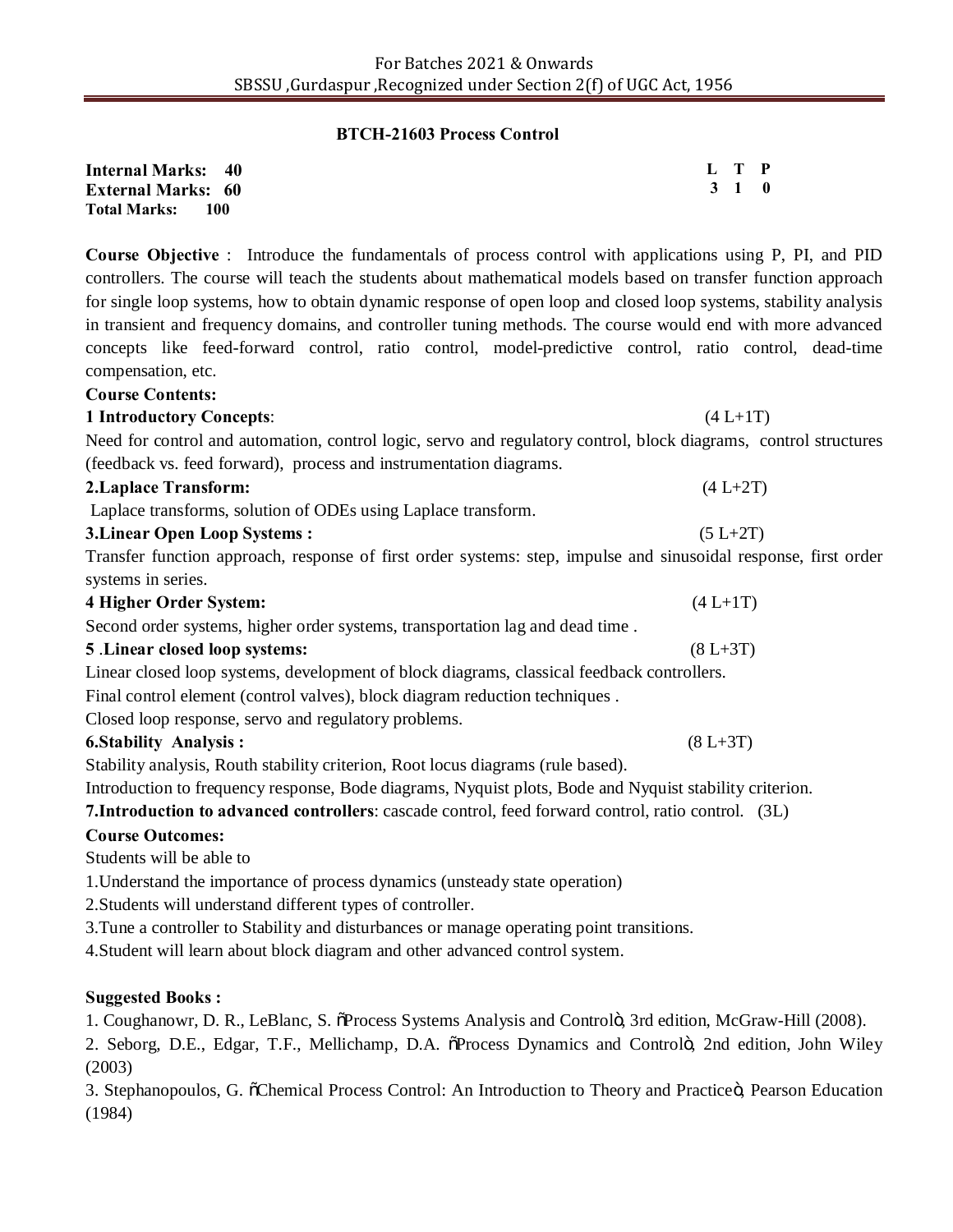#### **BTHS-21903 Human Resource Management**

| <b>Internal Marks: 40</b> | Credit:3 |
|---------------------------|----------|
| <b>External Marks: 60</b> | L T P    |
| Total Marks :<br>- 100    | 3 0 0    |

# **Content:**

### **1 .Introduction**:

Introduction to Human Resource Management and its definition, functions of Human Resource Management & its relation to other managerial functions. Nature, Scope and Importance of Human Resource Management in Industry, Role & position of Personnel function in the organization. (10L)

### **2. Procurement and Placement:**

Process of Human Resource Planning; Methods of Recruitment; Types tests and interviewing, Selection and its procedure Meaning and Importance of Placement and Induction. (8L)

### **3.Training & Development:**

Difference between training and development; Principles of Training, Performance Appraisal, Career Development & Planning. (8L)

### **4. Job analysis & Design:**

Job Analysis: Job Description & Job Description, Job Specification. (4L)

### **5. Job Satisfaction:**

Job satisfaction and its importance; Motivation, Factors affecting motivation, introduction to Motivation Theory; Workers ' Participation, Quality of work life. (6L)

# **Suggested Books:**

1. T.N.Chhabra- Human Resource Management (Dhanpat Rai & Co.)

2. Lowin B. Flippo - Principles of personnel Management (Mc Graw-Hill)

3. R.C. Saxena - Labour Problems and social welfare (K.Math & Co.)

4. A Minappa and M. S. Saiyada - Personnel Management (Tata Mc. Graw-Hill)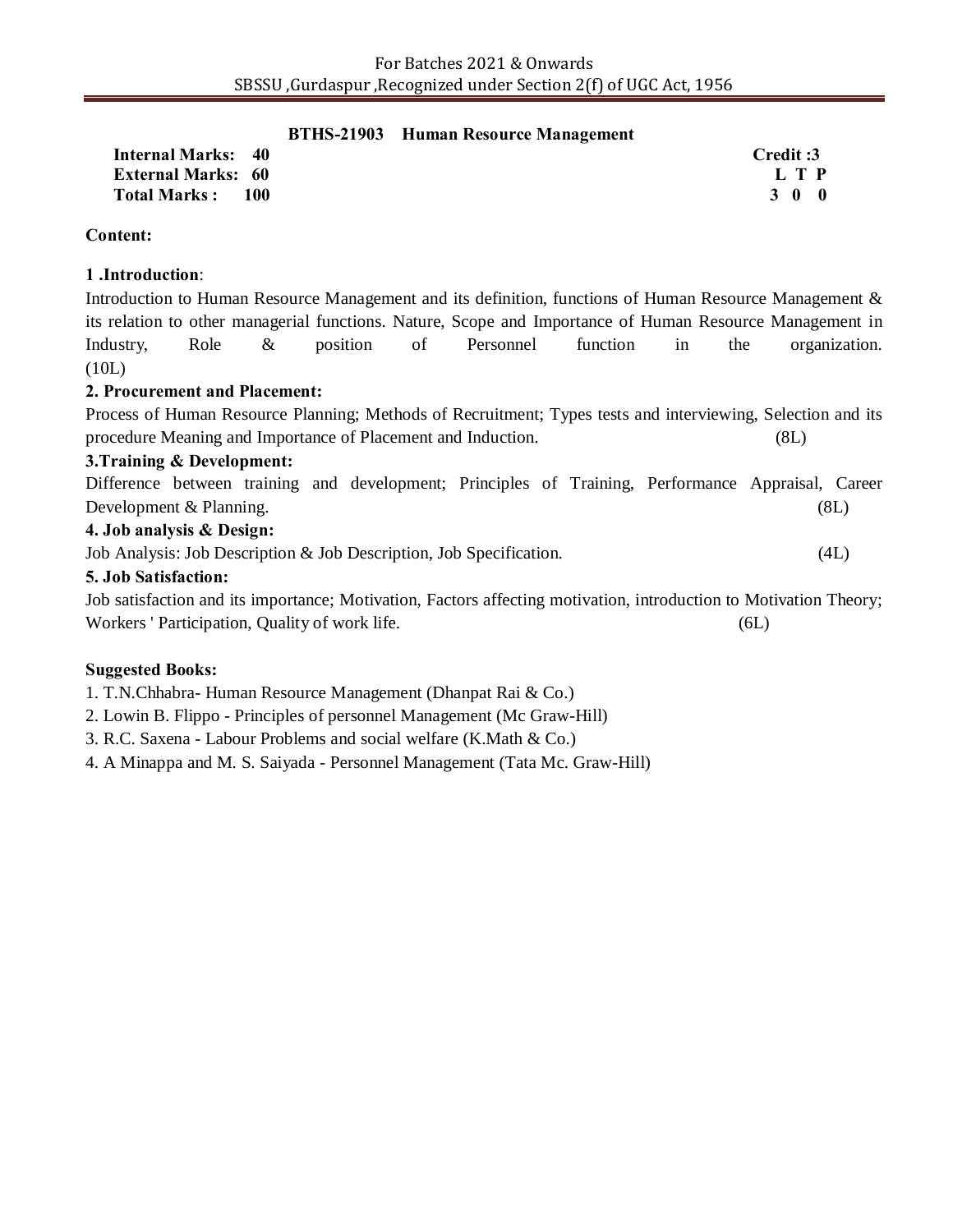# **BTCH-21604 Chemical Engineering Lab-IV**

**Total Marks: 50**

|                           | DTCH-21004 Chemical Engineering Lab-TV |                     |  |
|---------------------------|----------------------------------------|---------------------|--|
| <b>Internal Marks: 30</b> |                                        | L T P               |  |
| <b>External Marks: 20</b> |                                        | $0 \quad 0 \quad 3$ |  |
| Total Marks: 50           |                                        |                     |  |

# **Course Objective :**

Chemical Engineering lab provides students the first-hand experience of verifying various theoretical concepts learnt in theory courses. It also serves as a bridge between theory and practice. This particular lab focuses on Process Technology and Environment .The objective of the course is to provide knowledge about experiments for finding acid value , specification value ,TDS, dissolved solids, Alkalinity ,BOD,COD, hardness etc.

# **Minimum 8 Experiments to be performed.**

- 1.To perform proximate analysis of a given sample of Coal .
- 2.To determine the acid value of an oil/fat.
- 3.To determine the saponification value of an oil/fat.
- 4.To determine the Iodine value of an oil.
- 5.To determine the optimum dose of coagulant for waste water using Jar test apparatus.
- 6.To find Alkalinity of Given water sample.
- 7.Determination of TDS and TSS of a watersample.
- 8.To find hardness of given sample water.
- 9.Determination of COD of a water sample.
- 10.Determination of BOD of a water sample.

# **Course Outcomes :**:

- 1. Students will be able to learn how to experimentally verify various theoretical principles ,
- 2.Students will be able to perform experiments for finding acid value , specification value, Alkalinity.
- 3. Students will be able to perform experiments for finding BOD,COD, hardness.
- 4. Students will be able to perform experiments for finding TDS, dissolved solids.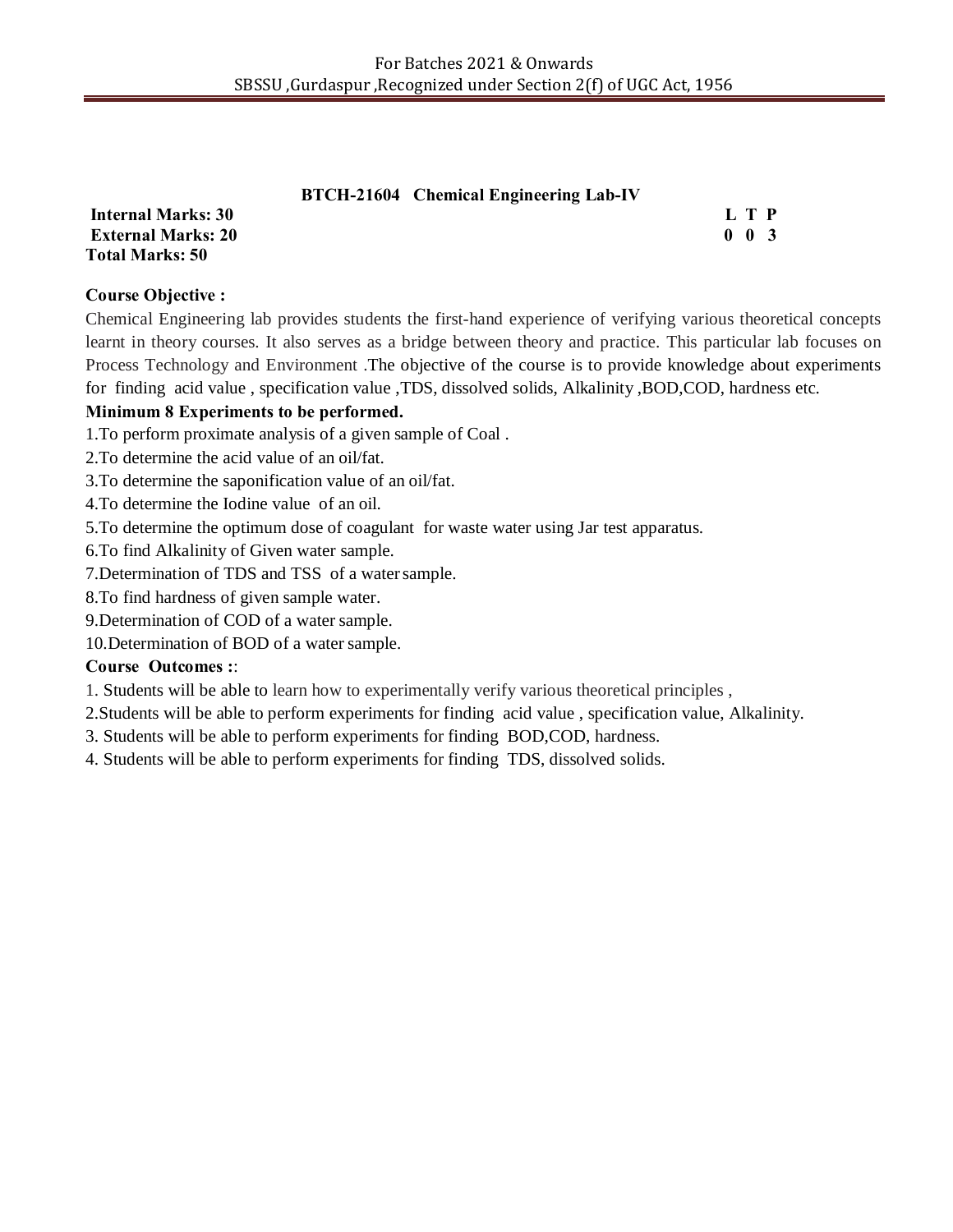# **BTCH-21XXX Open Elective -II \***

**Internal Marks: 40 External Marks: 60 Total Marks: 100** 

**L T P 3 0 0**

\*Detail Syllabus content is at the end of the syllabus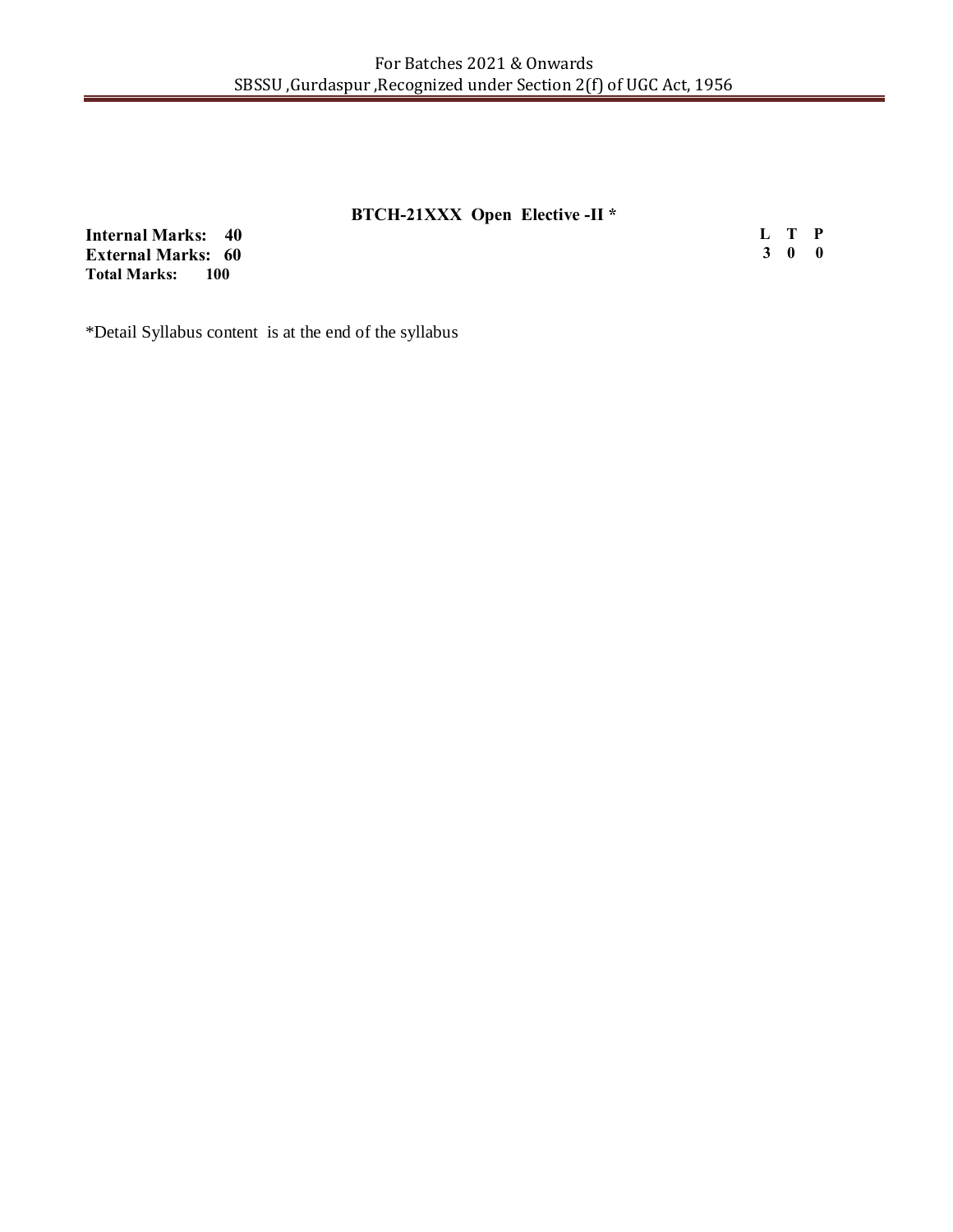### **7th Semester (Fourth Year )-Syllabus BTCH-21XXX Department Elective -III \***

**Internal Marks: 40 External Marks: 60 Total Marks: 100** 

**L T P 3 0 0**

\*Detail Syllabus content is at the end of the syllabus

#### **BTCH -21701 Design & Simulation Lab**

| <b>Internal Marks: 30</b> |  | L T P               |  |
|---------------------------|--|---------------------|--|
| <b>External Marks: 20</b> |  | $0 \quad 0 \quad 3$ |  |
| Total Marks: 50           |  |                     |  |

**Course Objectives:** To introduce students to use of software packages such as CHEMCAD, MATLAB, COMSOL for simulation, and also analyzing flow sheets.

#### **Contents:**

- **1.** Introduction to Software Packages
- **2** Setting up models for simulation
- **3** Steady State simulation using CHEMCAD, Flow sheeting concepts (sequential modular, equation oriented)
- **4** Dynamic simulation using MATLAB
- **5** CFD simulations using COMSOL, geometry & meshing

**Practical Description** (examples may be drawn from Fluid Flow, Heat Transfer, Reaction Engineering, Process Control)

#### **Course Outcomes :**

Students will be able to:

- 1.Solve chemical engineering problems using advanced programming software
- 2.Use simulation software's like Chem-CAD & COMSOL
- 3.Analyse the techno-economic feasibility of chemical manufacturing facility.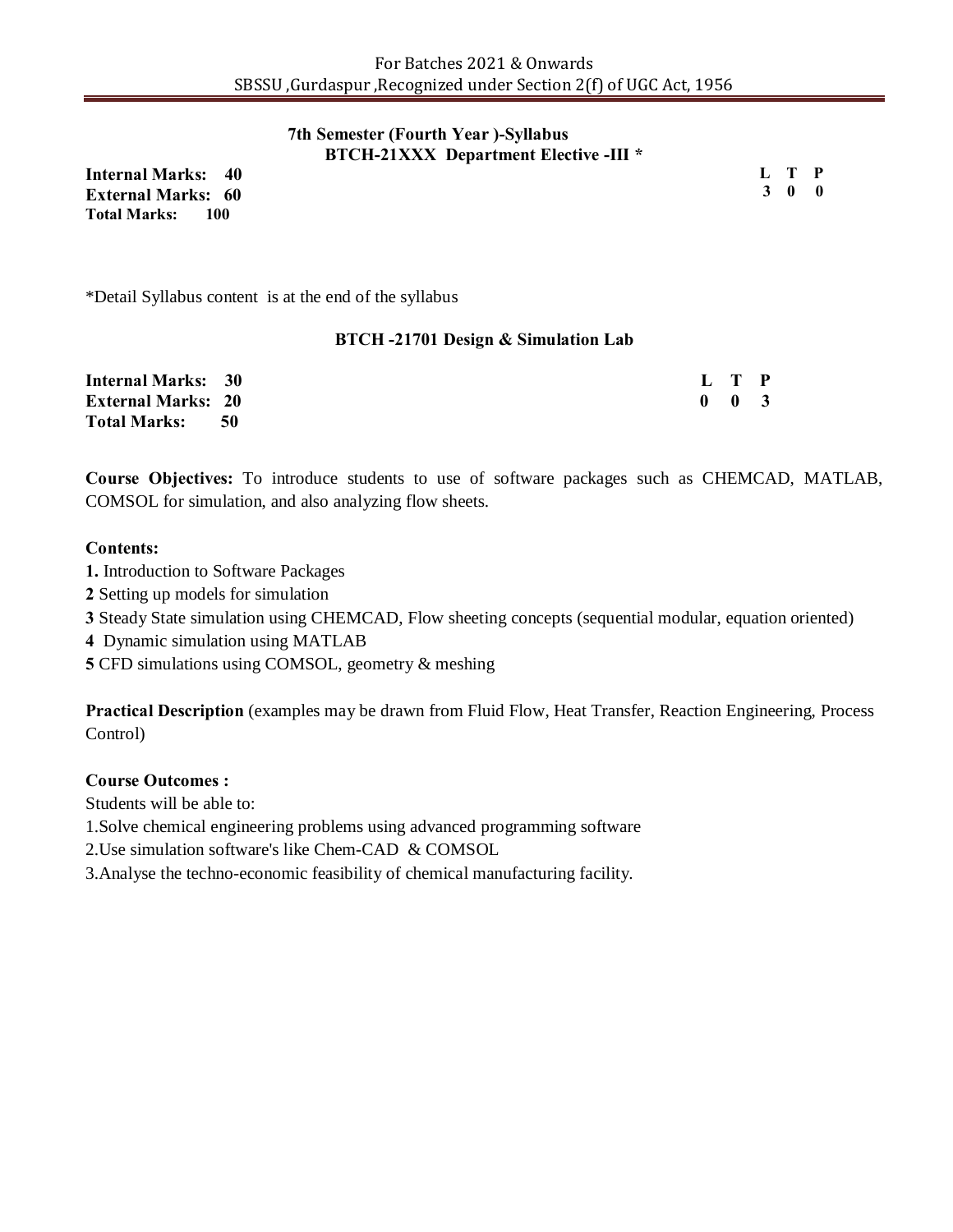# **BTCH-21702 INSTRUMENTATION & CONTROL LABORATORY**

| <b>Internal Marks: 30</b>   | L T P               |  |
|-----------------------------|---------------------|--|
| <b>External Marks: 20</b>   | $0 \quad 0 \quad 3$ |  |
| <b>Total Marks:</b><br>- 50 |                     |  |

**Course Objectives**: To introduce students to use of measuring instruments for stability, and also analyzing dynamic response of process system.

# **Minimum 8 Experiments to be performed.**

**1**. Calibration of temperature measuring instruments.

**2.** To study the characteristics of thermometer and thermocouple in first order system.

**3.** Study of process dynamics of interacting / non-interacting tank

**4.** To estimate theoretical time constant and damping coefficient for U-tube manometer second order system.

**5.** Investigation of the operation of pneumatic and electronic controllers with proportional integral derivative action using Simulink.

**6**. To determine the best setting of a controllers with controlling an actual process.

**7.** Estimate the stability of first order or higher order system with the help of computer and to study control problems by simulation.

**8.**To study the step response of a two tank interacting liquid level system and compare the observed transient response with the theoretical response.

**9.** Study of control valve characteristics.

# **Course Outcomes:**

Students will be able to :

1.Solve chemical engineering stability problem using hardware & software.

2.Use various measuring instruments & their control.

3.Analyse the first & second order problem of chemical process system.

4.Students will learn to control interacting liquid level system.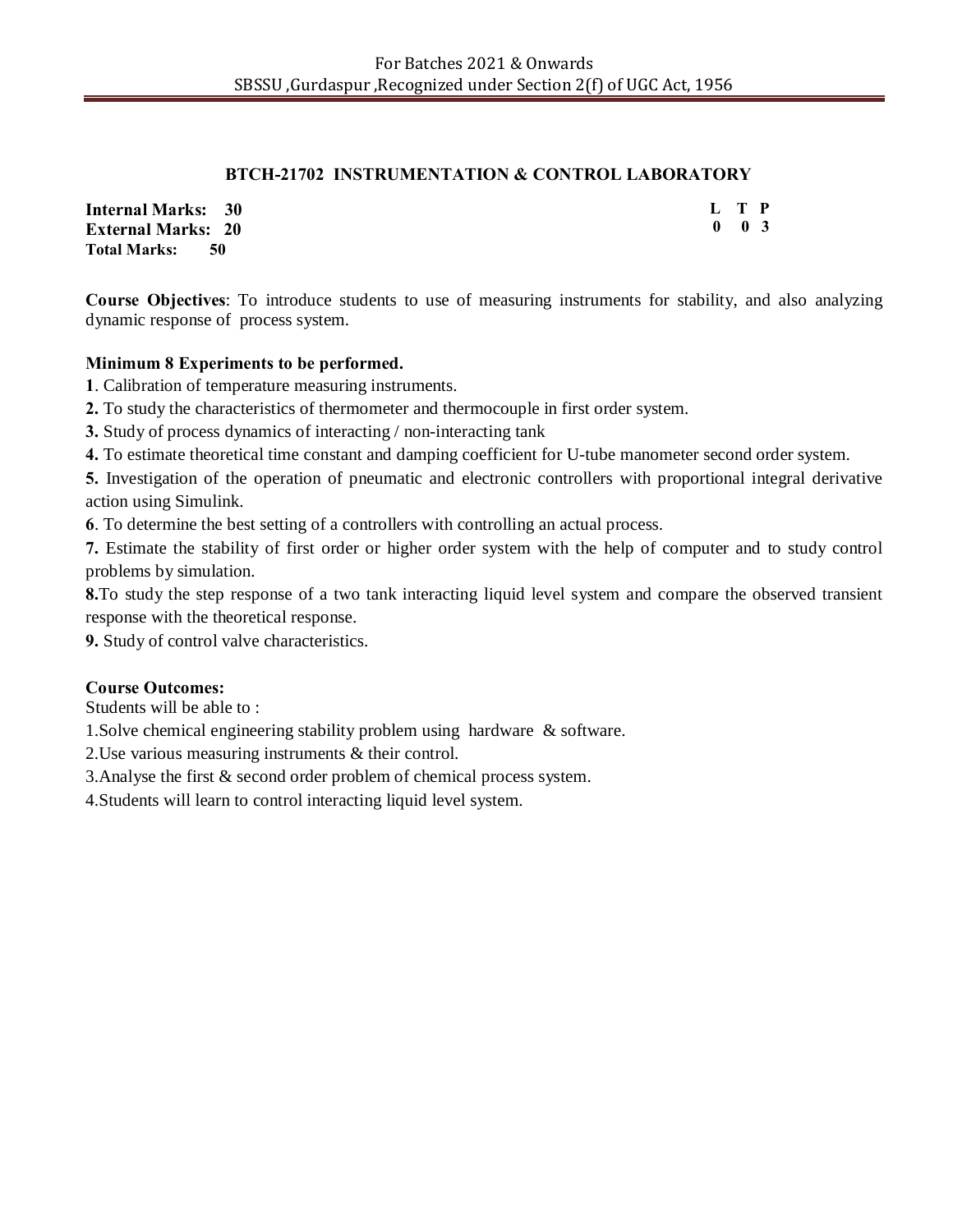# **BTCH-21XXX Department Elective –IV\***

| <b>Internal Marks: 40</b>    | L T P |  |
|------------------------------|-------|--|
| <b>External Marks: 60</b>    | 3 0 0 |  |
| <b>Total Marks:</b><br>- 100 |       |  |

# **BTCH-21XXX Open Elective –III\***

| <b>Internal Marks: 40</b>     | L T P |  |
|-------------------------------|-------|--|
| <b>External Marks: 60</b>     | 3 0 0 |  |
| <b>Total Marks:</b><br>$-100$ |       |  |

# **BTCH-21XXX Open Elective -IV \***

| <b>Internal Marks: 40</b> | L T P |  |
|---------------------------|-------|--|
| <b>External Marks: 60</b> | 3 0 0 |  |
| <b>Total Marks:</b> 100   |       |  |

\*Detail Syllabus content is at the end of the syllabus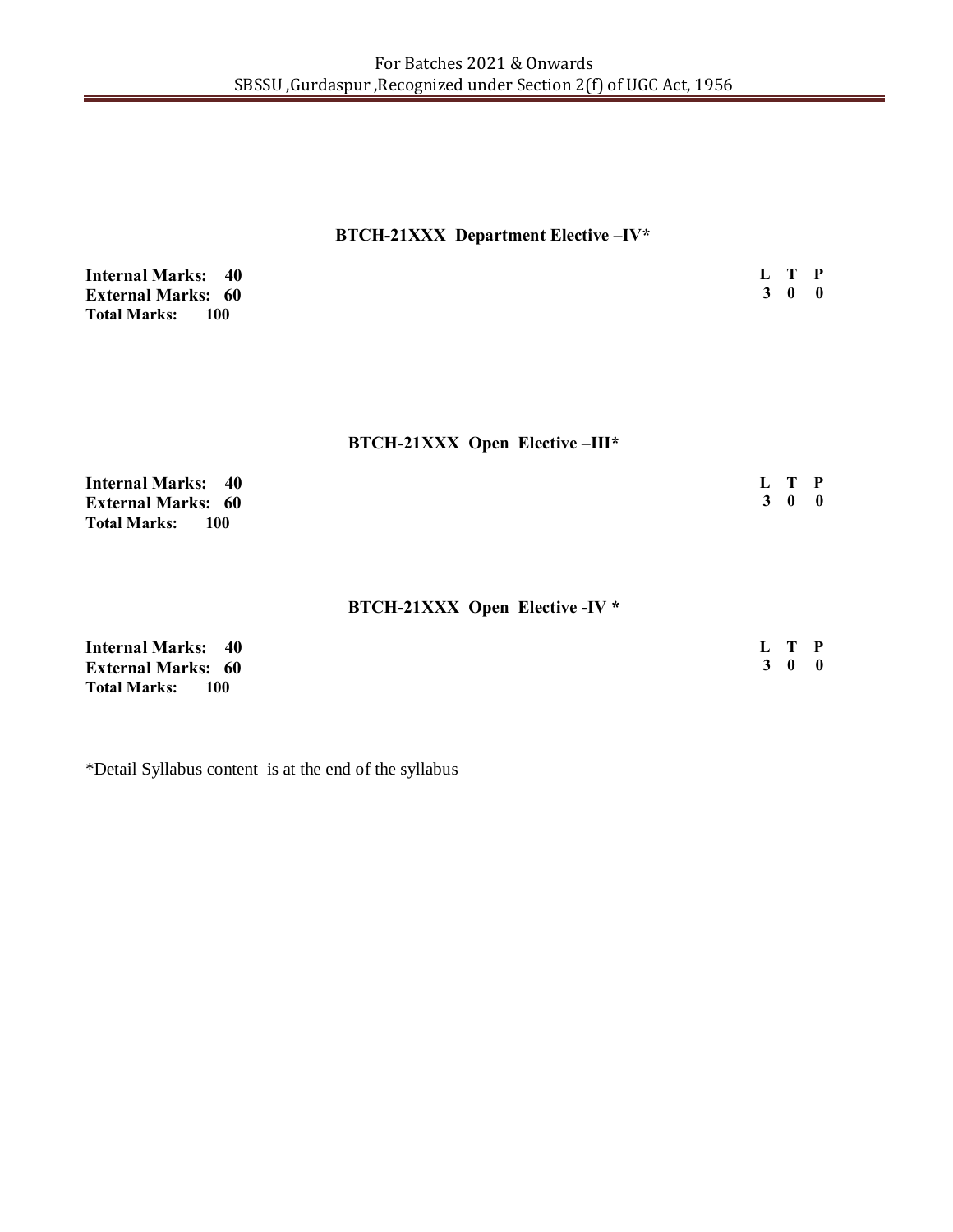# **BTCH-21703 Process Plant Design**

| <b>Internal Marks: 30</b>   | L T P               |  |
|-----------------------------|---------------------|--|
| <b>External Marks: 20</b>   | $0 \quad 0 \quad 4$ |  |
| <b>Total Marks:</b><br>- 50 |                     |  |

**Course Objective :**The course will enable the students to:

1. Familiarize standard symbols of process flow diagrams.

2. Learn basic symbols used instrumentation diagrams.

3. Impart the knowledge mechanical aspects of pressure vessel design

4.Translate mechanical design specifications in to fabrication drawings for plant erection.

### **Contents:**

1.Selection, Preparation , Specification sheet for a centrifugal Pump.

2.Design of piping and piping networks.

3.Process Design of double pipe Heat exchanger, Shell and Tube Heat Exchanger.

4.Process Design of Condensers, Distillation Column.

5.Mechanical Design of Process Equipment: Introduction, Classification of pressure vessels, Pressure vessel Codes and Standard .

6.Design Considerations: Design Pressure, Design Temperature, Materials of construction, Weld joint efficiency, corrosion allowance, Design loads.

7.Flow Sheets symbols, Instrumentation symbols, Process Flow Diagram and factors for Plant location .

# **The examination shall include a viva-voce examination based on the design report.**

**Course Outcomes**: At the end of the course, the students will be able to:

1. Design equipments involved in industrial operation/Processes.

2. Demonstrate process from process flow diagrams.

3. Explain the different control strategies employed in the process from the instrumentation diagrams and Flow diagram.

4. State the IS Codes used in the mechanical design.

# **Suggested Books:**

- 1. Brownell and Young, Process Equipment Design, Wiley Interscience, 1959.Gulf Publication, 1996
- 2. Bhattacharya, R.C., An Introduction to Chemical Equipment Design- Mechanical Aspects, 1<sup>st</sup> Ed., CBS Publication, 1998
- 3. Mahajani V.V., Umarji S.B., Joshigs Process Equipment Design, 4<sup>th</sup> Ed., Macmillan Indian Ltd., 2009
- 4. Coulson, Richardson & Sinnott R.K., Chemical Engineering Volume-6 ó an Introduction to Chemical Engineering Design, 4<sup>th</sup> Ed., Elseveir Butterworth Heinemann, 2005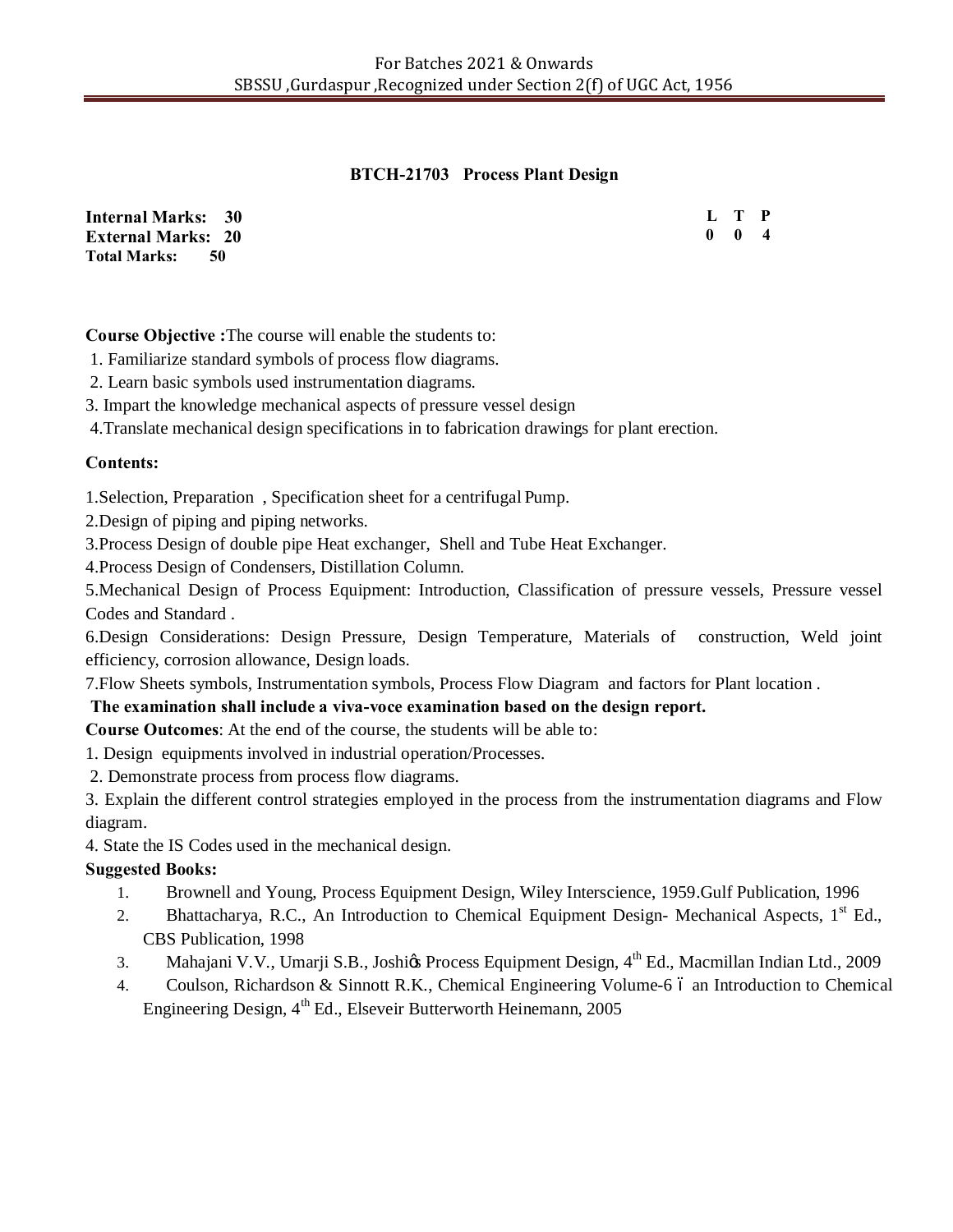# **BTCH-21704 Summer Internship**

**Internal Marks: 00 External Marks: 100 Total Marks: 100 L T P 0 0 0**

Each student will be required to submit a report after the completion of Industrial training. The reports will be assessed by teachers in-charge of the training. The student has to appear in external Viva- Voce examination.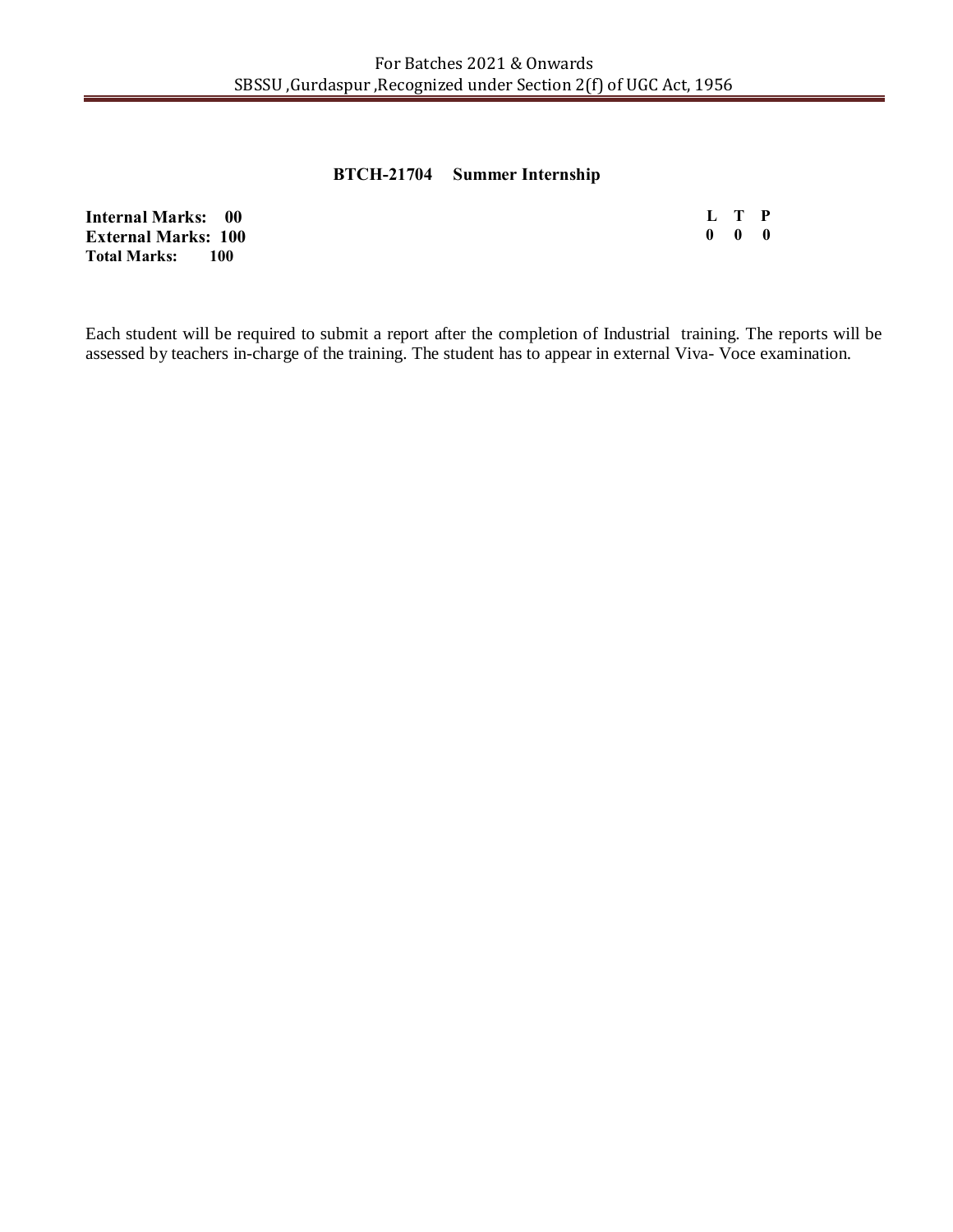# **8th Semester (Fourth Year )-Syllabus**

# **BTCH-21801 Industrial Training**

| <b>Internal Marks: 200</b>  |                   | L T P |  |
|-----------------------------|-------------------|-------|--|
| <b>External Marks: 200</b>  | $0\quad 0\quad 0$ |       |  |
| <b>Total Marks:</b><br>-400 |                   |       |  |

Each student will be required to submit a report after the completion of Industrial / institutional training. The reports will be assessed by teachers in-charge of the training. The student has to appear in internal and external Viva- Voce examination.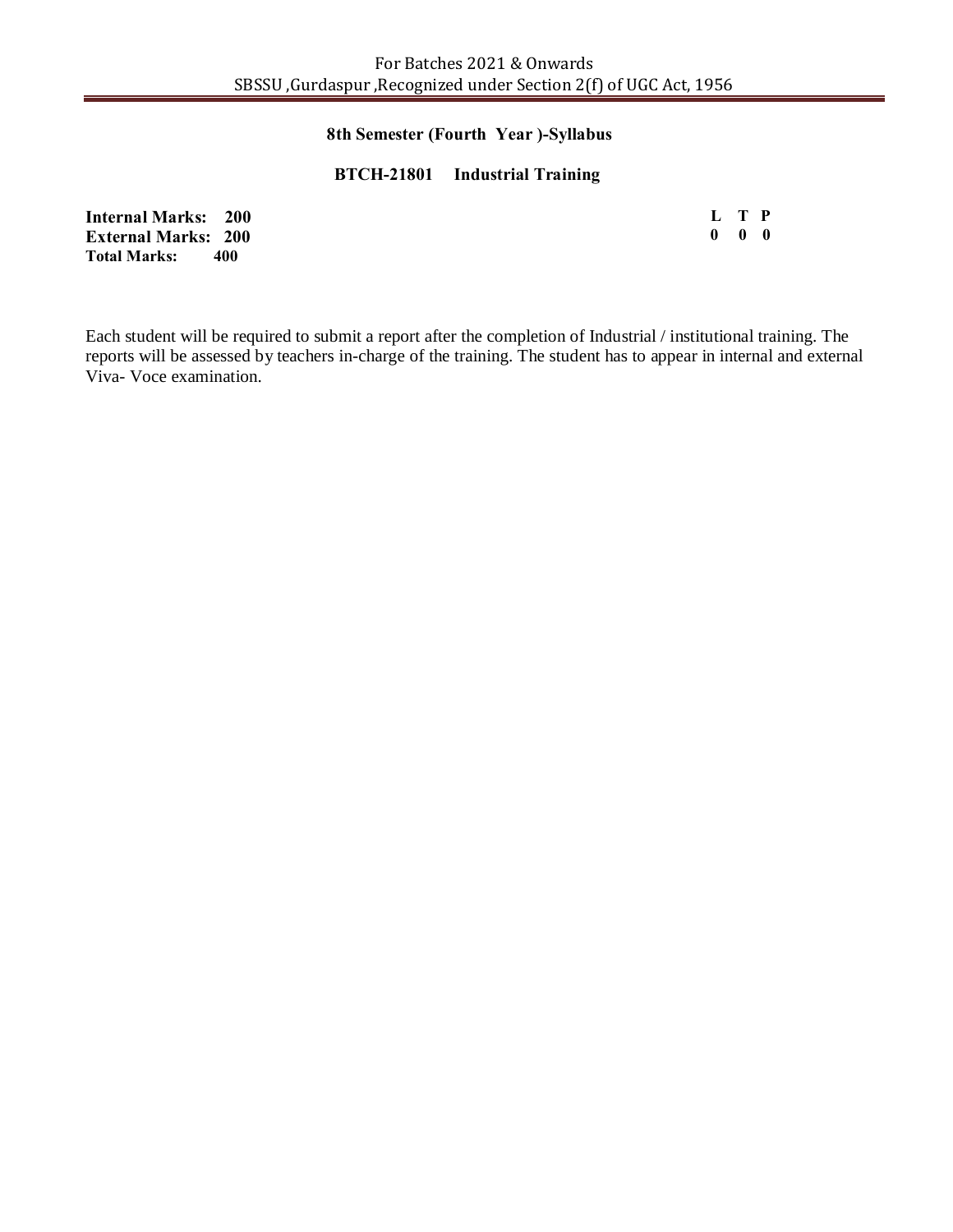**Department Electives**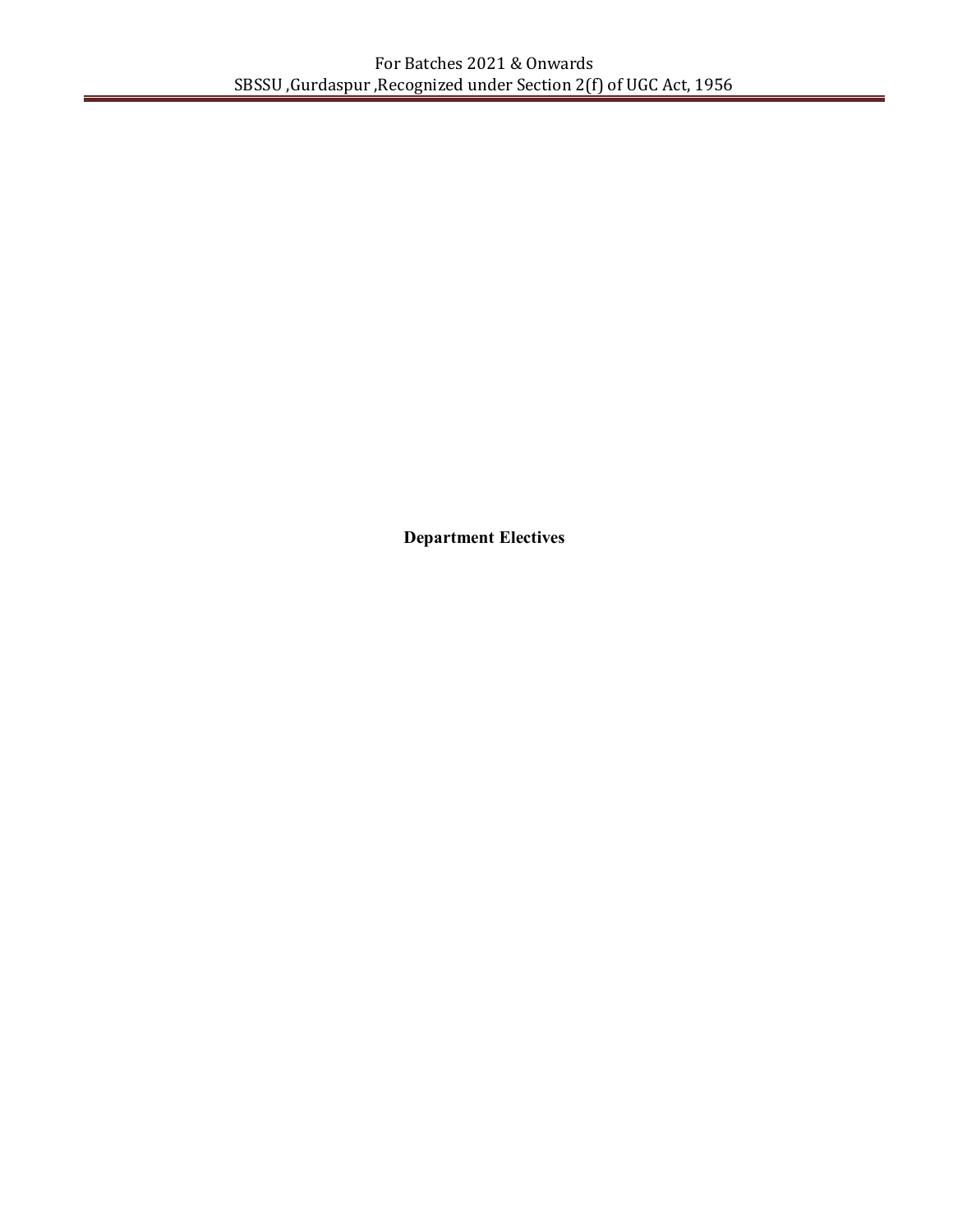#### **BTCH-21951 WATER CONSERVATION AND MANAGEMENT**

| <b>Internal Marks: 40</b> |       | L T P |  |
|---------------------------|-------|-------|--|
| <b>External Marks: 60</b> |       | 3 1 0 |  |
| <b>Total Marks:</b>       | - 100 |       |  |

#### **Course Objectives:**

1.To have an increased awareness among students on issues in areas of water conservation.

2.To understand the importance of water conservation in different area.

3.To know the important of water audit.

4.To establish a clear understanding of the role of water quality and testing.

| <b>Course Contents:</b><br><b>1. Introduction</b> : Water cycle, Water Storage, Water Quality                                                                                                                                     | (6L)  |
|-----------------------------------------------------------------------------------------------------------------------------------------------------------------------------------------------------------------------------------|-------|
| <b>2. Water Conservation Technologies:</b><br>Rain water harvesting, Better Irrigation practices , Contour farming, Drip irrigation , Mulching.                                                                                   | (8L)  |
| <b>3. Water Management:</b><br>Water quality, controlling use and quality of water, water flow measurement, water quality control,<br>testing water salinity, preserving water quality, minimizing evaporation, Water Sanitation. | (14L) |

# **4**.**Water Audit & Conservation** :

In homes, water conservation in the work place, Water conservation in agriculture; Water conservation in process industry; Water conservation in construction industry; Water conservation in service industry. (8L)

#### **Course Outcomes:**

The student will be able to:

1.Understand the importance of water cycle and water storage.

2.Students will learn about water quality , its quality control and testing.

3.Learn about various techniques for water conservation.

4.Learn about water audit and its advantages.

#### **Suggested Books**:

1. Elements of Water Pollution Control Engineering, OP Gupta, Khanna Publishing House, Delhi.

2. Water Supply and Sanitary Engineering, Rangwala, Charotar Publications.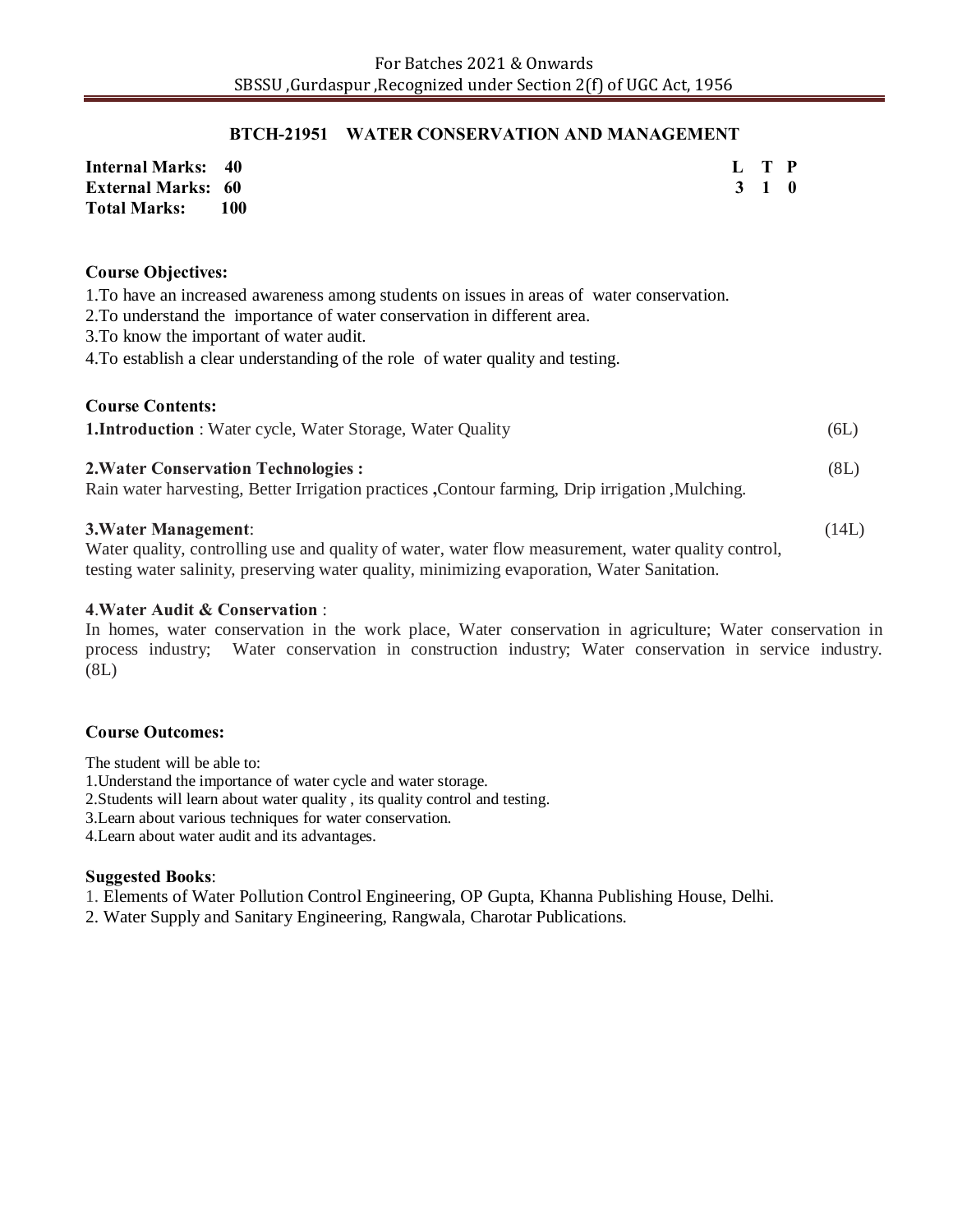# **BTCH-21952 Sustainability Engineering**

**Internal Marks: 40 External Marks: 60 Total Marks: 100** 

#### **Course Objectives**

1.To have an increased awareness among students on issues in areas of sustainability

2.To understand the role of engineering and technology within sustainable development;

3.To know the methods, tools, and incentives for sustainable product-service system development

4.To establish a clear understanding of the role and impact of various aspects of engineering and engineering decisions on environmental, societal, and economic problems.

#### **Content:**

#### **1. Introduction to Sustainability** :(7 L)

Introduction, Need and concept of sustainability, Social environmental and economic sustainability concepts. Sustainable development, Challenges for Sustainable Development. Multilateral environmental agreements and Protocols - Clean Development Mechanism (CDM), Environmental legislations in India - Water Act, Air Act. **2.Natural resources and their pollution** : (8 L)

Air Pollution, Effects of Air Pollution; Water pollution- sources, Sustainable wastewater treatment, Solid waste sources, impacts of solid waste, Zero waste concept, 3 R concept. Global environmental issues- Resource degradation, Climate change, Global warming, Ozone layer depletion, Regional and Local Environmental Issues. Carbon credits and carbon trading, carbon foot print.

#### **3.Environmental management** :(5 L)

Environmental management standards, ISO 14000 series, Life Cycle Analysis (LCA) - Scope and Goal, Biomimicking, Environment Impact Assessment (EIA) - Procedures of EIA in India.

#### **4.Basic concepts of sustainable habitat**:(6 L)

Green buildings, Green chemistry, green materials for building construction, material selection for sustainable design, green building certification, Methods for increasing energy efficiency of buildings. **5.Energy sources**: (5 L)

Basic concepts-Conventional and non-conventional, solar energy, Fuel cells, Wind energy, Small hydro plants, bio-fuels, Energy derived from oceans, Geothermal energy.

#### **6.Technology and sustainable development** :(5 L)

Green Engineering, Sustainable Urbanization, sustainable transportation, industrialization and poverty reduction; Social and technological change, Industrial Ecology, Industrial symbiosis.

#### **Course outcomes:**

Students will be :

1. Able to understand the different types of environmental pollution problems and their sustainable solutions.

2. Able to work in the area of sustainability for research and education.

3.Able to understand and manage various environmental issues.

 4.Having a broader perspective in thinking for sustainable practices by utilizing the engineering knowledge and principles gained from this.

#### **Course Reference Books**:

1.Allen, D. T. and Shonnard, D. R., Sustainability Engineering: Concepts, Design and Case Studies, Prentice Hall.

2. Bradley. A.S; Adebayo,A.O., Maria, P. Engineering applications in sustainable design and development, Cengage learning

3.Environment Impact Assessment Guidelines, Notification of Government of India, 2006

4. Mackenthun, K.M., Basic Concepts in Environmental Management, Lewis Publication, London, 1998

**L T P 3 0 0**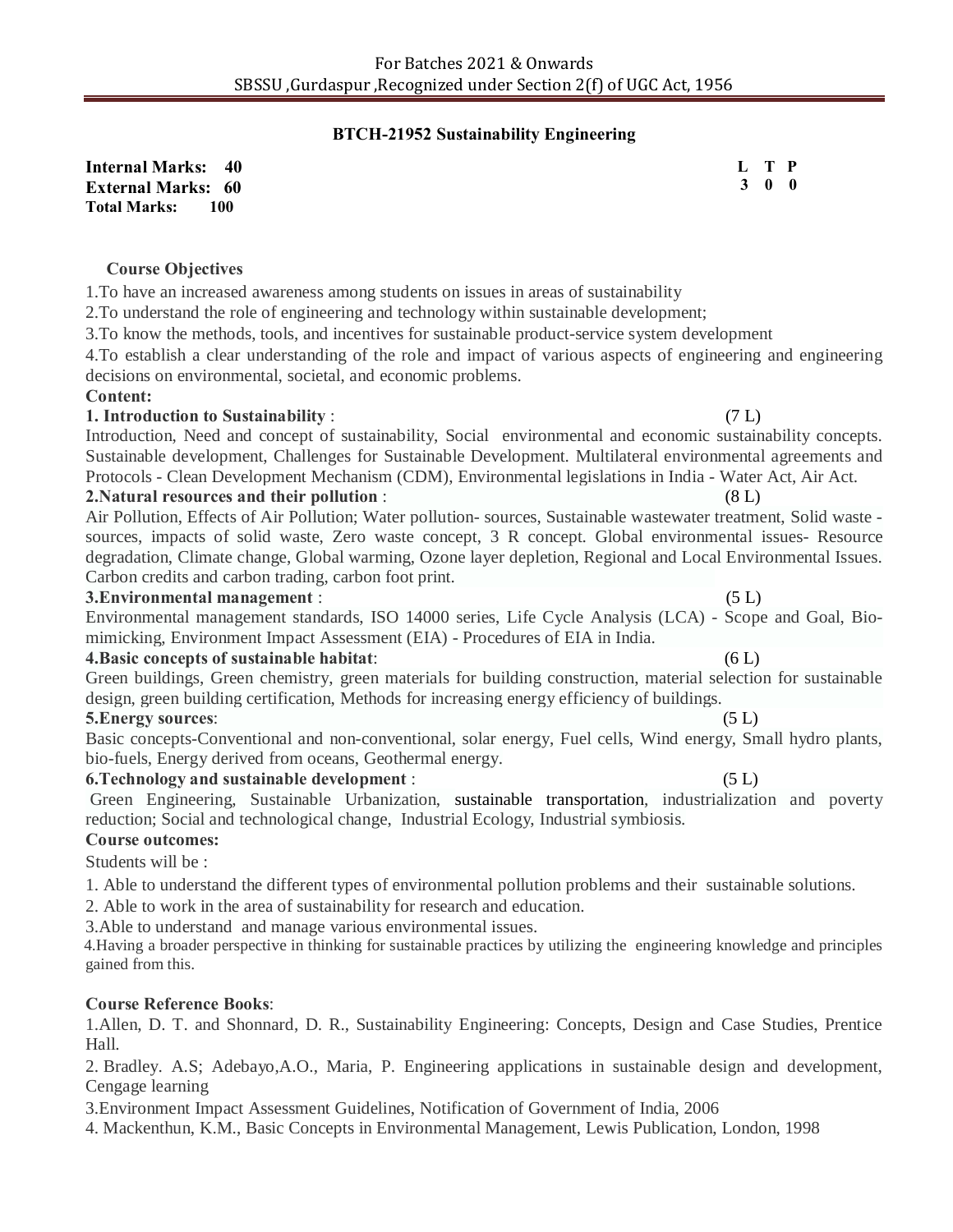# **BTCH-21953 Interfacial Engineering**

**Internal Marks: 40 External Marks: 60 Total Marks: 100** 

**L T P 3 0 0**

### **Course Objectives:**

The objective of the course to introduce students about Fundamental engineering aspects of fluid-fluid and fluidsolid interfaces and its applications , about rheology of fluids, about emulsion preparation and characterization techniques.

### **Contents :**

### 1.**Introduction to the engineering of interfaces**:

Definitions of fluid-fluid and fluid-solid interfaces; Occurrence of interfaces in science and engineering; Overview of industrial applications of various interfacial phenomena; Colloidal materials; Properties of colloidal systems; Experimental characterization of colloidal dispersions, Colloid Interaction and flocculation.  $(8L)$ 

### **2.Capillary phenomenon** :

Surface and interfacial Tension. Surface free energy , Surface tension for curved interfaces, Measurement of Surface tension, Interfacial Tension, Contact angle and wetting phenomenon. (5L)

#### **3.Adsorption:**

Fluid-fluid and fluid-solid interfaces and Film formation ; Adsorption of surfactants; Brunauer-Emmett- Teller theory of adsorption; Adsorption hysteresis: Flotation. (7L)

#### **4.Interfacial rheology and transport processes:** (8L)

About reheology of fluids ,Surface shear viscosity; Surface dilatational viscosity; Interfacial turbulence; Motion of drops in a liquid; Thin liquid films; Stability of thin liquid film; Black films.

# 5.**Emulsions**: (8L)

Preparation, characterization and applications; Ostwald ripening; Flocculation and coalescence; Microemulsions: characterization and properties; Stability of microemulsions; Foams: preparation, characterization and stability; Structure of foams.

#### **Course Outcomes:**

Students will be able:

1.Identify the primary influences on interfacial behavior.

2. Recognize the role of interfaces play in engineering systems .

3. Analyze the forces affecting the behavior of interfaces.

4. Identify means of improving engineering designs by modifying interfacial properties.

# **Suggested books:**

1.Adamson, A. W. and Gast, A. P., Physical Chemistry of Surfaces, John Wiley, New York, 1997.

2.Ghosh, P., Colloid and Interface Science, PHI Learning Pvt Ltd., New Delhi, 2009.

3.Hiemenz, P. C. and Rajagopalan, R., Principles of Colloid and Surface Chemistry, Marcel 4.Dekker, New York,

1997. Stokes, R. J. and Evans, D. F., Fundamentals of Interfacial Engineering, Wiley-VCH, New York, 1997.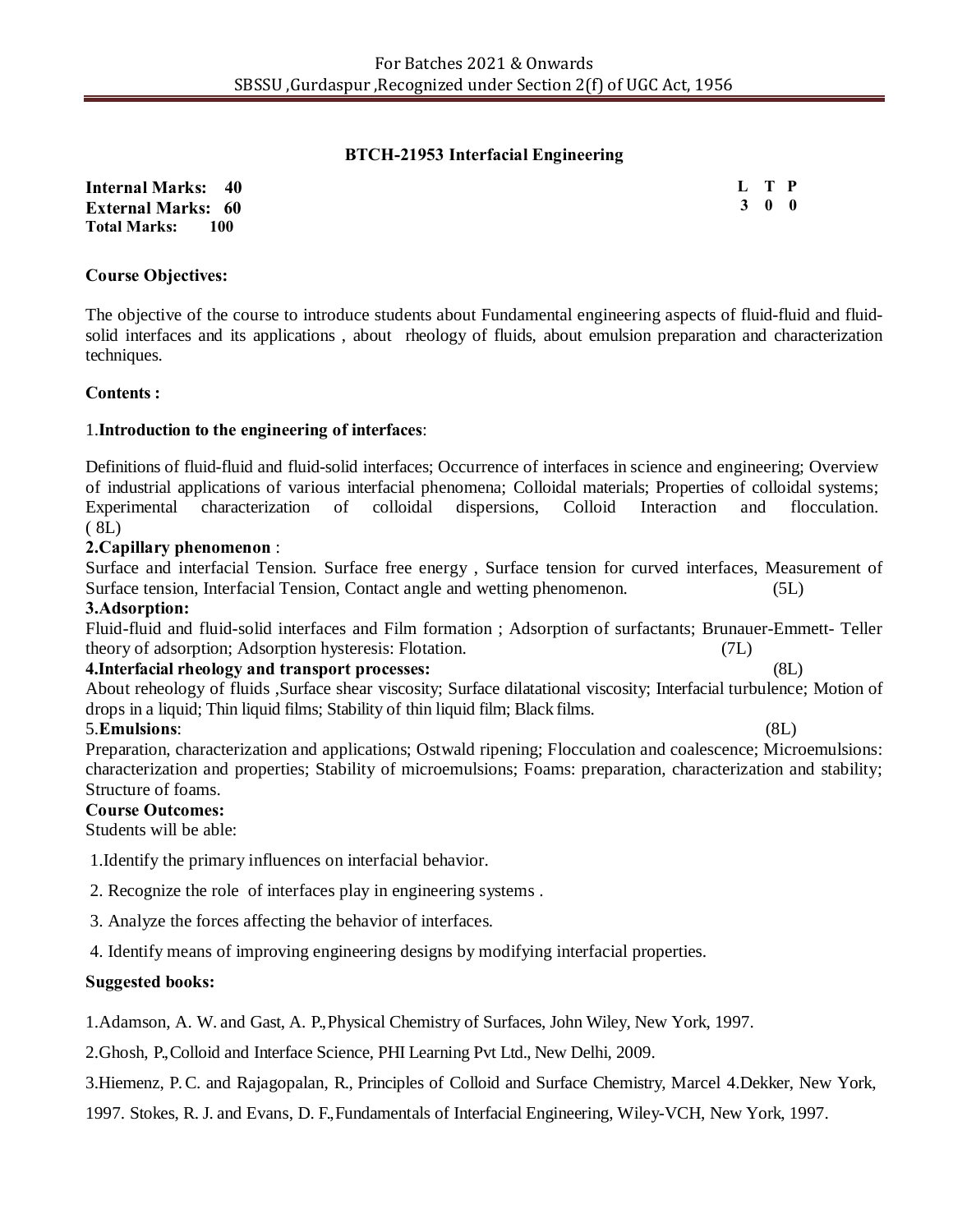#### **BTCH-21954 Nano Science and Nanotechnology**

| <b>Internal Marks: 40</b>         | L T P |  |
|-----------------------------------|-------|--|
| <b>External Marks: 60</b>         | 3 0 0 |  |
| <b>Total Marks:</b><br><b>100</b> |       |  |

**Course Objective:** The course will provide an overview of Nano materials, their characterization, usage and use in biomaterials.

# **1.Introduction:**

Terminologies, History & Scope of Nano technology . (3L)

# **2.Characterization & Fabrication:**

Contemporary Characterization Methods, top down & Bottom up Fabrication, Solution based Synthesis of Nanoparticles, Vapour Phase Synthesis & Synthesis with framework, Nanolithography, Dip Pen Lithography. Artificially Layered Materials: Quantum Well, Quantum Dots, Super lattices & Layered Structures.  $(15 L)$ 

# **3.Self assembly:** (6 L)

**S**upra-molecular & dimension Control in Nanostructure, thermodynamics and coded self assembly. **4.Biomaterials**:

DNA & Nanomaterials, Bio-nanocomposites, Biometrics, molecular motor (6L)

# **5.Nanoelectronics and Molecular computing:**

Molecular wires, Nan wires, Nan tubes, Molecular switch, Molecular logic gates and molecular storage devices,

DNA Computing Quantum Computing. (6L)

**Course outcomes:** At the end of the course the students will be able:

- 1. Explain the characteristics of nonmaterial's, nanodevices and nanostructures
- 2. Identify various characterization and Fabrication Techniques of nonomaterials.
- 3. Elucidate the applications of nanotechnology in nanoelectronics.

# **Suggested Books:**

- 1. Poole C.P., Owens F.J., Introduction to Nanotechnology, Wiley, 2003.
- 2. Understanding Nanotechnology, Scientific American 2002.
- 3. Ratner M & Ratner D, Nanotechnology: A Gentle Introduction to the Next Big Idea, Prentice Hall, 2003
- 4. Wildon M., Kannagara K., Smith G, Simmons M. & Raguse B, Nanotechnology, CRC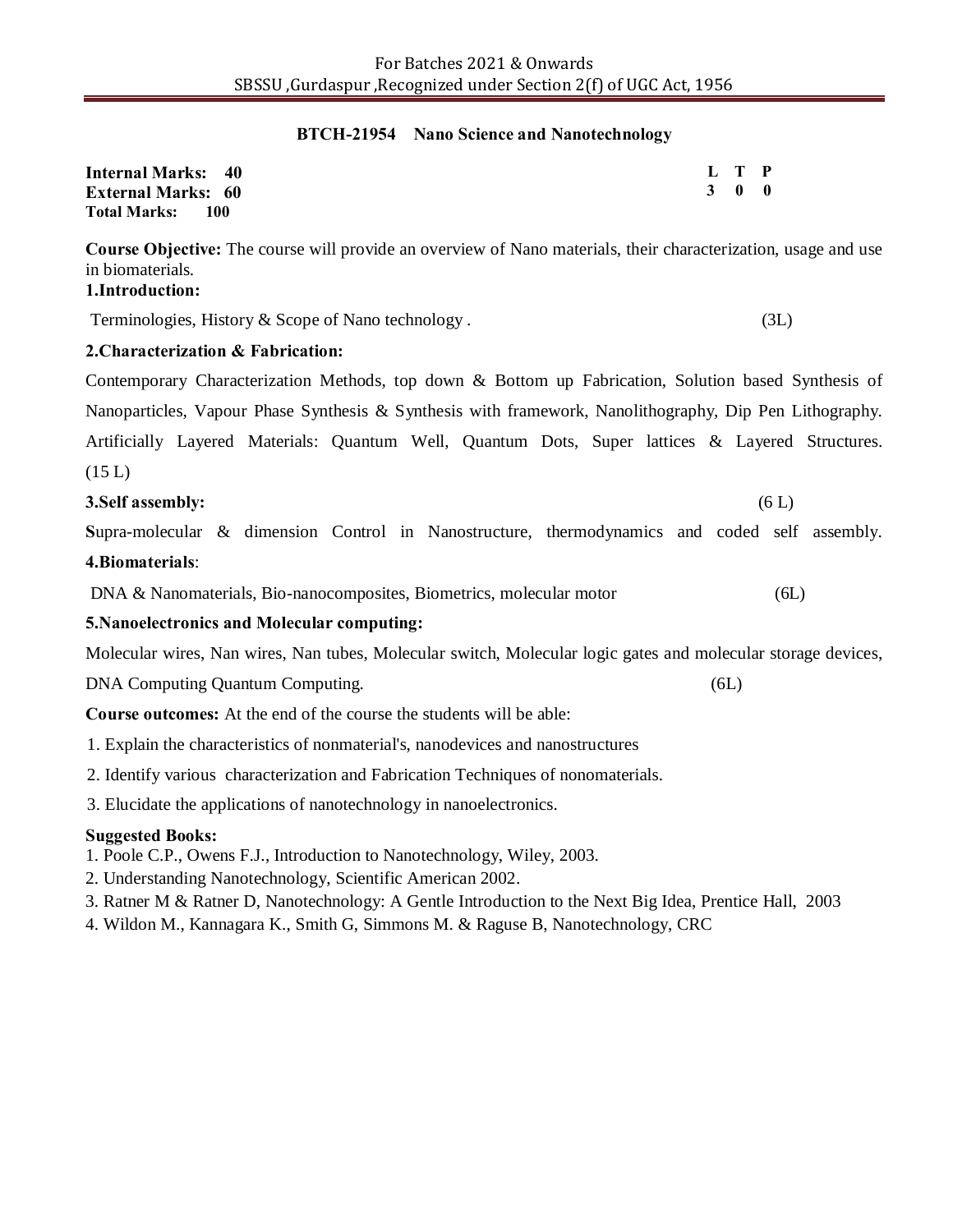#### **BTCH-21955 Advanced Separation Processes**

| <b>Internal Marks: 40</b>  | L T P |  |
|----------------------------|-------|--|
| <b>External Marks: 60</b>  | 3 0 0 |  |
| <b>Total Marks:</b><br>100 |       |  |

#### **Course Objective:**

To understand the governing mechanisms and driving forces of various advanced separation processes and to perform process and design calculations for advanced separation processes.

# **1.Membrane Separation Processes**: (9L)

Fundamentals ,Materials ,Types and properties of membranes, Membrane modules, Transport mechanism in membrane process. Bulk Flow, Liquid Diffusion in Pores, Gas Diffusion, Nonporous Membranes, Solution-Diffusion for Liquid Mixtures, Solution-Diffusion for Gas Mixtures.

#### **2.Ultrafiltration:** (8L)

Ultra filtration modules and applicability, Fundamentals of reverse osmosis, Osmotic pressure, Relation between chemical potential and osmotic pressure, Factors affecting the performance of reverse osmosis plant, Advantages, disadvantages and application of reverse osmosis process.

#### **3.Chromatographic Separations:** (10L)

Theory of chromatographic separation, Selectivity or separation factor, Efficiency of chromatographic system, Types of chromatography, Liquid chromatography, Liquid-solid chromatography, Advantages and disadvantages of chromatographic separations.

#### **4.Gas Separation:**

| Different techniques of gas separations and their applications. | (5L) |
|-----------------------------------------------------------------|------|
| <b>5. Surfactant based separation processes:</b>                | (4L) |

Centrifugal separation processes ; supercritical fluid extraction: Ion- Exchange , Dialysis.

#### **Course outcomes (COs):**The students will be able to:

- 1. Apply modern separation techniques in various applications.
- 2. Analyze novel membranes process for intended application.
- 3. Understand chromatography and dialysis based separation processes.
- 4. Understand the concept of ultrafiltration and its application.

#### **Suggested Books:**

- 1. Seader J.D., Ernet J. Henlay, and Keith, D., Separation Process Principles,Wiley (2010).
- 2. King, C.J., Separation Processes, Tata McGraw Hill Publishing Co., Ltd. (1982).
- 3.Osadar, V., and Nakagawa, I.,Membrance Science and Technology, Marcel Dekkar (1992).
- 4.Schoew, H.M., New Chemical Engineering separation Techniques,Interscience Publishers (1972).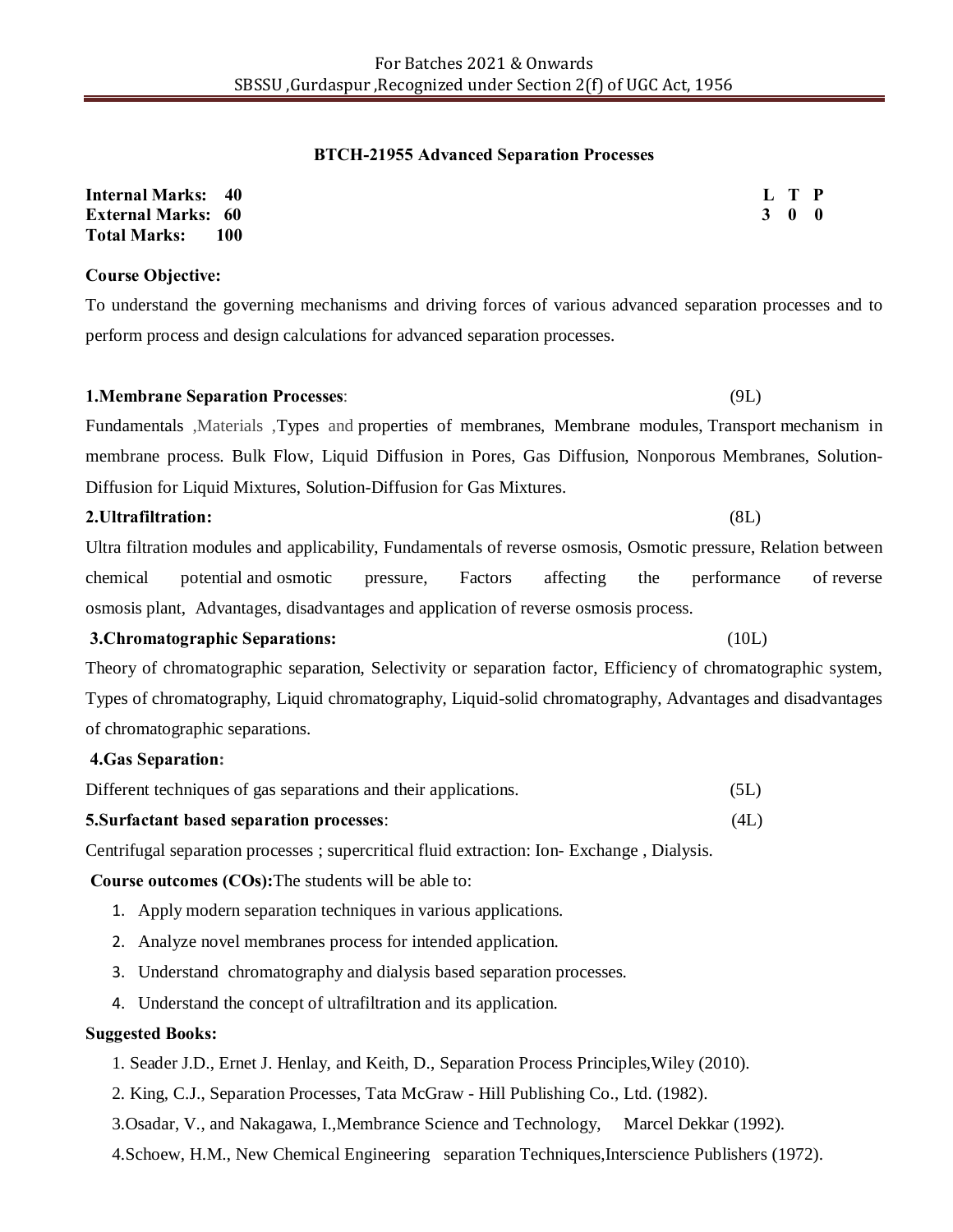# **BTCH-21956 POLYMER SCIENCE AND ENGINEERING**

**Internal Marks: 40 External Marks: 60 Total Marks: 100**  **L T P 3 0 0**

**Course Objectives**: The course will provide an overview of Polymers, focusing on the various types of polymers, polymerization processes, their properties and characterization.

### **Contents:**

**1. Introduction to Polymers:**Global scenario of polymer industry, Present status of polymer industry in India, Classification of polymers, polymerization process, Kinetics of step growth and chain growth polymerization, polymerization techniques: Bulk, Solution, Suspension and Emulsion Polymerization. (6L)

2.**Molecular Weight and size of Polymers**:Number average and weight average molecular weight, Significance of molecular weight, determination of molecular weight, viscosity method, light scattering method, gel permeation chromatography method. (5L)

### 3.**Polymer Properties and their Testing :**

Glass transition temperature and associated properties, Tensile strength & impact strength and their determination, softening point, heat distortion dielectric and power factor. (4L)

# 4.**Synthesis & Properties of commercial polymers**:

Manufacture, processing and properties of resins and fibre forming polymers such as phenol formaldehyde, epoxy resins and silicon polymers, LDPE, HDPE, polypropylene, polyvinyl chloride, polystyrene, and polyamides Nylon6 and Nylon66. (6L)

#### 5. **Introduction to rubber and elastomers** : (6L)

Natural & synthetic rubber, Buna S, Buna N, Butyl rubber, neoprene, Thiokol, polyurethane, Fillers, accelerators, activators, antioxidants  $\&$  other additives, mastication  $\&$  compounding, vulcanization theory  $\&$ technology.

6. **Polymer Degradation** : Thermal, Mechanical and by ultrasonic waves, photo degradation, heat energy radiation, oxidation and hydrolysis. (3L)

7. **Polymer Processing** : Compression moulding, injection moulding, blow moulding, extrusion, and calendaring. (6L)

**Course Outcomes**: Students will :

1 Understand different types of Polymers, Polymerization Process and Techniques.

2 Understand relationship between Number and Weight average molecular weight

3 Understand manufacturing and properties of different types of Polymers

4. Understand various types of Polymer testing methods.

# **Suggested Books:**

1.Gowariker V.L., Viswanathan N.V. and Sreedhar J., Polymer Science, 1st Ed., New Age International

2.Ghosh P., Polymer Science & Technology of Plastics & Rubber, 3rd edition, Tata McGraw Hill, New Delhi, 2010

3.Billmeyer F.W., Text Book of Polymer Science, 3rd edition, John Wiley

4. Sinha R., Outlines of Polymer Technology - Manufacture of Polymers, PHI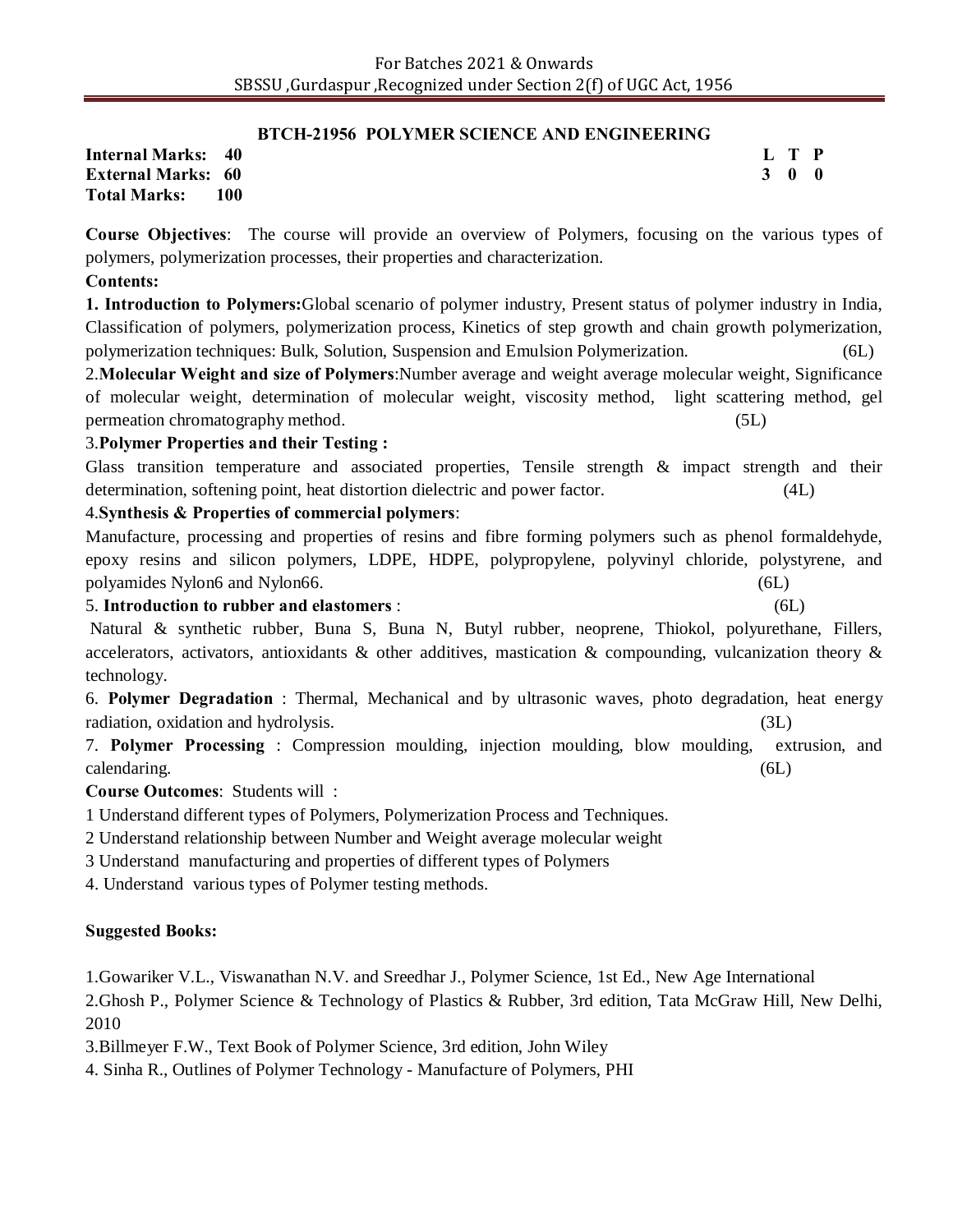# **BTCH-21957 ENVIRONMENTAL POLLUTION AND CONTROL**

**L T P 3 0 0**

**Internal Marks: 40 External Marks: 60 Total Marks: 100** 

**Course Objectives:** The course aims at giving the students an insight into the environmental issues related to chemical process industries in terms of their impact on land, water and air and the possible mitigation techniques to reduce this effect for sustainably.

### **1.Introduction:**

Ambient air and water standards, principle sources of pollution, Interrelationship between energy and environmental pollution, Prevention of environmental pollution through conservation . (3L)

**2. Air Pollution:** Definition and scales of concentration of air pollution, Classification and properties of Air Pollutants, Sources of Air Pollutants, Photochemical Smog, Effects of air pollution on human health, animals, vegetation and materials. (7L)

# **3. Aspects of Air Pollutant Dispersion :**

Tempters Lapse rate and stability, Adiabatic lapse rate, Atmospheric stability, Temperature inversions. Types Plume Behavior, Atmospheric dispersion of air pollutants. (6L)

### **4. Air Pollution Sampling and Measurements :**

Ambient air sampling: Grab sampling, Sedimentation (dust fall jar) and High Volume Filtration (The Hi-Volume sampler) Stack sampling and Particulate sampling. (4L)

**5. Air Pollution Control Methods and Equipments :** Source correction methods & cleaning of gas effluents, Collection efficiency Equipment, Gravitational settling chamber, Cyclone Separator, Fabric Filters, Electrostatic Precipitators, Wet collectors (Scrubbers). (7L)

6. **Water Pollution** : Types of water pollutants, their sources and effects.BOD and COD, oxygen sag curve, Waste water sampling- Grab and Composite sample. (8L)

# 7. **Waste Water Treatment :**

Primary Treatment: Pre-treatment Sedimentation and Flotation, Secondary Treatment: Activated sludge process, Trickling filters, Aerobic and Anaerobic digestion and oxidation ponds. (7L)

# **8. Solid Waste** :

Sources and classification of solid waste, Methods of collection, Disposal methods: Open dumping, Sanitary Landfill, Incineration and compositing Recovery and recycling. (3L)

**Course Outcomes**: The theory should be taught in such a manner that students are able to acquire different learning out comes in cognitive and affective domain to demonstrate following course outcomes. 1.Quantify and analyze the pollution load.

2 .Analyze/design of suitable treatment for wastewater

3 .Model the atmospheric dispersion of air pollutants.

4 .Selection and design of air pollution control devices.

#### **Suggested Books:**

1.Perkins H. C., Air Pollution, McGraw Hill, N.Y., 1974 E.P. Popov, Mechanics of Materials-(SI Version), Prentice Hall India.

2. Rao C.S., Environmental Pollution Control Engineering, 2nd Edition, New Age International Pvt. Ltd., 2006.

3.Metcalf and Eddy, Waste-Water Engineering, 4thEdition, Tata McGraw Hill, 2007.

4.Mahajan S. P., Pollution Control in Process Industries, McGraw Hill, 2008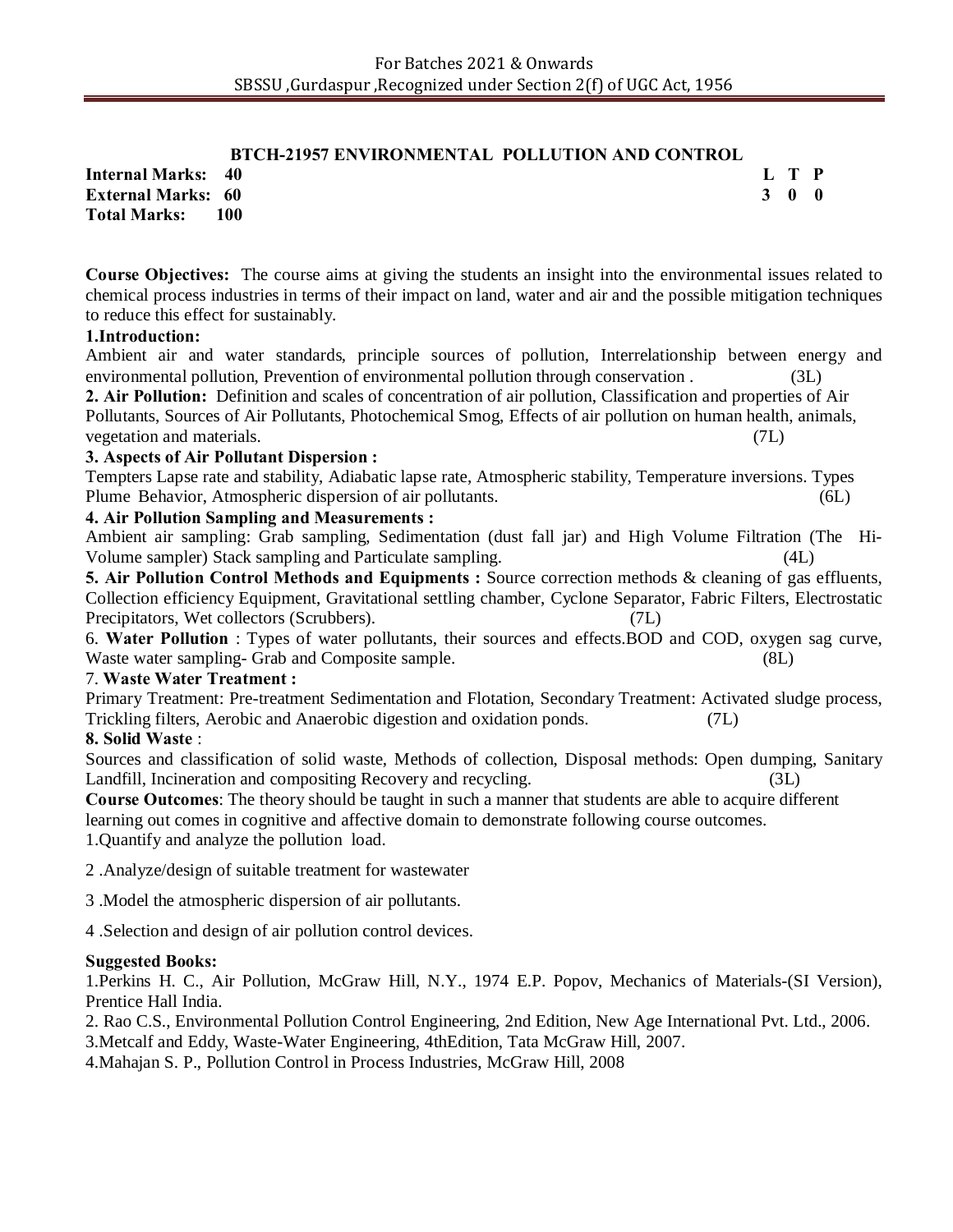### **BTCH-21958 RENEWABLE ENERGY**

**Internal Marks: 40 External Marks: 60 Total Marks: 100** 

**L T P 3 0 0**

**OBJECTIVE:** The objective of this course is to acquaint the students with the renewable energy sources available to supplement and augment the energy requirements.

### **Contents:**

**1. Introduction :** Global and Indian scenario, sources, Energy conservation, types of NCES with applications. (3L)

**2. Solar Energy :**Role and development of new renewable energy sources, instruments for measuring solar radiations, solar radiation data, Flat plat and concentrating collectors, classification of concentrating collectors, advanced collectors, different methods of solar energy storage, solar ponds solar applications: Solar heating/cooling technique, solar distillation and drying, photovoltaic energy conversion. (10L)

**3. Geothermal and Wind Energy:** Resources, types of wells, methods of harnessing the energy, Wind Energy: Sources and potentials, horizontal and vertical axis, wind mills, wind regime analysis and evaluation of wind mills. ( 8L)

**4. Biomass and Biofuels:** Recycling of agricultural waste, anaerobic/ aerobic digestion and types of biogas digesters; gas yield, and combustion characteristics of bio gas, design of biogas system for heating, Introduction to Biofuels such as biodiesel, ethanol, bio-butanol etc., their production and present status.(9L)

**5. Ocean and Tidal Energy :** OTEC, settling of OTEC plants, thermodynamic cycles, Tidal Energy: Potential and conversion technique, mini hydel power plants and their economics. (6L)

# **Course Outcomes:**

**1.**Students will be able to develop an understanding about different types of energies.

2.The course will develop analytical abilities related to solar energy production & consumption.

3.It is expected that students will be able to have conceptual understanding about geothermal, wind energy  $\&$ bio-fuels.

4.Students will be able to understand the production of different energies.

# **Suggested Books**

1. Rai G D, Non-Conventional Energy Sources, 4th edition, Khanna Publishers, 2009

2. Kumar Ramesh, Udayakumar K., Anandakrishnan M., Renewable Energy Technologies: Ocean Thermal Energy Conversion and Sustainable Energy Options, Narosa Publication, 1997

3. Desai Ashok V, Jhirad D., Munasinghe M., Non-Conventional Energy, New Age International, 1990

4. Sukhatme S. P., Solar Energy: Principles of Thermal Collection and Storage, 3rd Edition, Tata McGraw-Hill Education, 2008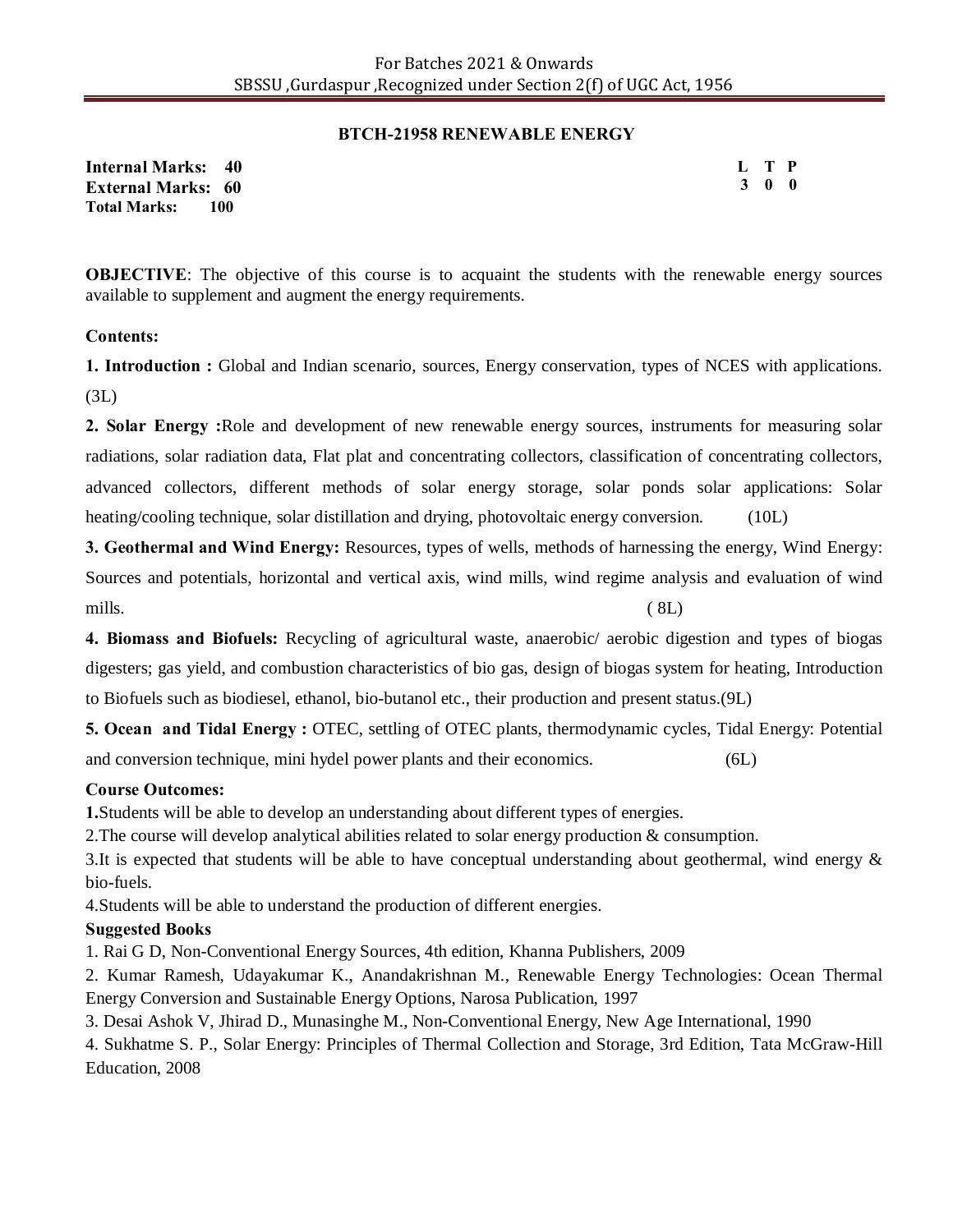**BECH-21959** TRANSPORT PHENOMENA

|                             | <b>BICH-21959</b> | TRANSPORT PHENOMENA |       |
|-----------------------------|-------------------|---------------------|-------|
| <b>Internal Marks: 40</b>   |                   |                     | L T P |
| <b>External Marks: 60</b>   |                   |                     | 3 O O |
| <b>Total Marks:</b><br>-100 |                   |                     |       |

**Course Objectives:** This course introduces the student to the rigorous formulation of transport problems and develop a fundamental knowledge of the physical principles that govern the transport of momentum, energy and mass, with emphasis on the mathematical formulation of the conservation principles in biological and Chemical processes.

#### **Contents :**

### **1.Momentum Transport** :

Introduction to Transport Phenomena, Formulation of transport problems from nature, Newtongs law of Viscosity, Generalization of Newton's Law of Viscosity, Effect of Temperature and Pressure on Viscosity, Molecular theory of Viscosity of Gases at Low density, Molecular theory of Viscosity of Liquids Convective Momentum Transport, Non Newtonian Fluids. Vector and Tensor Analysis: Basic concepts . (4L)

Shell Momentum Balances and Velocity distributions in Laminar Flow, Flow of Falling film, Inclined Parallel plate, Flow through Circular tube, Hagen -Poiseuille equation, Flow through an Annulus, Couette viscometer.  $(6L)$ 

Principles of conservation of mass and momentum, continuity equation, equations of motion, Bernoulli Equation, Navier-Stokes equations. Equation of mechanical energy, Equation of angular momentum equation of change in substantial derivative. (5L)

Mechanism of Turbulence, Stream function, Velocity potential, Flow near solid surfaces by Boundary Layer theory. Velocity distribution in Turbulent Flow, Intensity of Turbulence, Reynolds stresses, Power Law Velocity Profiles. Friction factors for flow in Tubes and around sphere. Pressure Rise and Friction loss in a sudden enlargement. (6L)

#### **2. Energy Transport :**

Shell energy balances and temperature distributions in solids and laminar flow, Principle of conservation and equation of energy. Fourier's law, Thermal conductivity and mechanism of energy transport, Effect of Temperature and Pressure on Thermal Conductivity. (3L)

Heat Conduction with an electrical heat source, Heat Conduction with an viscous heat source, Heat conduction through Composites walls, Composite cylindrical pipe, Heat conduction in a cooling fin. Free and Forced Convection, Heat transfer coefficients for forced convection in tubes. (7L)

#### **3. Mass Transport :**

Diffusivity and the mechanisms of mass transport, Fick's Law of Binary diffusion, Effect of Temperature and Pressure on Diffusivity. Theory of ordinary diffusion in gases at low density, Theory of ordinary diffusion in liquids. Basics of mass transport, mechanisms, and mass and molar fluxes . (4L)

Mass and Molar Transport by convection: Definition of concentrations, velocities and fluxes. Diffusion through stagnant gas film, Equimolar counter diffusion, Diffusion in a falling liquid film. Interphase mass transport, Definition of Transfer coefficients in Two Phases, mass transfer coefficients-individual and overall. Introduction to the concept of heat and mass transfer coefficients, Analogy between momentum, heat and mass transfer. Unsteady-state momentum, heat and mass transport, formulation of basic equations and similarity transform method . (10L)

**Course Outcomes**: The theory should be taught in such a manner that students are able to acquire different learning out comes in cognitive and affective domain to demonstrate following course outcomes.

1. Identify transport properties and analyze the mechanisms of momentum, energy and mass transport.

2. Formulate the differential forms of the equations of change for momentum, heat and mass transfer problems for steady-state and unsteady flows.

3.Students will be able to understand the concept of fluid flow, heat transfer and mass transfer problems, and

solve problems combining these transport phenomena.

4.Students will be able to understand the application of Momentum ,Energy and Heat transfer in engineering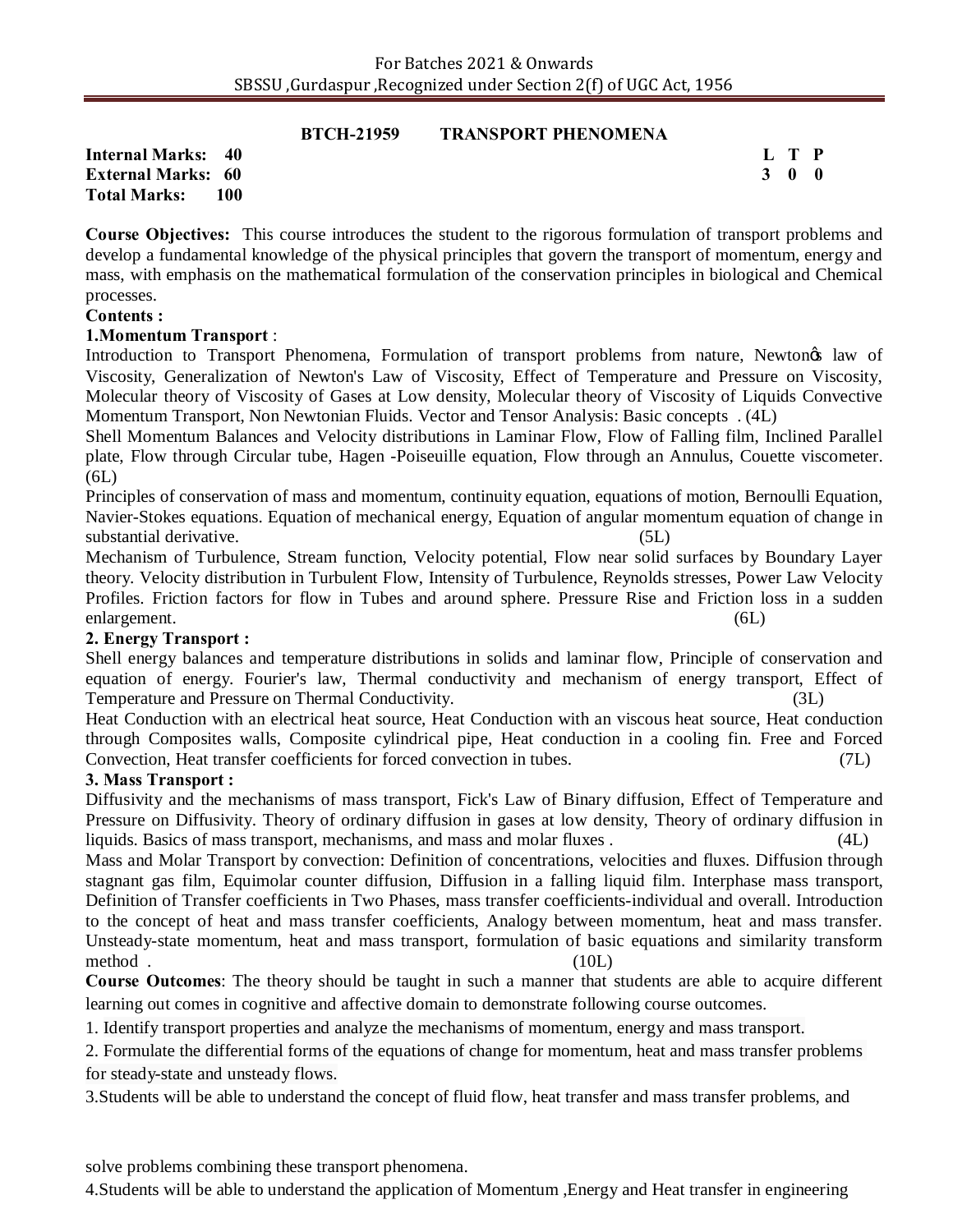application.

# **Suggested Books:**

1.Bird, R.B., W.E. Stewart, E.N. Lightfoot D.J. Klingender, Introduction to Transport Phenomena, Wiley, 2015

2.Geankoplis C.J., Transport Processes and Separation Process Principles (Includes Unit Operations), 4th Ed., Prentice Hall, 2003

3. Bennett.C.O. and Myres J.E., Momentum Heat and Mass Transfer, 3rd Ed., McGraw Hill, 1982.

4 Welty, J.R., C.E. Wicks, R.E. Wilson and G. Rorrer, Fundamentals of Momentum, Heat and Mass Transfer, 5th edition, Wiley, 2008.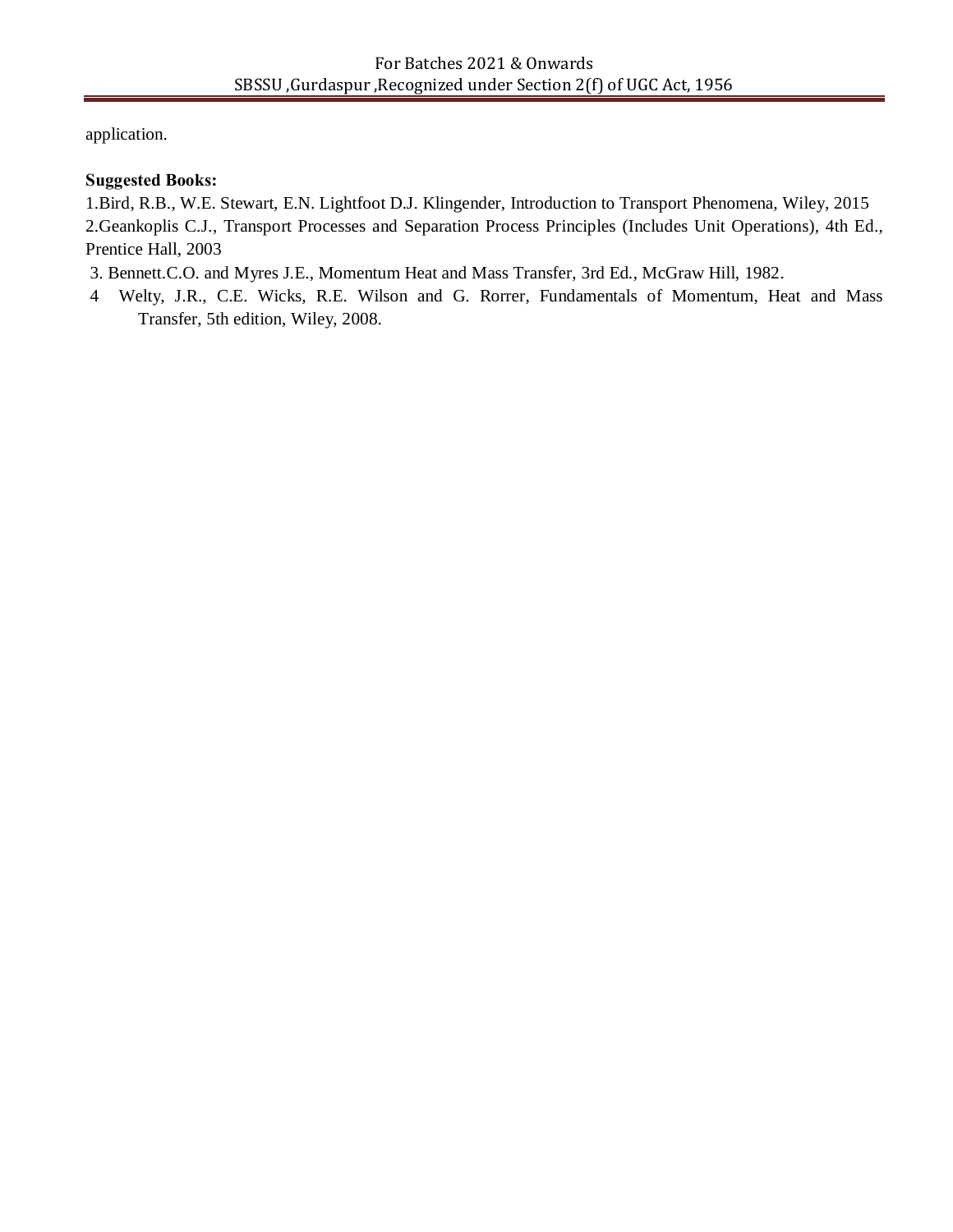#### **BTCH-21960 PETROCHEMICAL TECHNOLOGY**

**Internal Marks: 40 External Marks: 60 Total Marks: 100** 

**Objective:** The course aims at providing the knowledge of petrochemical industry to the students which includes the processes, products and their production in petrochemical industry. **1. Introduction :**

Petro chemicals; Definition, History, importance and growth potential of the field. (3L)

**2.Petrochemical Feed stocks :**Raw material for petrochemical industries. Production of olefin containing gasestheir purification and separation processes. (7L)

**3.Processes for petrochemical feed stocks:** Naphtha cracking, steam reforming, xylene isomerization, synthesis  $gas.$  (8L)

### **4.Manufacture of important petrochemicals and their uses, properties**:

Methanol, Ethylene oxide, Ethylene glycol, Isopropanol, Acrylic acid, Butadiene, Acetic acid, Poly-vinyl chloride, LDPE, HDPE, Phenol formaldehyde resin, urea formaldehyde resin, Propylene oxide, Nylon 6, Nylon 66, Polyethylene terephthalate, Styrene Butadiene Rubber, Fertilizers: ammonia, urea. Carbon Black, Synthetic Detergents. (15L)

Concepts of quality and environmental pollution control in petrochemical industries. (3L)

#### **Course Outcomes:**

**1.**The students will learn about the basics of petrochemical technology.

**2.** The students will learn various manufacturing process for widely used petrochemicals.

**3.**The students will learn about various types of petrochemical feed stocks.

**4.**The students will learn about uses of various petrochemicals products.

#### **Suggested Books :**

1. Rao B.K. B, Modern Petroleum Refinery Processes, 5th edition, Oxford & IBH Publishing Co. Pvt. Ltd., 2009

2. Rao B. K. B.,  $\delta A$  textbook on Petrochemicals 5thEdition, Khanna publisher, 2010.

3. Waddone, A.C., Chemicals from Petroleum, John Murry, 1988

4. Top Chev, A.V. Synthetic Materials from Petroleum, Pergammon Press, 1982

**L T P 3 0 0**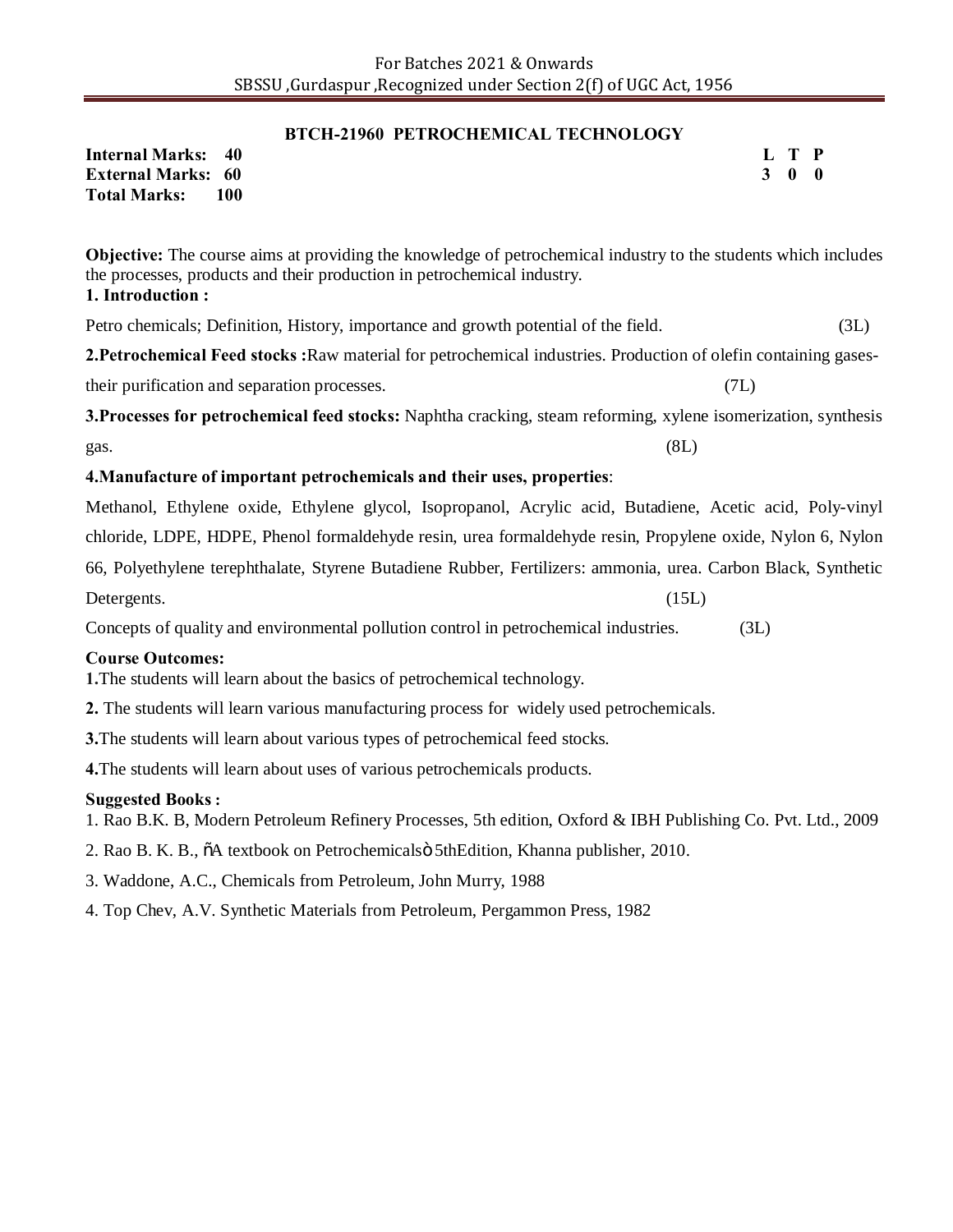### **BTCH-21961 PLANT UTILITIES**

| <b>Internal Marks:</b><br>40<br><b>External Marks: 60</b><br><b>Total Marks:</b><br><b>100</b>                     | 3 | T P<br>1 0 |  |
|--------------------------------------------------------------------------------------------------------------------|---|------------|--|
| <b>Objective:</b> The aim of this course is to familiarize the students with utility services required in chemical |   |            |  |
| process industries, their importance and fundamental principles                                                    |   |            |  |
| <b>1. Introduction:</b> Importance of Process utilities in Chemical Plant.                                         |   | (3L)       |  |
| <b>2.Steam:</b> Boilers- classification, various types, construction, boiler mountings & accessories, properties   |   |            |  |
| of steam tables, Mollier Diagram.                                                                                  |   | (5L)       |  |
| <b>3. Power Generation:</b> Internal Combustion Engines- classification, two-stroke, four stroke petrol $\&$       |   |            |  |
| diesel engine, valve timing diagram, carburetor, Combustion Phenomena.                                             |   | (7L)       |  |
| 4. Refrigeration: Air refrigeration cycles, vapour compression cycle, P-H diagram, liquefactions                   |   |            |  |
| processes.                                                                                                         |   | (5L)       |  |
| 5. Compressed Air and Vacuum:                                                                                      |   |            |  |
| Use of compressed air. Classification of compressors. Reciprocating compressors-mechanical details,                |   |            |  |
| single stage and two stage reciprocating compressor, inter cooler, minimum work input in multistage.               |   |            |  |
| Centrifugal compressor-velocity diagram for centrifugal compressors, dimensional parameters, slip                  |   |            |  |
| factor, impeller blade shapes, losses in axial flow compressors.                                                   |   | (10L)      |  |
| <b>6. Water:</b> Cooling water, cooling towers, raw water, DM water, soft water.                                   |   | $(3L)$ .   |  |
| <b>7. Waste Disposal:</b> Plant sewer system and waste disposal                                                    |   | (3L)       |  |

#### **Course Outcomes:**

At the end of this course, the students will be able to understand:

1.About various sources of plant utilities like steam, power, water etc .

2.The students will also learn functioning of different types of steam generators, compressors, blowers for handling air and inert gases.

3. Students will learn about various types of refrigeration cycles.

4.Students will learn about various uses of water in the plants.

# **Suggested Books:**

1. Yadav B, Thermodynamics & Heat Engines, Central Publishing House, Allahabad, 2000.

- 2. Vasandani, Treatise on Heat Engines, 4th edition, Metropolitan Book Co. Pvt Ltd, New Delhi, 2008
- 3. Lyle O, The efficient Use of Steam, Her Majesty's Stationary Office, London, 1974.
- 4.Baasal W D, Preliminary Chemical Engineering Plant Design, 2nd edition, New York, 1989.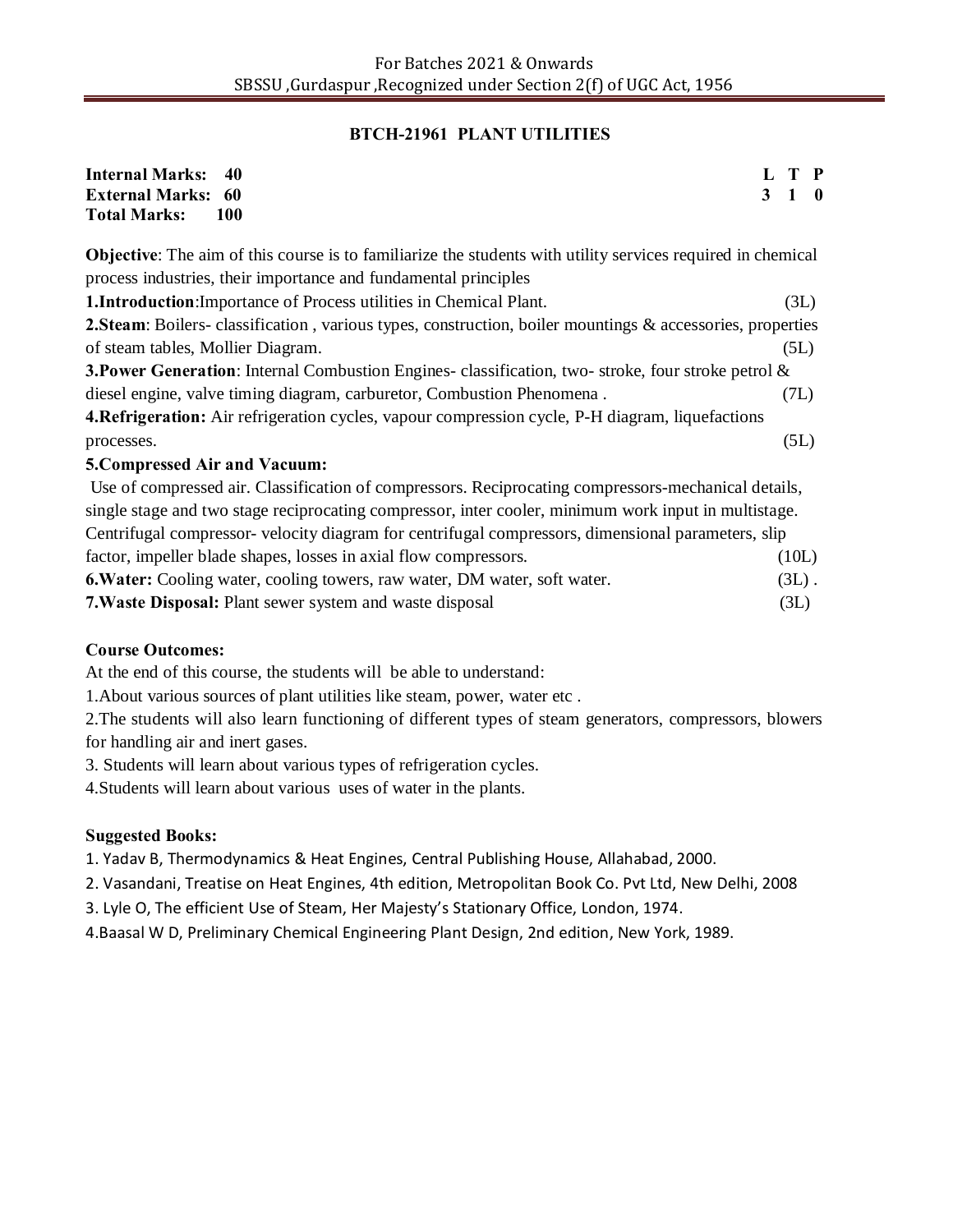#### **BTCH-21962 PETROLEUM REFINING ENGINEERING**

**Internal Marks: 40 External Marks: 60 Total Marks: 100**  **L T P 3 0 0**

**Course Objectives:** The course is aimed at providing the understanding of petroleum refining industry. It includes the characterization of crude and petroleum products and their usage and the various processes involved. Imparting concept of various refining process.

# **1.Introduction to petroleum industry**:

World petroleum resources, petroleum industry in India. Brief review of petroleum origin, its composition and classification. Exploration: Meaning, methods of exploration. Drilling: Concept of drilling, various drilling operations e.g. cable drilling, rotary drilling, directional drilling. Transportation of crudes and their products. (9L)

### **2.Crude pre-treatment and methods of evaluation/ Crude processing:** (12L)

Desalting and stabilization of crude. Process description of a typical simple distillation, fractional distillation, atmospheric distillation, vacuum distillation, crude oil distillation.Methods of evaluation: ASTM, TBP and EFV distillation. Properties and specifications of petroleum products such as LPG, gasoline, naphtha, kerosene, diesel oils, lubricating oils, waxes.

#### **3.Conversion Process**:

Cracking, Thermal cracking, visbreaking, coking, catalytic cracking, reforming, alkylation, polymerization, isomerization and hydro processing. (7L)

#### **4.Separation Processes**:

Sweetening: Doctor<sub>of</sub> sweetening process, copper chloride sweetening process, merox sweetening process. Solvent extraction: Edeleanu process. Solvent dewaxing: Chilling and pressing, Ketone dewaxing, Propane dewaxing, Urea dewaxing. Deasphalting: Propane deasphalting process. Safety and pollution considerations in refineries. (8L)

# **Course Outcomes: The students will learn about :**

- **1.** Introductory information about petroleum and refinery.
- **2.**The history of refinery development and composition of petroleum.

**3.**The refinery products, test methods and petroleum properties.

**4.**Recognize the characteristics of petroleum refinery process and the distillation processes.

# **Suggested Books:**

1. Petroleum Refinery Engineering 6 W.L. Nelson, Mc Graw Hill.

- 2. Modern Petroleum Refining Processes ó B.K. Rao. Oxford & IBM.
- 3. Petroleum Refining Technology ó Dr. Ram Prasad, Khanna Publishers.
- 4. Advanced Petroleum Refining: Dr. G. N. Sarkar, Khanna Publishers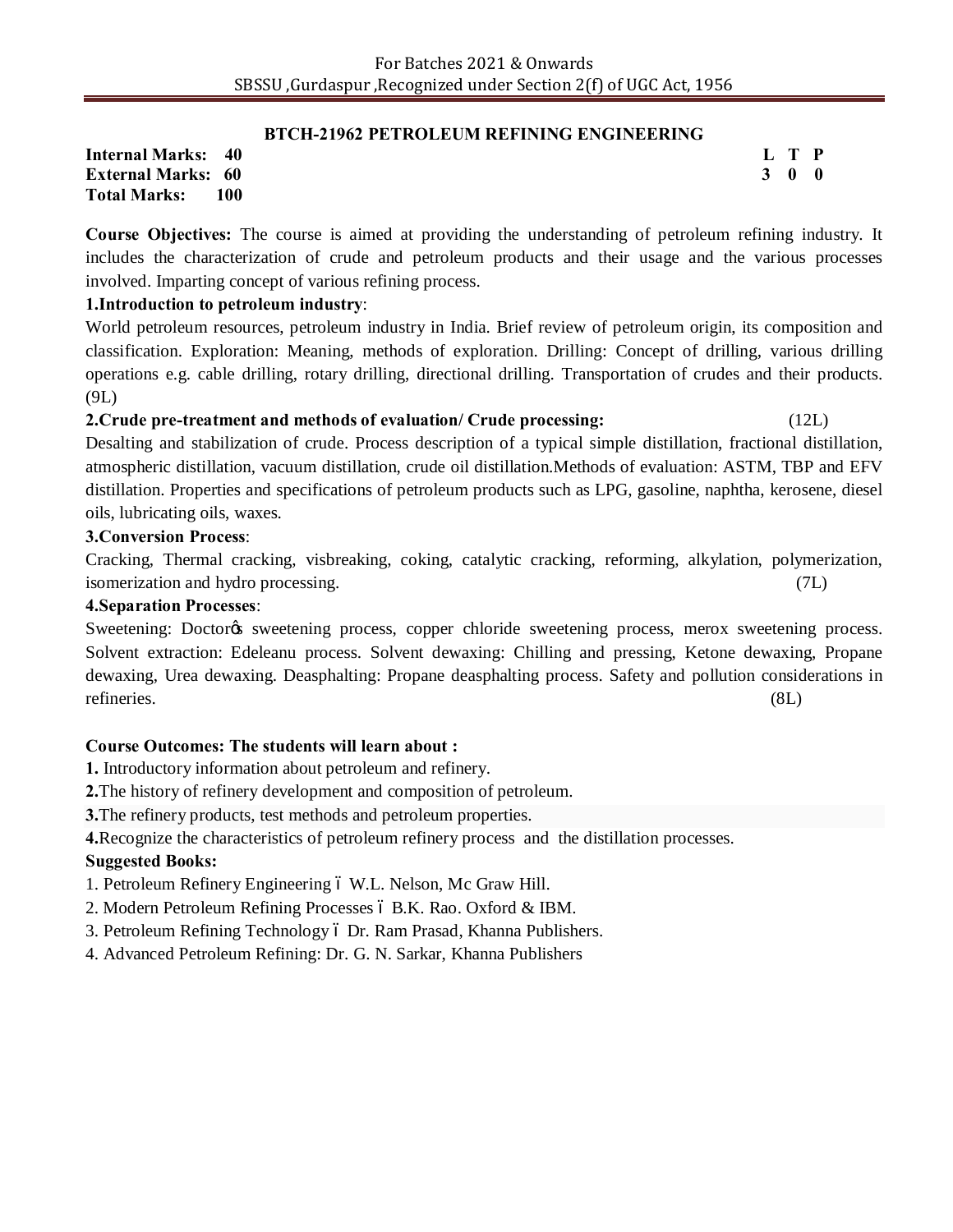# **BTCH-21963 OPTIMIZATION METHODS**

**Internal Marks: 40 External Marks: 60 Total Marks: 100**  **L T P 3 0 0**

**Course Objectives:** This course aims at training the students in the use of various optimization techniques for finding the best operating conditions or values for design variables such that some objective is justified. It includes the optimization of linear, non-linear, single variable and multivariable problems. After studying this course, a student is expected to understand operating conditions or values for design variables.

**1.Introduction:** Engineering application of optimization, Design variables, constraints, objective function, variable bounds, statement and formulation of an optimization problem, Examples of chemical engineering Optimization problems, Classification of optimization problems, different optimization algorithms. Optimal Point: Local optimal point, global optimal point and inflection point. **(**3L)

**2. Single variable optimization techniques:** Optimality criterion, Bracketing method (Bounding phase method). Region elimination methods (Internal halving, Fibonacci search method, Golden section method). Point estimation method (Successive quadratic estimation methods). Gradient-based methods (Newton-Raphson method, Bisection method, Secant, Cubic search method.) Root finding using optimization techniques.  $(10 L)$ 

**3. Multivariable optimization techniques:** Optimality criterion 6 Hessian Matrix and its use in optimization, Unidirectional search method. Direct search method (Evolutionary method, Hooke-Jeeves Pattern Search method, Powell's conjugate direction method) , Gradient-based methods (Steepest descent method, Newton's method, Marquardt's methods). (10L )

#### **4.Constrained optimization algorithms:**

Kuhn - Tucker conditions, Transformation method (penalty function method) , Direct search for constrained minimization (variable elimination method, complex search method. (10 L) (10 L)

**5. Linear programming:** Linear programming problems, Degeneracy, Simplex method of linear programming dual phase simplex method. (3L)

#### **Course Outcomes:**

At the end of the course, the students will be able to:

1. Apply the knowledge of optimization to formulate the problems of Chemical Engineering.

2. Analyze the optimization criterion for solving problems.

3. Apply different methods of optimization and to suggest a technique for specific problem.

4. Apply simplex method for linear optimization problems.

#### **Suggested Books:**

1. Deb K., Optimization for Engg. Design Algorithms and Examples, Prentice Hall of India, 2005.

2. Edgar T.I. & Himmelblau D.M., Lasdon L.S., Optimization of Chemical Processes, McGraw Hill, 2001.

3. Rao S.S., Engineering Optimization Theory and Practice, 4 th Ed., John Wiley and Sons, 2009.

4. Ray W.H., &Szekely J., Process Optimization with Applications to Metallurgy & Chemical Engg. Wiley Interscience, 1973.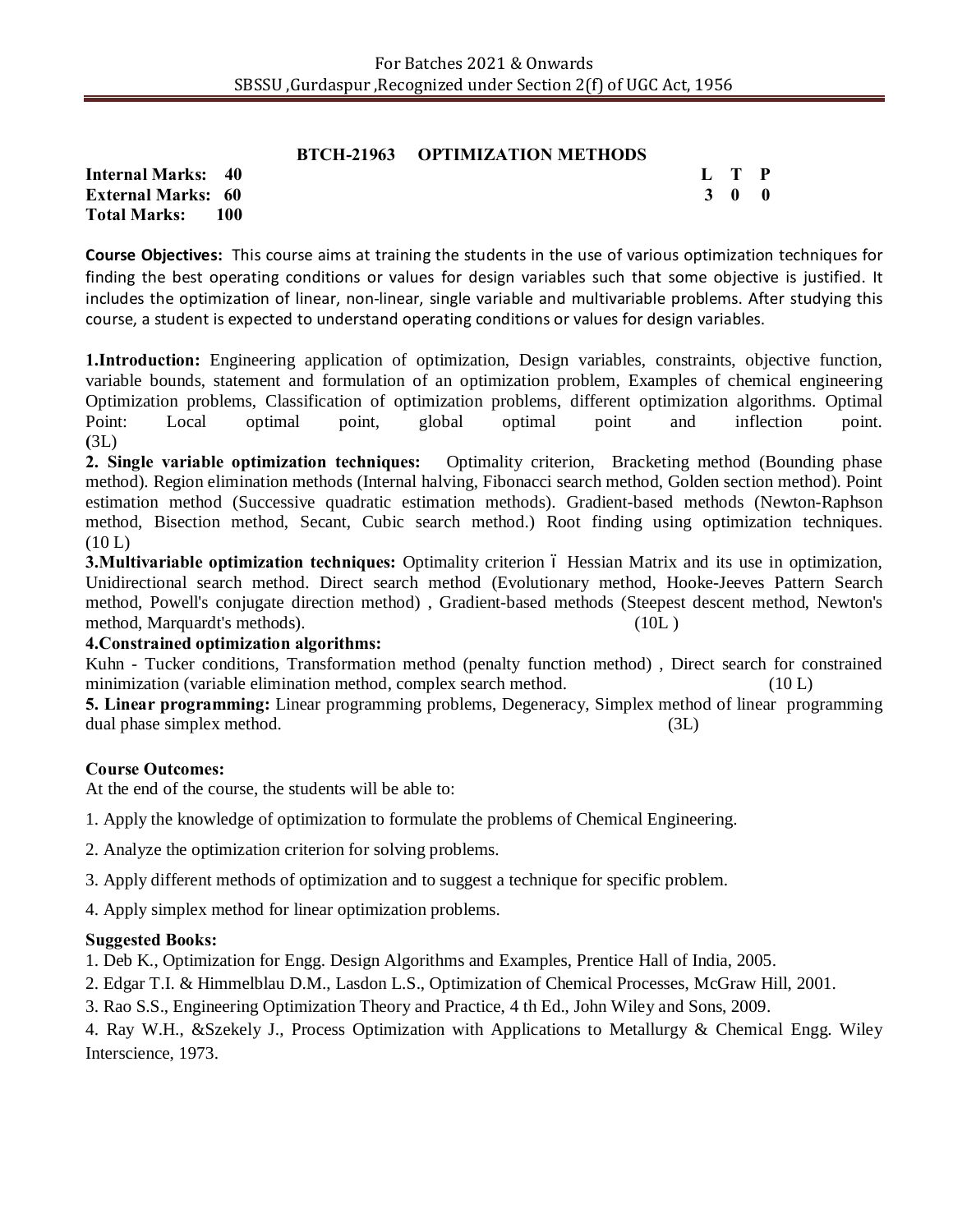**Department Open Electives**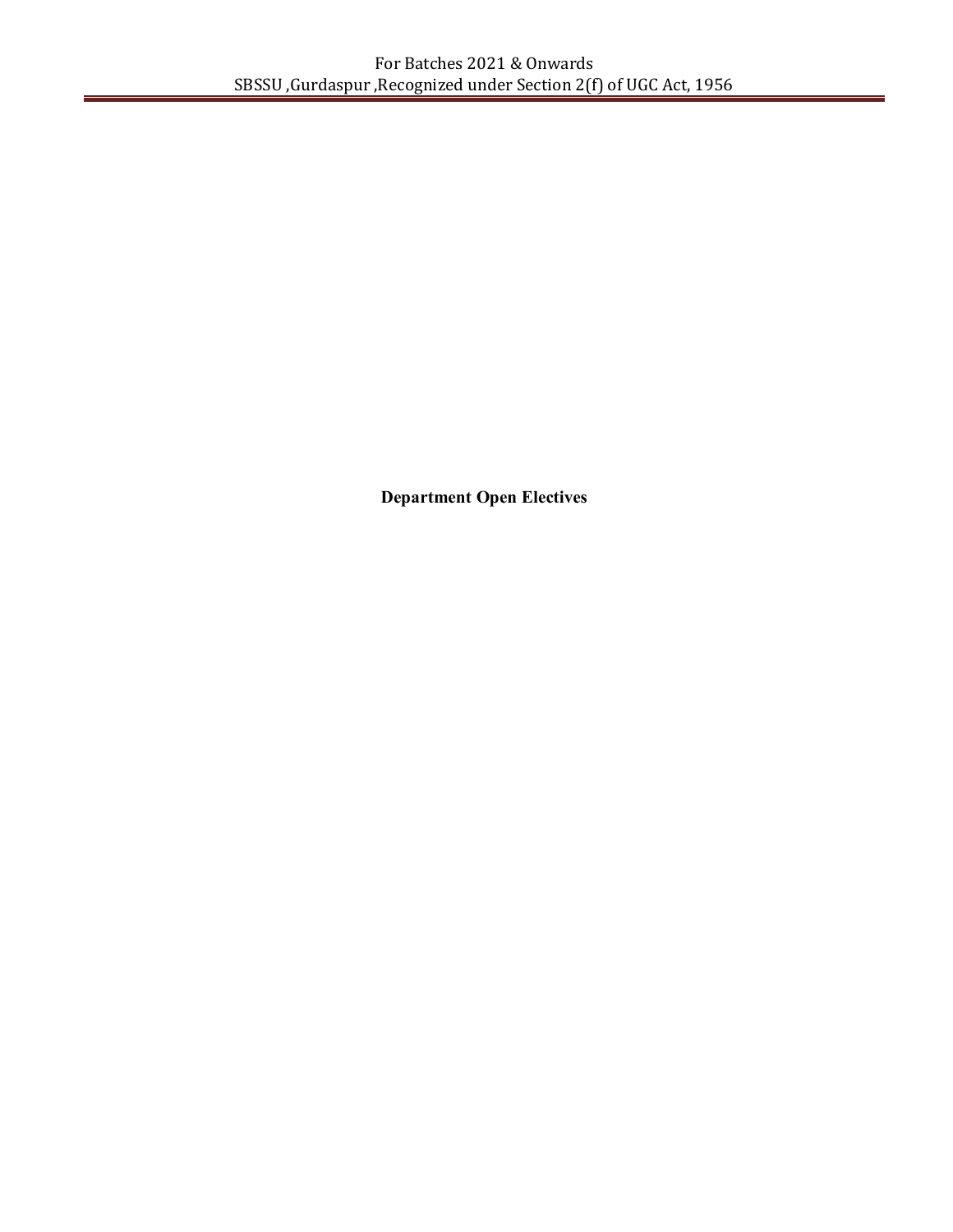|                                                                                                                                             |            | <b>BTCH-21970</b> Corrosion Engineering |      |                |                     |  |
|---------------------------------------------------------------------------------------------------------------------------------------------|------------|-----------------------------------------|------|----------------|---------------------|--|
| <b>Internal Marks:</b><br><b>External Marks:</b>                                                                                            | 40<br>60   |                                         |      | 3 <sup>1</sup> | L T P<br>$0\quad 0$ |  |
| <b>Total Marks:</b>                                                                                                                         | <b>100</b> |                                         |      |                |                     |  |
| <b>OBJECTIVE:</b>                                                                                                                           |            |                                         |      |                |                     |  |
| The course will provide an overview of corrosion effects, the various processes and applications where corrosion                            |            |                                         |      |                |                     |  |
| is dominant and mitigation strategies.                                                                                                      |            |                                         |      |                |                     |  |
| <b>1. Basic Concepts:</b>                                                                                                                   |            |                                         | (3)  |                |                     |  |
| Corrosion Engineering, Definition of corrosion, Corrosion Damage                                                                            |            |                                         |      |                |                     |  |
| <b>2. Corrosion Principles:</b>                                                                                                             |            |                                         | (4)  |                |                     |  |
| Corrosion rate expressions, Electrochemical Aspects, Polarization, Passivity, Environmental Effects                                         |            |                                         |      |                |                     |  |
| <b>3. Forms of Corrosion:</b><br>Galvanic corrosion: EMF and Galvanic series, Environmental Effects, Prevention and Beneficial applications |            |                                         | (12) |                |                     |  |
| Crevice Corrosion: Environmental effects, Mechanism and Prevention                                                                          |            |                                         |      |                |                     |  |
| Pitting: Pit Shape and Growth, Autocatalytic nature of Pitting, Solution composition, Evaluation and prevention                             |            |                                         |      |                |                     |  |
| Inter granular Corrosion: Austenitic Stainless steels, Weld Decay, Control for Austenitic Stainless Steels                                  |            |                                         |      |                |                     |  |
| Selective Leaching: Dezincification: Characteristics, Mechanism and Prevention                                                              |            |                                         |      |                |                     |  |
| Erosion Corrosion: Erosion Corrosion, Factors which effect Erosion Corrosion, Combating erosion Corrosion                                   |            |                                         |      |                |                     |  |
| Stress Corrosion: Crack morphology, Stress Effects, Environmental and Metallurgical factors, Classification of                              |            |                                         |      |                |                     |  |
| Mechanisms, Methods of Prevention                                                                                                           |            |                                         |      |                |                     |  |
| Hydrogen Damage: Characteristics, Environmental Factors and Prevention.                                                                     |            |                                         |      |                |                     |  |
| 4. Materials:                                                                                                                               |            |                                         | (6)  |                |                     |  |
| Properties of Metals and Alloys like Cast Iron, Carbon Steels and Irons, Aluminum, Lead, copper, Zinc, Tin and                              |            |                                         |      |                |                     |  |
| its Alloys, Thermoplastics like Nylon. Polyethylene and Polypropylene, Thermo setters like Polyesters,                                      |            |                                         |      |                |                     |  |
| Phenolics and Urea                                                                                                                          |            |                                         |      |                |                     |  |
| <b>5. Corrosion Prevention:</b>                                                                                                             |            |                                         | (4)  |                |                     |  |
| Materials Selection, Alteration of Environment, Cathodic and Anodic Prevention, Coatings                                                    |            |                                         |      |                |                     |  |
| 6. Passivity:<br>Basic concepts of passivity; Properties of passive films                                                                   |            |                                         | (2)  |                |                     |  |
| <b>7. High Temperatures Corrosion:</b>                                                                                                      |            |                                         | (5)  |                |                     |  |
| Mechanisms and Kinetics: Pitting-Bedworth Ratio, Electrochemical and Morphological Aspects of Oxidation.                                    |            |                                         |      |                |                     |  |
| Oxidation Kinetics, Effect of Alloying, High Temp Materials, Corrosion in acidic and alkaline process streams.                              |            |                                         |      |                |                     |  |
| <b>Course Outcomes:</b>                                                                                                                     |            |                                         |      |                |                     |  |
| At the end of the course, the students will be able to:                                                                                     |            |                                         |      |                |                     |  |
| 1. Understand the electrochemical and metallurgical behavior of corroding systems.                                                          |            |                                         |      |                |                     |  |
| 2. Apply the electrochemical and metallurgical aspects of combating different forms of corrosion.                                           |            |                                         |      |                |                     |  |
| 3. Select or choose the testing procedures for corroding systems.                                                                           |            |                                         |      |                |                     |  |
| 4. Evaluate the polarization behavior of corroding systems.                                                                                 |            |                                         |      |                |                     |  |

# **Suggested Books :**

1.Fontana, Mars.G.,  $\tilde{o}$ Corrosion Engineeringö, McGraw-Hill. 2.Jones, D.A.,  $\tilde{o}$ Principal and Protection of

Corrosion", Prentice-Hall 3.Unling, H.H., Corrosion Control, John Wiley & Sons, 1971

4.Rajagopalan , K S. Corrosion and its prevention, Chemical Engineering Education Development Centre, IIT

Madras, 1975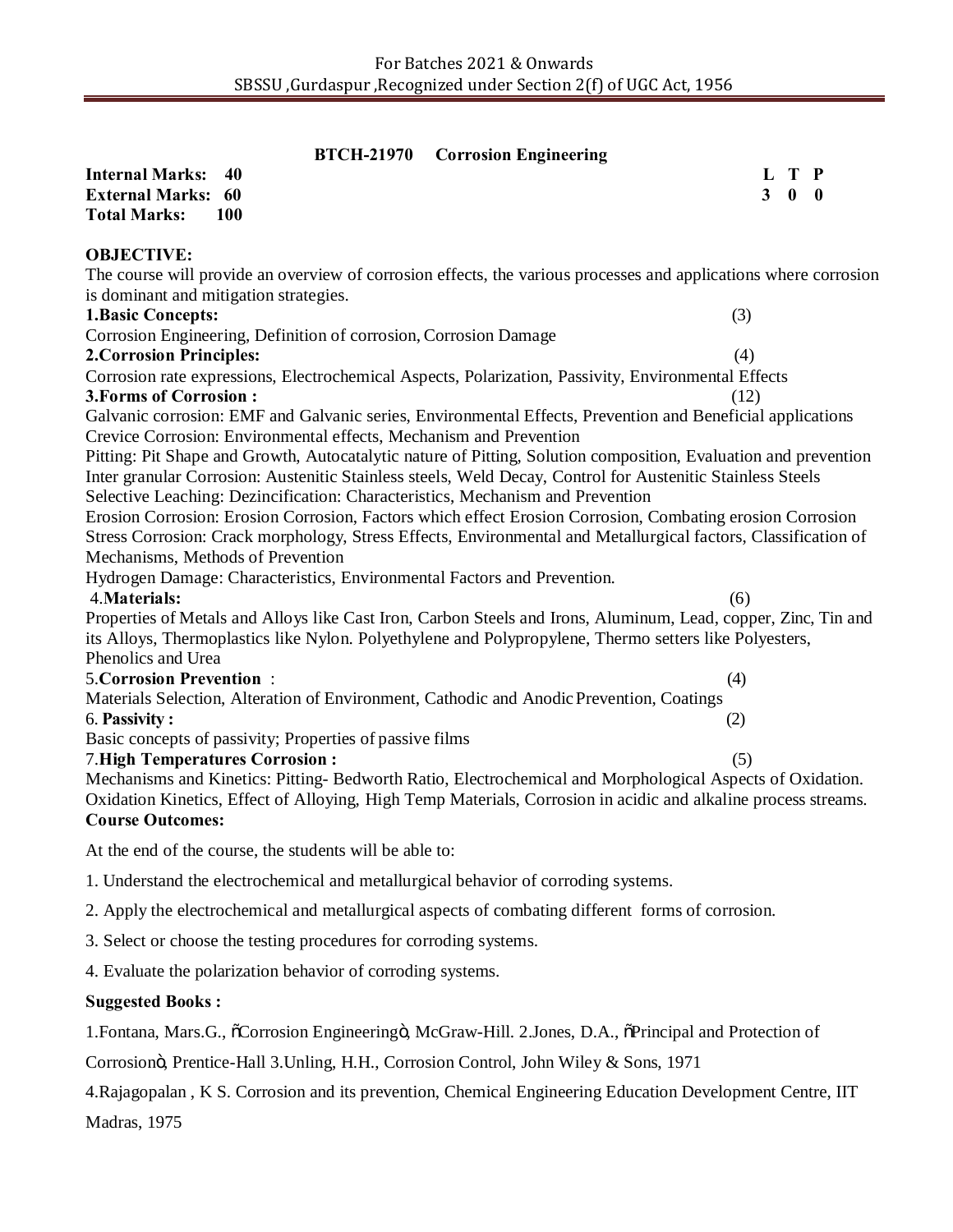#### **BTCH -21971 NEW & RENEWABLE ENERGY SOURCES**

**Internal Marks: 40 External Marks: 60 Total Marks: 100**  **L T P 3 0 0**

**COURSE OBJECTIVES :** The objective of this course is to acquaint the students with the renewable energy sources available to supplement and augment the energy requirements.

#### **1. Introduction:**

Global and Indian scenario, sources, Energy conservation, types of NCES with applications. (4L)

#### **2. Solar Energy**:

Role and development of new renewable energy sources, instruments for measuring solar radiations, solar radiation data, Flat plat and concentrating collectors, classification of concentrating collectors, advanced collectors, different methods of solar energy storage, solar ponds solar applications: Solar heating/cooling technique, solar distillation and drying, photo voltaic energy conversion. (8L) (8L)

#### **3.Geothermal & Wind Energy:**

Resources, types of wells, methods of harnessing the energy, Wind Energy: Sources and potentials, horizontal and vertical axis, wind mills, wind regime analysis and evaluation of wind mills. (8L)

#### **4. Biomass & Biofuels** :

Recycling of agricultural waste, anaerobic/ aerobic digestion and types of biogas digesters; gas yield, and combustion characteristics of bio gas, design of biogas system for heating, lighting and running IC engines, Introduction to Biofuels such as biodiesel, ethanol, bio-butanol etc., their production and present status. (10L)

#### **5. Ocean & Tidal Energy**:

OTEC, settling of OTEC plants, thermodynamic cycles, Tidal Energy: Potential and conversion technique, mini hydel power plants and their economics. (6L)

**COURSE OUTCOMES** :The students will be able to :

1.Understand the need of energy conversion and the various methods of energy storage.

2. Able to explain the field applications of Renewable energy sources.

3. Able to identify Winds energy as alternate form of energy and to know how it can be tapped.

4. Illustrate the concepts of Direct Energy Conversion systems & their applications.

#### **Suggested Books:**

1. Rai G D, Non-Conventional Energy Sources, 4th edition, Khanna Publishers, 2009 .

2. Kumar Ramesh, Udayakumar K., Anandakrishnan M., Renewable Energy Technologies: Ocean Thermal Energy Conversion and Sustainable Energy Options, Narosa Publication, 1997

3. Desai Ashok V, Jhirad D., Munasinghe M., Non-Conventional Energy, New Age International, 1990

4. Sukhatme S. P., Solar Energy: Principles of Thermal Collection and Storage, 3rd Edition, Tata McGraw-Hill Education, 2008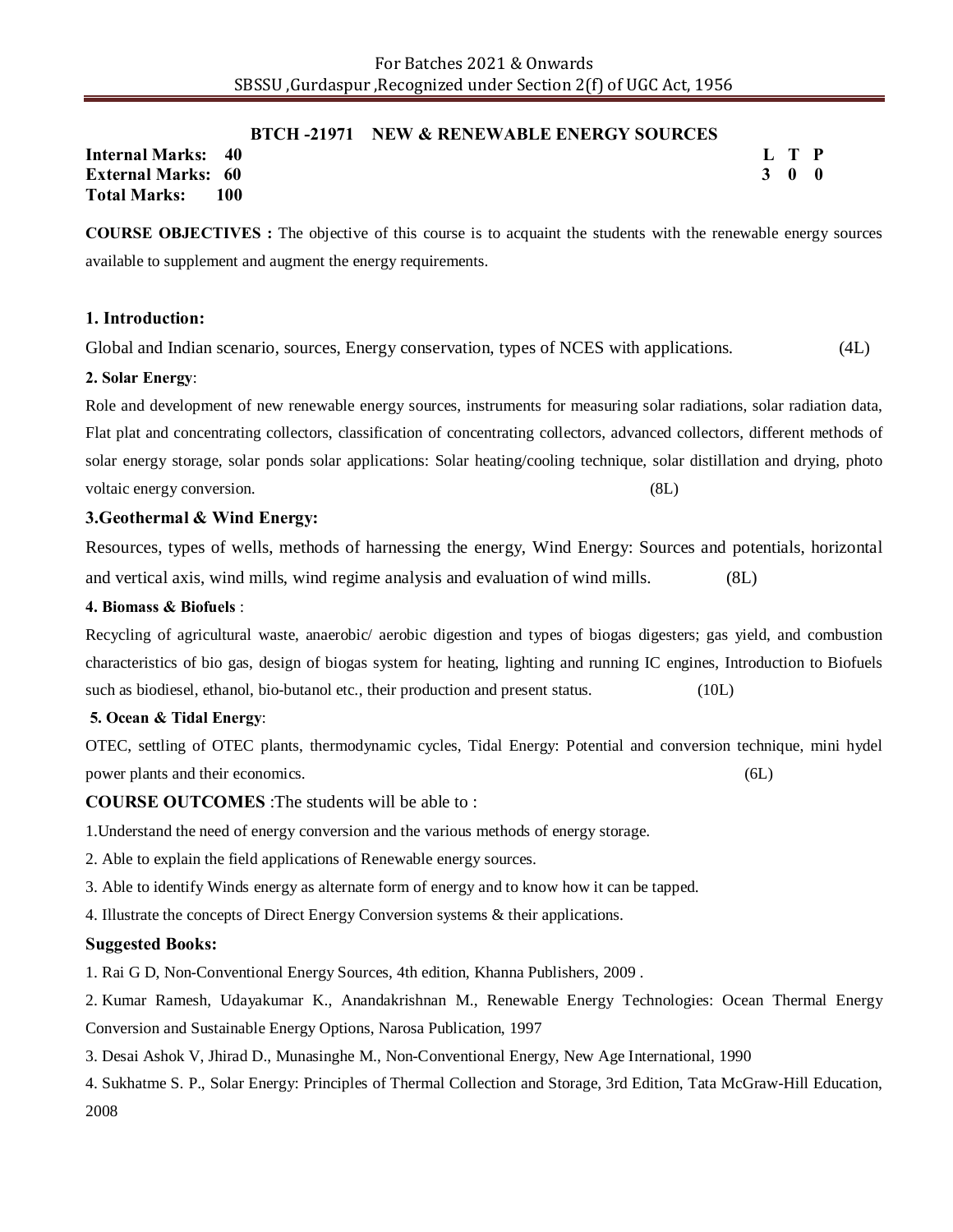### **BTCH-21972 ENVIRONMENT IMPACT ASSESSMENT**

**Total Marks: 100 Course Objective :**

**Internal Marks: 40 L T P L T P External Marks: 60 3 0 0** 3 0 0 3 0 0 3 0 0 3 0 0 3 0 0 3 0 0 3 0 0 3 0 0 3 0 0 3 0 4  $\sigma$ 

The objective of this course to provide knowledge to students to identify, predict and evaluate the economic, environmental and social impact of development activities. Also objective is to provide information on the environmental consequences for decision making and to promote environmentally sound and sustainable development through the identification of appropriate alternatives and mitigation measures.

# **1.Introduction :**

Historical perspective and evolution of guidelines, developmental and economic activities and their impact on environmental quality, objectives and scope of EIA, EIA process flow chart. (5L)

**2.Environmental Impact Policy :**EIA notification, environmental clearance process, screening, scoping, public consultation and appraisal. Environmental Components: air, water, land, vegetation, wild life, socio-economic, social development and aesthetics, noise. (9L)

**3.Environmental Domain and Its Divisions:** Parametric analysis, environmental indices and indicators, operational framework, rapid and comprehensive EIA . (6L)

**4.Impact Assessment Methodologies:** Tools and methods to identify, predict, and evaluate different types of impacts, models and expert systems and professional judgments. (8L)

**5.Environmetal Management Plan:** Principles, elements of approach and measures used for mitigating the impacts, anticipated environmental impacts and mitigation measures. EIA Case Studies of Process Industries. (8L)

# **Course Outcomes:**

# **At the end of the course the students will be able to :**

1.Learn on prediction and assessment of environmental impacts due to developmental activities.

2.Understand the concepts on various environmental impact assessment methodologies.

3.Familiar with regulations pertinent to environmental problems

4.Describe general environmental impact problems, meteorological definitions.

# **RECOMMENDED BOOKS**:

1. Sadler, B. and McCabe, M., Environmental Impact Assessment: Resource Manual, UNEP (2002).

2. Canter, R.L., Environmental Impact Assessment, Tata McGraw-Hill (1981).

3. A K Srivastava, Environment impact Assessment, APH Publishing, 2014.

4.John Glasson, Riki Therivel & S Andrew Chadwick õIntroduction to EIAö University College London Press Limited, 2011

5. Larry W Canter,  $\delta$ Environmental Impact Assessmentö, McGraw Hill Inc., New York, 1995.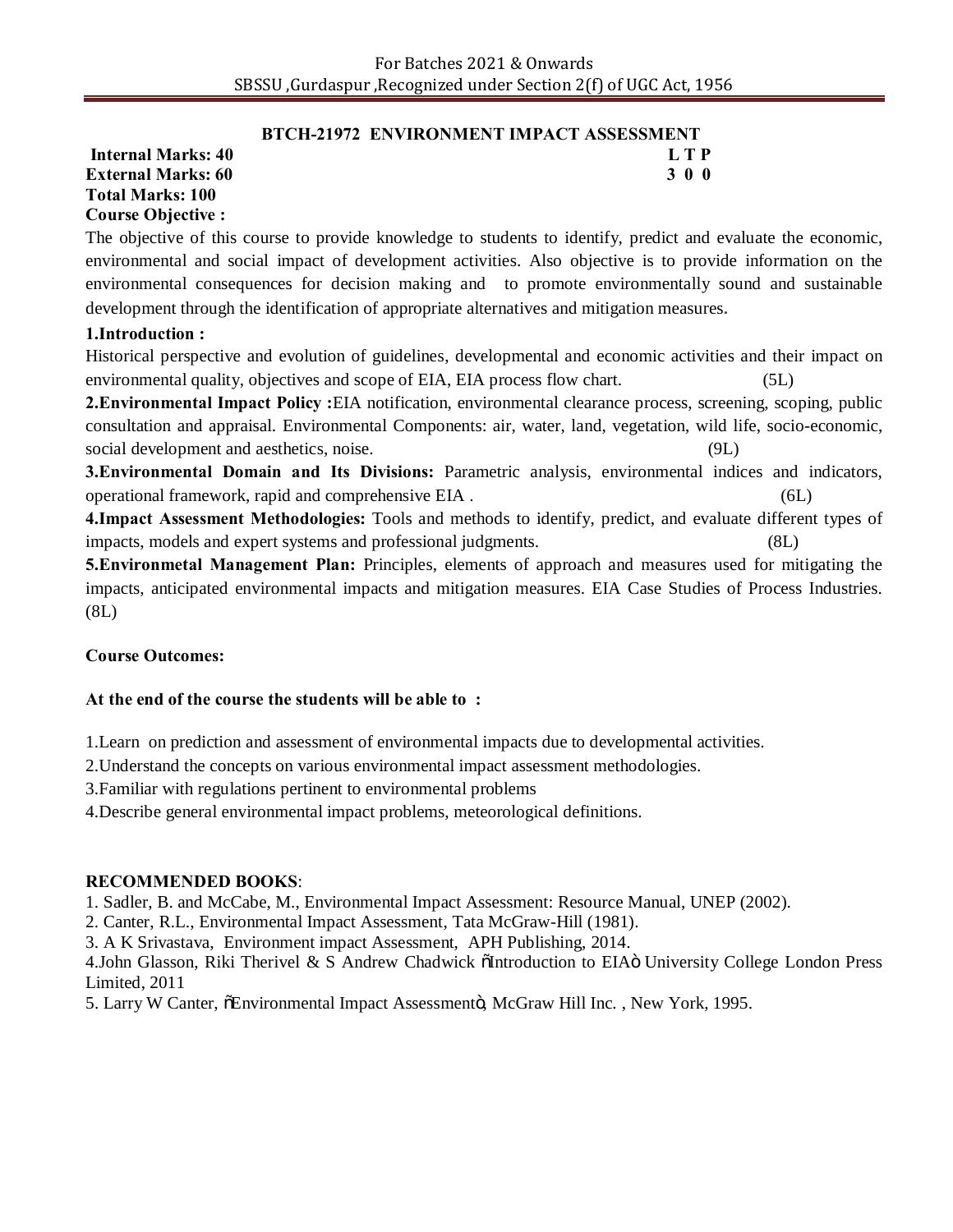| <b>BTCH-21973</b><br><b>Hydrocarbon Engineering</b>                                                                                                                                                                         |            |
|-----------------------------------------------------------------------------------------------------------------------------------------------------------------------------------------------------------------------------|------------|
| <b>Internal Marks: 40</b>                                                                                                                                                                                                   | <b>LTP</b> |
| <b>External Marks: 60</b>                                                                                                                                                                                                   | 300        |
| <b>Total Marks: 100</b>                                                                                                                                                                                                     |            |
| <b>Course Objective:</b>                                                                                                                                                                                                    |            |
| ETo understand the properties and the significance of petroleum fractions.                                                                                                                                                  |            |
| ETo understand the various petroleum refinery processes                                                                                                                                                                     |            |
| ETo understand various parameters for measuring the quality of petroleum products.                                                                                                                                          |            |
| <b>Course Contents:</b>                                                                                                                                                                                                     |            |
| <b>1. Scope and Purpose of Refining</b>                                                                                                                                                                                     |            |
| Global and Indian refining scenario, Petroleum refining industry in India practice and prospects, Separation and                                                                                                            |            |
| Conversion processes etc.                                                                                                                                                                                                   | (3L)       |
| <b>2. Refinery Distillation Processes</b>                                                                                                                                                                                   |            |
| Desalting, Process description of typical crude distillation, Fractional distillation, Vacuum distillation, Flooding,                                                                                                       |            |
| Weeping, Entrainment, Setting of cut point, Crude assay analysis, ASTM, TBP EFV Distillation etc.                                                                                                                           |            |
| (8L)                                                                                                                                                                                                                        |            |
| 3. Fuel Refining and Lube Refining                                                                                                                                                                                          |            |
| Cracking, Coking, Reforming, Alkylation, Isomerisation, Polymerization, and Sweetening etc. Solvent                                                                                                                         |            |
| extraction, De-waxing, Propane deasphalting etc.                                                                                                                                                                            | (6L)       |
| 4. Hydro processing                                                                                                                                                                                                         |            |
| Hydro cracking, Hydro treating, Hydro desulphurization                                                                                                                                                                      | (3L)       |
| <b>5.0il and Gas separators</b>                                                                                                                                                                                             |            |
| Principal of separation, Types of separators, their description. Various control and vessel internals, Oil and gas                                                                                                          |            |
| gravitational separator, Vertical two and three phase separator, Horizontal three phase separator etc.                                                                                                                      |            |
| <b>6.Quality Monitoring of Petroleum Products</b>                                                                                                                                                                           | (16L)      |
| API gravity, Flash point, Fire point, Smoke point, Aniline point, Carbon residue, Kinetic viscosity, Pour point,                                                                                                            |            |
| freezing point, octane number, Cetane number, Viscosity index, Diesel index Calorific value, Characterization                                                                                                               |            |
| factor, Cloud Point, Vapour lock index, Carbon hydrogen ratio, Calculated ignition index, Calculated carbon<br>aromaticity index, U.O.P Characterization factor, Conrad son carbon residue, Water and sediment content etc. |            |
| Storage and Transportation of Petroleum and their Products                                                                                                                                                                  |            |
|                                                                                                                                                                                                                             |            |
| <b>COURSE OUTCOMES:</b> At the end of the course the students will be able to:                                                                                                                                              |            |
| 1. Under the concepts and importance Distillation process in refinery.                                                                                                                                                      |            |
| 2. Understand various refining and cracking processes.                                                                                                                                                                      |            |
| 3. Understand various downstream activities performed in oil and gas industry.                                                                                                                                              |            |

4.Learn about parameters to measure the quality of petroleum products.

#### **Suggested Books**

1. Nelson W. L.,  $\delta$ Petroleum Refinery Engineeringö, Mc Graw Hill Book Co., (1985).

2. Watkins R. N., õPetroleum Refinery Distillationö, Gulf Publishing Co.

3.Gary J. H., Handwork G. E.,  $\tilde{o}$ Petroleum Refining Technology and Economicsö, Marcel Dekker, Inc., (2001).

4. Jones D. S. J., õElements of Petroleum processingö, John Wiley & Sons, (1995).

5. Waquier J. P.,  $\delta$ Petroleum Refiningö Vol. I &II, Technip, (1995)

Rao, B.K., Modern Petroleum Refining Processes, 5th Edition, Oxford & IBH Publishing Co., 2009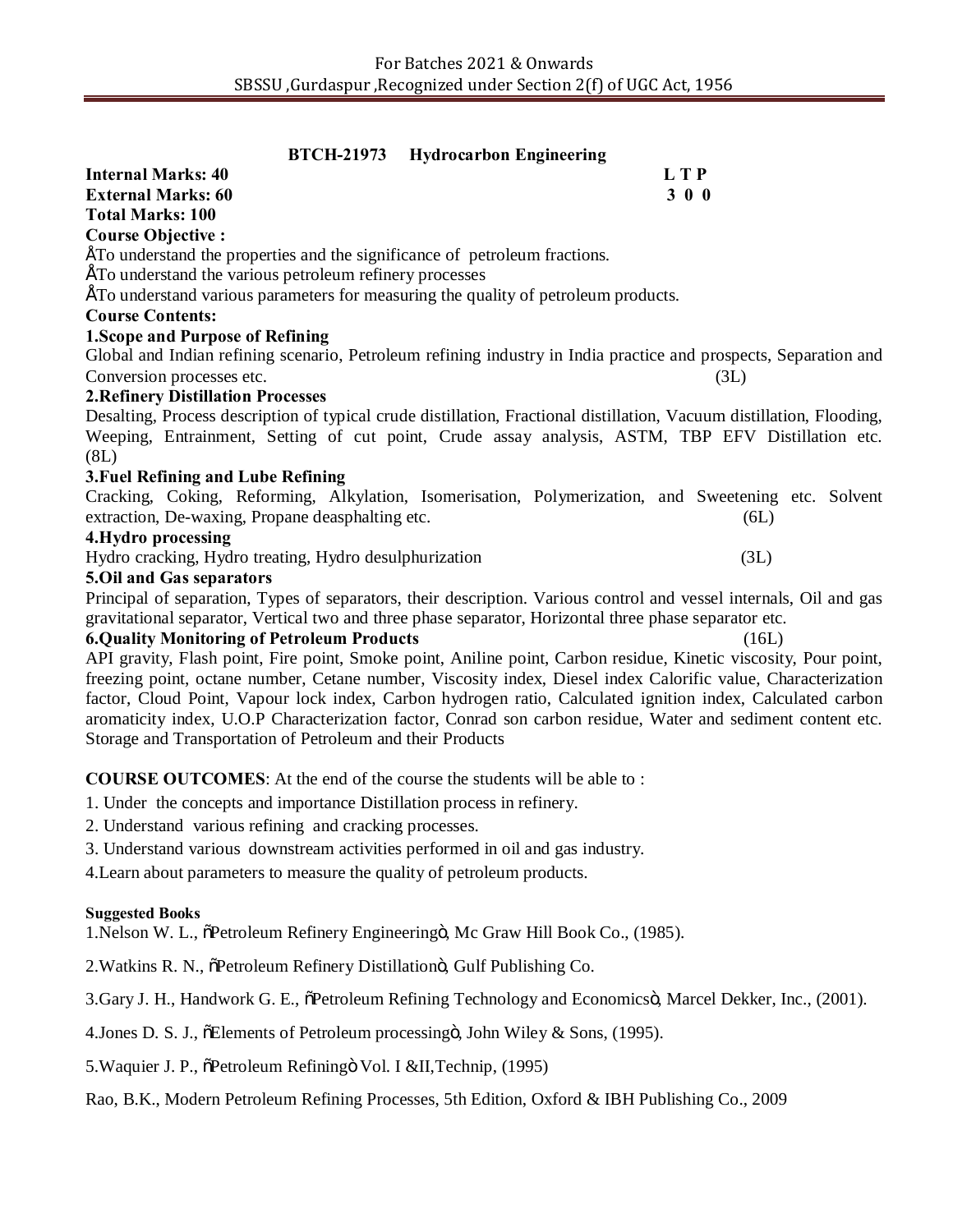# **BTCH-21974 Biochemical Engineering**

| <b>Internal Marks: 40</b> | L T P |  |
|---------------------------|-------|--|
| <b>External Marks: 60</b> | 3 0 0 |  |
| Total Marks: 100          |       |  |

**Course objective:** This course is aimed at giving the students an insight into biochemical processes, their importance and fundamentals in these processes like biochemistry, kinetics and transport.

# **Course Contents:**

**1. Biochemistry** :

Structure and function of carbohydrates, lipids, amino acids and peptides, nucleic acid and nucleotides, proteins, enzymes. (5L)

### **2. Classification of microorganisms:**

Morphological structural and biochemical characteristics of prokaryotes and eukaryotes. Microbial nutrients and growth media. Microbial reproduction and growth. (6L)

### **3. Kinetics & Sterilization:**

Kinetics of microbial growth, Enzyme kinetics including enzyme inhibition Nutrient transport across cell membrane Sterilization of air and media. (10 L) (10 L)

**4.Mass transfer and microbial respiration:** Mass transfer resistance, physical and enzymatic considerations, critical value of dissolved oxygen concentration, respiration of mycelial pellet. (7L)

**5. Aeration & Agitation:** Bubble aeration and mechanical agitation Single bubbles, series of bubbles, power number versus Reynolds number, decrease of power requirement in aeration. Cardinal rules for Fermentor design, materials of construction. (8L)

# **Course Outcomes:**

Student will be able to :

1. Understand the basic fundamental principles and concept for biological and bio processing .

2.Understand classification of microorganism and its growth .

3.Understand the kinetic of microorganism.

4. Fermentor design aspects.

# **Suggested Books:**

- 1. Pelzer M.J., Chan E.C.S. and Kerig N.R., Microbiology, 3 rd edition, McGraw Hill Book Co., 1993
- 2. Stryer L, Freeman W.H., Biochemistry, 5th edition, W.H.Freeman and co, 2002
- 3. Bailey J.E. & Ollis, D.F., Biochemical Engineering Fundamentals, 2nd edition, McGraw Hill, 1986.
- 4. Shuler M.L., Kargi F., Bioprocess Engineering: Basic Concepts, 2nd Ed., Prentice Hall, 200
- 5. Shuichi Aiba, Biochemical Engineering, 2 nd edition, Academic Press Inc. New York, 1973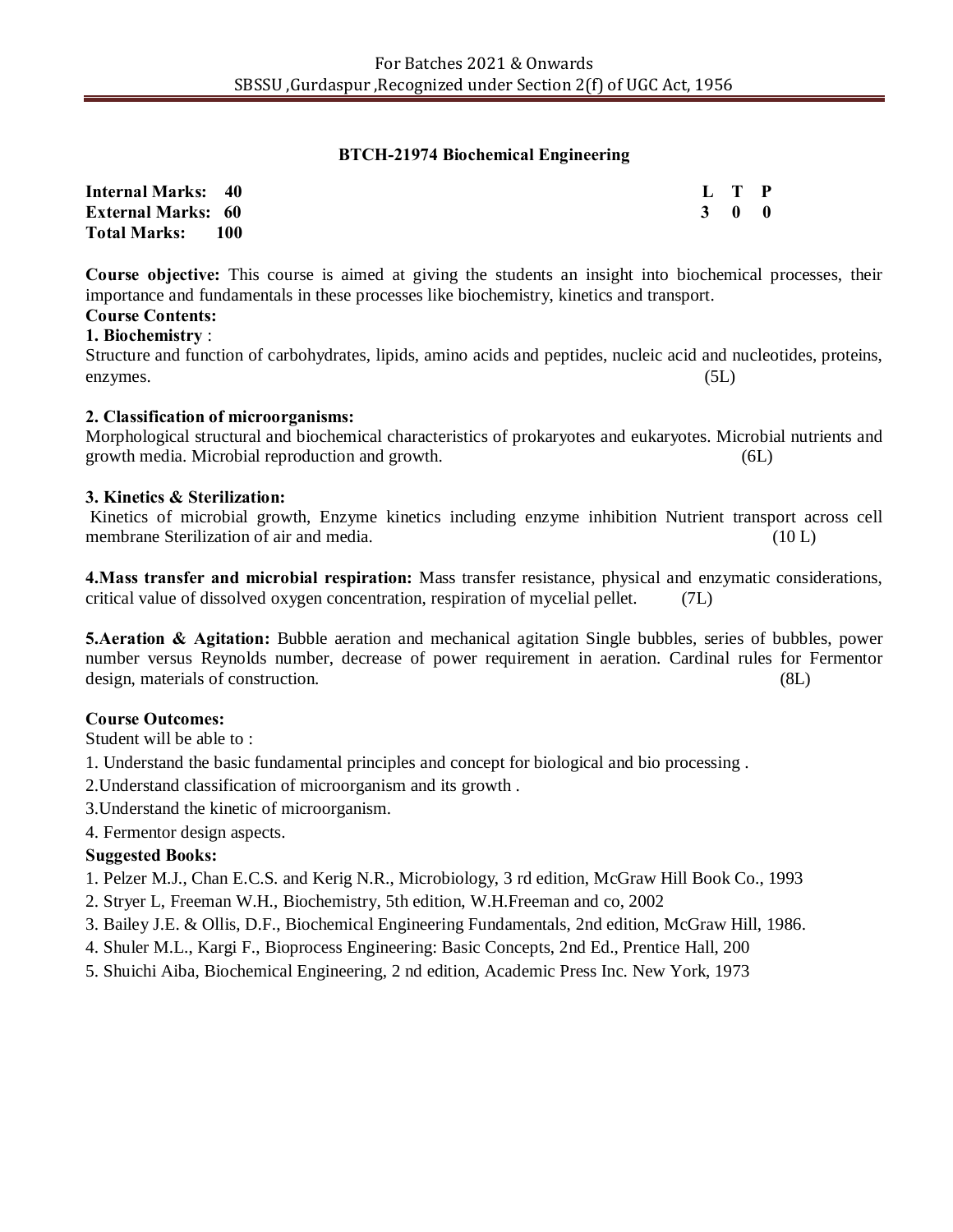# **BTCH-21975 Polymer Reactor Design**

|                                                                                                                 | L T P |
|-----------------------------------------------------------------------------------------------------------------|-------|
| <b>Internal Marks:</b><br>40                                                                                    | 300   |
| <b>External Marks: 60</b>                                                                                       |       |
| <b>Total Marks: 100</b>                                                                                         |       |
| <b>Course Objectives:</b>                                                                                       |       |
| Students will learn about various Polymerization techniques, different types of reactors for polymerization     |       |
| reactions. The students will learn about reactors design steps and various factors for design.                  |       |
| <b>Contents:</b>                                                                                                |       |
| 1. Introduction to Polymer :                                                                                    | (3L)  |
| A brief introduction to various type of polymers, polymerization methods and their importance                   |       |
| 2. Polymer Reactor:                                                                                             | (3L)  |
| Definition, types application-fields.                                                                           |       |
| <b>3. Polymer Reactor Design:</b>                                                                               | (5L)  |
| Meaning, general design procedure.                                                                              |       |
| 4. Reaction 4. Engineering of step growth polymerization:                                                       | (7L)  |
| Introduction, analysis of semi-batch reactors, MWD of ARB polymerization in homogeneous continuous flow         |       |
| stirred-tank reactors (HCSTRs) advanced stage of polymerization, similarity solution of step growth             |       |
| polymerization in films with finite mass transfer.                                                              |       |
| 5. Reaction engineering of chain growth polymerization;                                                         | (6L)  |
| Introduction, design of tubular Reactors, copolymerization, solution of equations describing isothermal radical |       |
| polymerization.                                                                                                 |       |
| 6. Emulsion polymerization:                                                                                     | (6L)  |
| Introduction emulsion polymerization in homogeneous continuous flow stride tank reactors (HCSTRSs).             |       |
| 7. Detailed Design of ideal batch reactor for the prodution of Phenol-formaldehyde (novolac) starting from      |       |
| phenol & formaldehyde as raw materials.                                                                         | (6L)  |
| <b>Course Outcomes:</b>                                                                                         |       |
| Students will be able:                                                                                          |       |
| 1. Understand different types of polymerization reactions.                                                      |       |
| 2. Understand the role of reactors in polymerization reactions.                                                 |       |
| 3. Understand how to design reactors for various polymerization reactions.                                      |       |
| 4. Understand effect of parameters in polymerization reactions.                                                 |       |
| <b>Suggested Books:</b>                                                                                         |       |
| 1. õFundamentals of Polymersö Anil Kumar and Rajesh K. Gupta McGraw Hill, 1998.                                 |       |

2. õFundamentals of Polymer Science and Engineeringö, Anil Kumar and K. Gupta listed Tata McGraw HillNew Delhi, 1978.

3. õElements of Chemical Reaction Enggö, H. Scott, Fogler (PHI)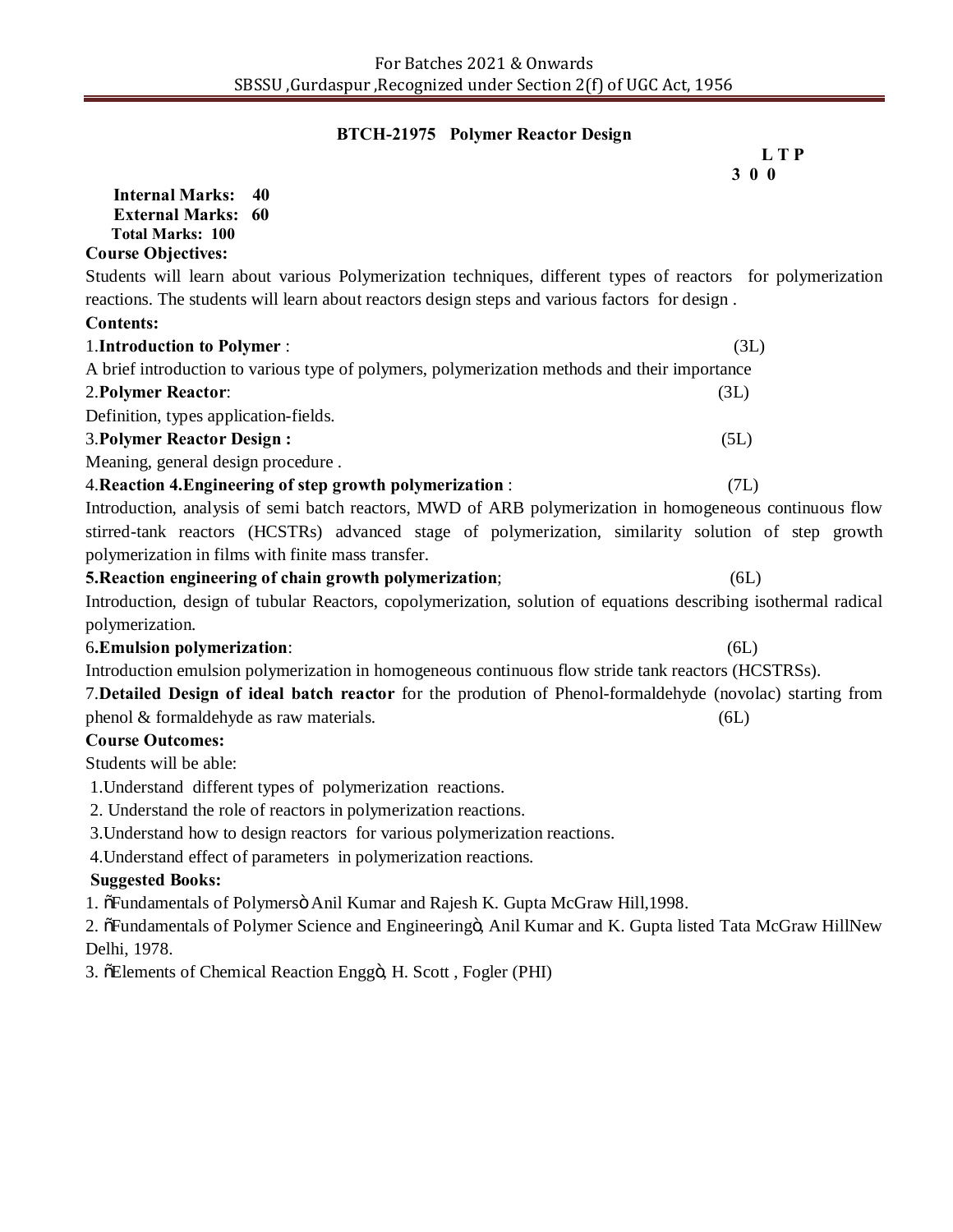# **BTCH-21976 PLANT UTILITIES**

| <b>External Marks: 60</b>                                                                                           | <b>LTP</b> |  |
|---------------------------------------------------------------------------------------------------------------------|------------|--|
| <b>Internal Marks: 40</b>                                                                                           | 300        |  |
| <b>Total Marks: 100</b>                                                                                             |            |  |
| Objective: The aim of this course is to familiarize the students with utility services required in chemical process |            |  |
| industries, their importance and fundamental principles                                                             |            |  |
| <b>Course Content:</b>                                                                                              |            |  |
| 1.Introduction:                                                                                                     |            |  |
| Importance of Process utilities in Chemical Plant.                                                                  | (3L)       |  |
| 2. Steam: Boilers- classification, various types, construction, boiler mountings & accessories, properties of       |            |  |
| steam tables, Mollier Diagram.                                                                                      | (5L)       |  |
| 3. Power Generation: Internal Combustion Engines- classification, two- stroke, four stroke petrol & diesel          |            |  |
| engine, valve timing diagram, carburetor, Combustion Phenomena.                                                     | (7L)       |  |
| 4. Refrigeration:                                                                                                   |            |  |
| Air refrigeration cycles, vapour compression cycle, P-H diagram, liquefactions processes.                           | (5L)       |  |
| 5. Compressed Air and Vacuum:                                                                                       |            |  |
| Use of compressed air. Classification of compressors. Reciprocating compressors-mechanical details, single          |            |  |
| stage and two stage reciprocating compressor, inter cooler, minimum work input in multistage. Centrifugal           |            |  |
| compressor- velocity diagram for centrifugal compressors, dimensional parameters, slip factor, impeller blade       |            |  |
| shapes, losses in axial flow compressors.                                                                           | (10L)      |  |
| 6. Water: Cooling water, cooling towers, raw water, DM water, soft water.                                           | (3L)       |  |
| 7. Waste Disposal: Plant sewer system and waste disposal.                                                           | (3L)       |  |
| <b>Course Outcomes:</b>                                                                                             |            |  |
| At the end of this course, the students will be able to understand:                                                 |            |  |
| 1. About various sources of plant utilities like steam, power, water etc.                                           |            |  |
| 2. The students will also learn functioning of different types of steam generators, compressors, blowers for        |            |  |
| handling air and inert gases.                                                                                       |            |  |
| 3. Students will learn about various types of refrigeration cycles.                                                 |            |  |
| 4. Students will learn about various uses of water in the plants.                                                   |            |  |
| <b>Suggested Books:</b>                                                                                             |            |  |
| 1. Yadav B, Thermodynamics & Heat Engines, Central Publishing House, Allahabad, 2000.                               |            |  |
| 2. Vasandani, Treatise on Heat Engines, 4th edition, Metropolitan Book Co. Pvt Ltd, New Delhi, 2008                 |            |  |
| 3. Lyle O, The efficient Use of Steam, Her Majesty & Stationary Office, London, 1974.                               |            |  |
| 4. Baasal W D, Preliminary Chemical Engineering Plant Design, 2nd edition, New York, 1989.                          |            |  |
| 5. Dodge B F, Chemical Engineering Thermodynamics, 2nd edition, McGraw Hill, 1967                                   |            |  |
| 6. Perry R. H. Green D. W. õPerryøs chemical Engineerøs Handbookö, McGraw Hill, New York, 2007.                     |            |  |
|                                                                                                                     |            |  |
|                                                                                                                     |            |  |